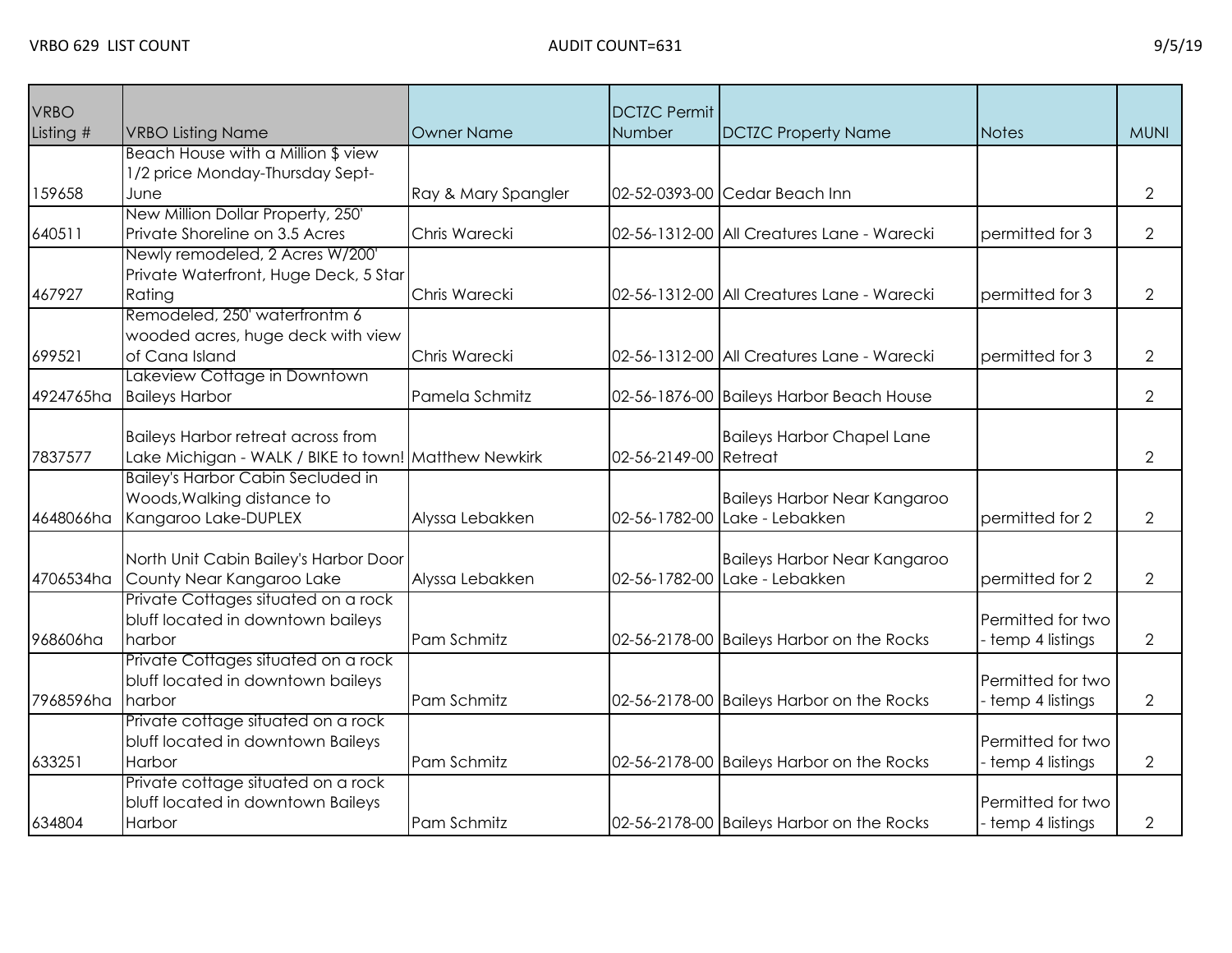| 1337130            | Baileys Harbor Yellow House with a                                                                                      | Matt Horton                                         |                            | 02-56-1826-00 Baileys Harbor Yellow House                            |                                    | $\overline{2}$                   |
|--------------------|-------------------------------------------------------------------------------------------------------------------------|-----------------------------------------------------|----------------------------|----------------------------------------------------------------------|------------------------------------|----------------------------------|
|                    | view                                                                                                                    |                                                     |                            |                                                                      |                                    |                                  |
| 1596072            | South Lane Cottage #1, with a living<br>room view of Lake Michigan.                                                     | <b>Matt Horton</b>                                  |                            | 02-56-1826-00 Baileys Harbor Yellow House                            | permitted for 3                    | $\overline{2}$                   |
| 1436478            | Door County Baileys Harbor Large<br>Home for Families and Groups<br>Bella Villa Log Home, One of a Kind                 | Pelican Bay LLC                                     | 02-56-2016-00 Nguyen       | <b>Baileys Large Home for Families -</b>                             |                                    | $\overline{2}$                   |
| 69122              | Secluded Retreat                                                                                                        | Saturnino Jauregui                                  |                            | 02-56-1058-00 Bella Villa Log Home                                   |                                    | $\overline{2}$                   |
| 1190668<br>1563963 | Lake-house With The Best View Of<br>Cana Island And It's Lighthouse You<br>Can Find!<br>Michigan - Distinctive New Home | Stephen Clemnti Jr.<br>Stephen Clemnti Jr.          |                            | 02-56-1820-00 Boreal Beach House<br>02-56-1820-00 Boreal Beach House | permitted for 2<br>permitted for 2 | $\overline{2}$<br>$\overline{2}$ |
|                    |                                                                                                                         |                                                     |                            |                                                                      |                                    |                                  |
| 1188298            | Lakefront home in Baileys Harbor<br>near Cana Lighthouse                                                                | <b>Bues Point Road, LLC -</b>                       |                            | William McAleer, Member 02-56-1803-00 Bues Point Road- McAleer       |                                    | $\overline{2}$                   |
| 1056529            | Acres Of Country Living, Firepit,<br>Plenty Of Parking Wifi, Pets allowed                                               | Eleanor R Poole Trust C/O<br>Allen Poole            | 02-56-1733-13 Burnt Hollow |                                                                      |                                    | $\overline{2}$                   |
| 1368115            | Large Beautiful 6 bedroom home<br>right on the lake sleeps 30 in Baileys<br>Harbor, WI                                  | Cana Cove LLC - Kevin<br>Kleinert                   | 02-56-1694-00 Cana Cove    |                                                                      |                                    | $\overline{2}$                   |
| 1351022            | <b>Beautiful Home Downtown Baileys</b><br>Harbor Newly Furnished May 2015                                               | Carraig Cottages LLC                                |                            | 02-55-0652-00 Carraig Beag Cottage                                   |                                    | $\overline{2}$                   |
| 1351000            | Beautiful House, Amazing Garden,<br>Downtown Baileys Harbor                                                             | Carraig Cottages LLC                                | 02-55-0653-00 Carraig Mor  |                                                                      |                                    | $\overline{2}$                   |
| 1351028            | Fabulous New Two Bed, Two Bath<br>Cottage On Kangaroo Lake                                                              | Carraig Cottages LLC                                |                            | 02-56-1052-00 Carraigeen Cottage                                     |                                    | $\overline{2}$                   |
| 1360726            | Daisy Cottage is a quintessential<br>Door County two-bedroom lakefront<br>cottage                                       | Stephen & Michelle Hoke 02-56-1915-06 Daisy Cottage |                            |                                                                      |                                    | $\overline{2}$                   |
| 850256             | <b>Baileys Harbor Condo, Door County</b>                                                                                | Karen Berndt                                        |                            | Door County Cabin in the<br>02-56-1564-00 Wooods & Tranquil Condo    | permitted for 2                    | $\overline{2}$                   |
| 824979             | Door County Cabin in the Woods,<br><b>Baileys Harbor</b>                                                                | Karen Berndt                                        |                            | Door County Cabin in the<br>02-56-1564-00 Wooods & Tranquil Condo    | permitted for 2                    | $\overline{2}$                   |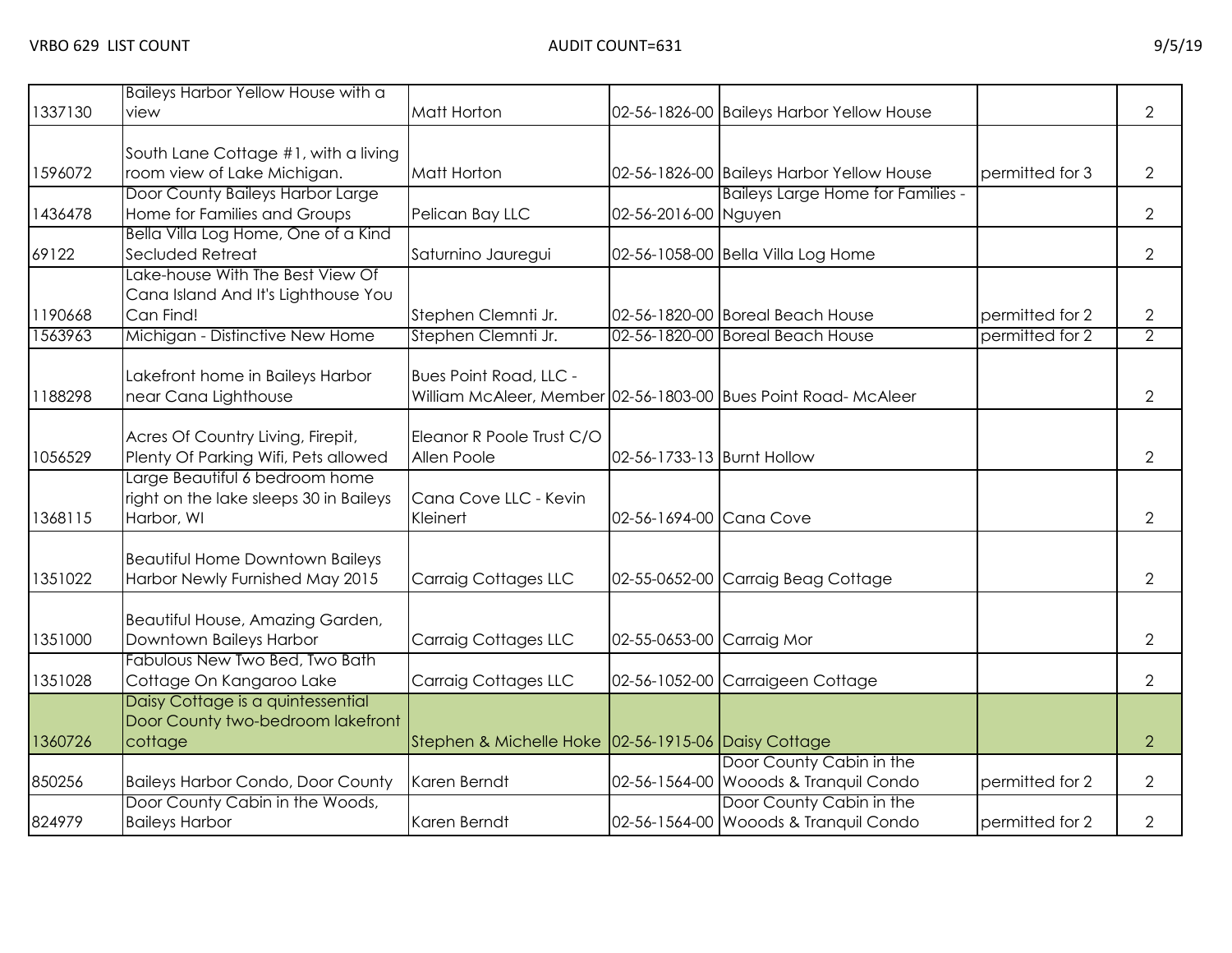| 421057  | Cute two bedroom Cabin in the<br>Woods                                              | <b>Steve and Sarah Bell</b>                        | 02-56-1223-13 Door County Harbor House |                  | $\overline{2}$ |
|---------|-------------------------------------------------------------------------------------|----------------------------------------------------|----------------------------------------|------------------|----------------|
| 221533  | Comfort and Beauty tucked<br>between the Trees                                      | East Shorewood Cottage<br>Homeowners Assoc.        | 02-55-0130-00 East Shorewood Cottages  | permitted for 10 | $\overline{2}$ |
| 221526  | Enjoy the Quaint Lakefront Cottage                                                  | <b>East Shorewood Cottage</b><br>Homeowners Assoc. | 02-55-0130-00 East Shorewood Cottages  | permitted for 10 | $\overline{2}$ |
| 221540  | Enjoy the True Get-Away at<br>Evergreen                                             | <b>East Shorewood Cottage</b><br>Homeowners Assoc. | 02-55-0130-00 East Shorewood Cottages  | permitted for 10 | $\overline{2}$ |
| 221452  | Get away at this Quaint Cottage<br><b>Tucked Behind Beautiful Fern Bed</b>          | East Shorewood Cottage<br>Homeowners Assoc.        | 02-55-0130-00 East Shorewood Cottages  | permitted for 10 | $\overline{2}$ |
| 221542  | Get Away from it all at this Rustic and East Shorewood Cottage<br>Romantic Cottage  | Homeowners Assoc.                                  | 02-55-0130-00 East Shorewood Cottages  | permitted for 10 | $\overline{2}$ |
| 221546  | Spring, Summer or Fall, Great Place<br>to Get Away from it All                      | <b>East Shorewood Cottage</b><br>Homeowners Assoc. | 02-55-0130-00 East Shorewood Cottages  | permitted for 10 | $\overline{2}$ |
| 219987  | Stay at this cozy cottage perfect for<br>couples!                                   | <b>East Shorewood Cottage</b><br>Homeowners Assoc. | 02-55-0130-00 East Shorewood Cottages  | permitted for 10 | $\overline{2}$ |
| 221528  | Watch the Amazing Door County<br>Sunsets from Hickoy's Porch                        | <b>East Shorewood Cottage</b><br>Homeowners Assoc. | 02-55-0130-00 East Shorewood Cottages  | permitted for 10 | $\overline{2}$ |
| 221522  | Your Family will Love the Beautiful<br>Lake View at This Comfortable<br>Cottage     | <b>East Shorewood Cottage</b><br>Homeowners Assoc. | 02-55-0130-00 East Shorewood Cottages  | permitted for 10 | $\overline{2}$ |
| 1697974 | I acre lakefront property with water<br>views, 5 bedroom, minutes from<br>town!     | <b>Timothy Magnin</b>                              | 02-56-2158-06 Harbor View - Magnin     |                  | $\overline{2}$ |
| 1623317 | Havngård House- a historic and hip<br>house in the center of Door County<br>action! | Kurt Heggland                                      | 02-56-2104-00 Havngard House           |                  | $\overline{2}$ |
| 220857  | Private Peninsula                                                                   | Dennis & Jeff Hickey                               | 02-56-0200-06 Heggland House           |                  | $\overline{2}$ |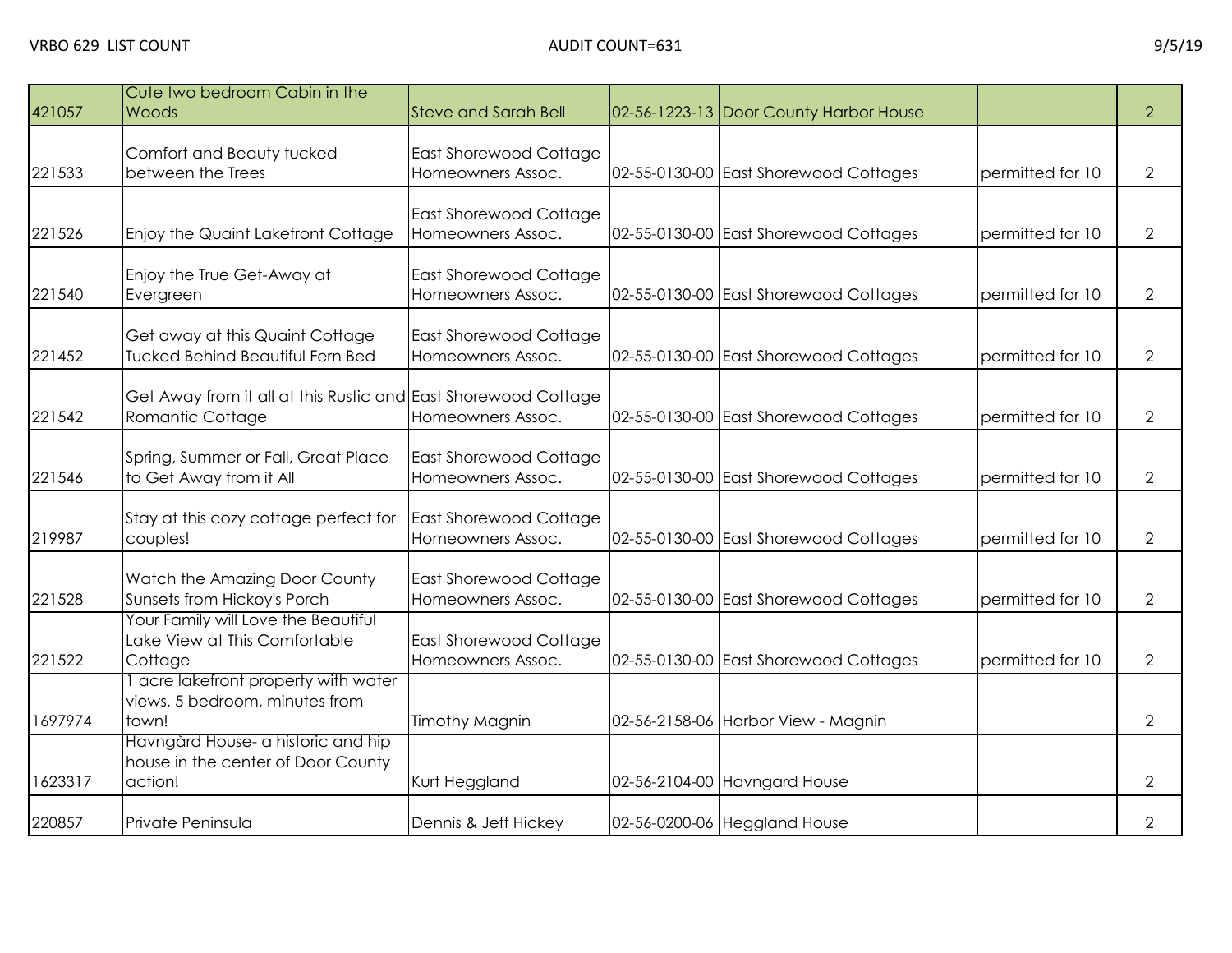| 1270494 | Kangaroo lake water frontage<br>opening June 2018                                             | Michael Servais                        |                           | 02-56-1893-00 Island View Lake House                                       | $\overline{2}$ |
|---------|-----------------------------------------------------------------------------------------------|----------------------------------------|---------------------------|----------------------------------------------------------------------------|----------------|
| 723507  | Large Home on Kangaroo Lake                                                                   | <b>William and Heather</b><br>Andersen |                           | 02-56-1543-06 Kangaroo Lake Retreat                                        | 2              |
| 1077847 | Quintessential Door County cottage<br>just steps from the water!                              | Jeffrey & Tamara Wiswell               |                           | 02-56-1696-06 Kangaroo Lake Road Cottage<br>Lakeside Cottage Sunset Shores | $\overline{2}$ |
| 82233   | Million Dollar View, Affordable Price                                                         | <b>Judy Stang</b>                      | 02-56-1949-00 Resort      |                                                                            | $\overline{2}$ |
| 230613  | Fabulous Log Cabin on Kangaroo<br>Lake in Door County WI<br>Sand, Sand, and More Sand on Lake | William Andersen                       |                           | 02-55-0394-00 Log Cabin on Kangaroo Lake                                   | $\overline{2}$ |
| 1279183 | Michigan!                                                                                     | Alexandra Pape                         | 02-56-1903-00 Lyons Woods |                                                                            | $\overline{2}$ |
| 803367  | 2 Newly Remolded Homes with<br>Sauna on 10 Acres of Beauty and<br>Privacy. Sleeps 12.         | Dr. Phil Arnold                        |                           | 02-56-1563-00 Meadow Road Rental - Arnold                                  | $\overline{2}$ |
| 791464  | Stone Ridge on 4.2 Wooded<br>Acres/Firepit, 4 Bedrooms, 2.5 Baths,<br>Sleeps 14 & Pets        | Stone Ridge                            | 02-56-0272-13 Mel Fogel   |                                                                            | 2              |
| 1102901 | You Won't Want To Leave -- +                                                                  | Deb Homan                              |                           | 02-56-1468-00 Merlin's Lake House - Homan                                  | $\overline{2}$ |
| 1435263 | The Oaks at Baileys Bluff                                                                     | Tom and Michele<br>Schaefer            |                           | 02-56-1983-00 Oaks at Baileys Bluff - Schaefer                             | $\overline{2}$ |
| 294539  | Century Old Door County in-Town<br>Farmhouse with Shore Access                                | Joan Holliday                          |                           | 02-56-0542-00 Orchard House                                                | $\overline{2}$ |
| 418647  | Three Bedroom Lake House with Boat Family Style Contractor<br><b>Dock</b>                     | LLC                                    |                           | 02-56-0339-06 Our Place on Kangaroo Lake                                   | $\overline{2}$ |
| 460436  | Peace in the Pines                                                                            | Ricardo M Ochoa                        |                           | 02-56-1297-00 Peace in the Pines                                           | $\overline{2}$ |
| 582941  | Perfect-Get-Away! Wooded and<br>close to lake                                                 | Kathleen Nelson                        |                           | 02-56-1556-00 Perfect-Get-Away Nelson                                      | $\overline{2}$ |
| 221358  | Waterfront Log Cabin with Boat<br>House and Pier                                              | Natalie & Terry McAllister             |                           | 02-56-0885-06 Rocky Bottom Ledge                                           | $\overline{2}$ |
| 854909  | Private Water front estate!                                                                   | Cole Family LLC                        |                           | 02-56-1607-06 Schook Shack                                                 | $\overline{2}$ |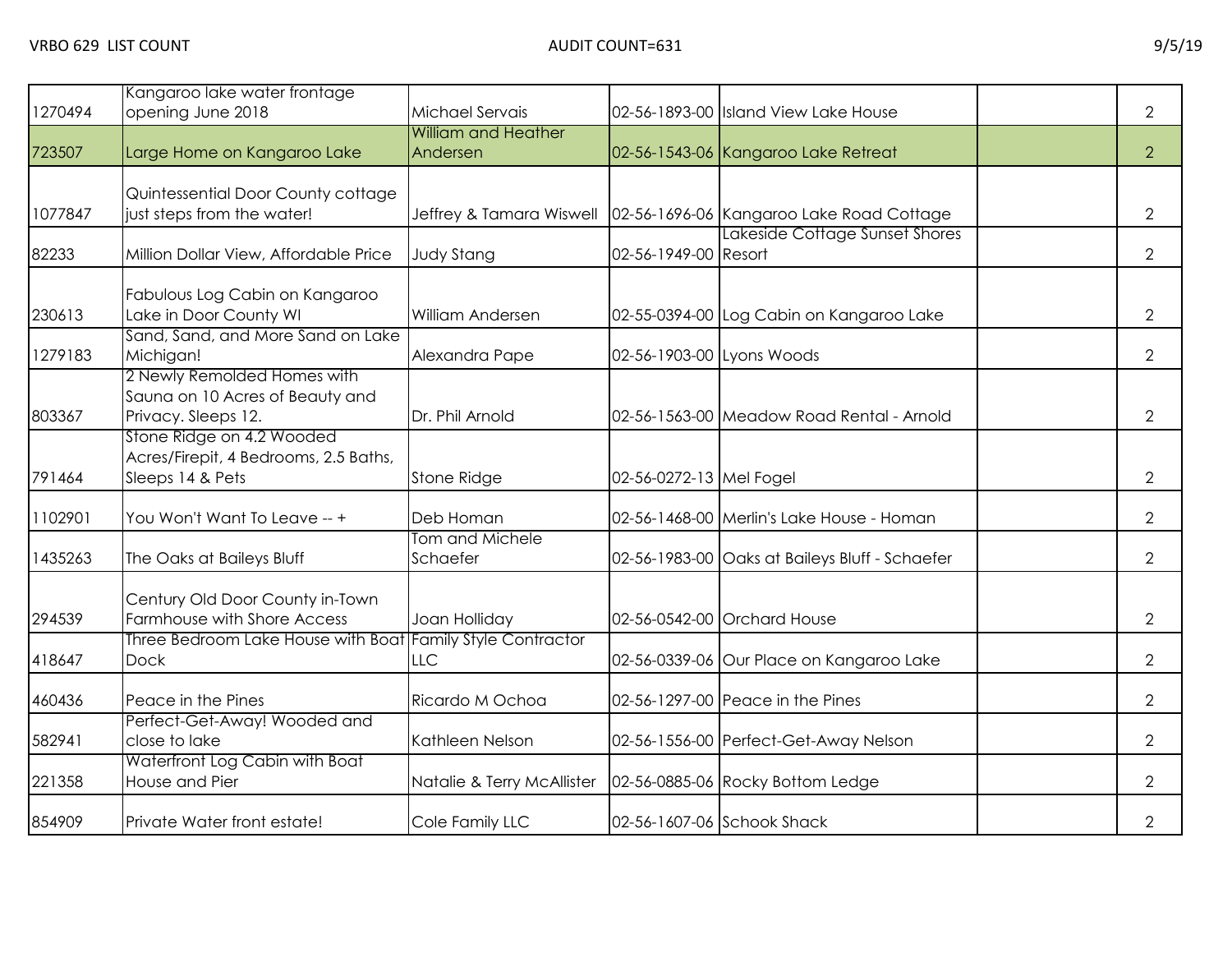|         | Waterfront Baileys Harbor Studio on<br>4840107ha Lake Michigan!                        | James Dillenburg                                |                         | 02-56-1257-00 Shalom Stone                                              |                                 | $\overline{2}$ |
|---------|----------------------------------------------------------------------------------------|-------------------------------------------------|-------------------------|-------------------------------------------------------------------------|---------------------------------|----------------|
| 400026  | Waterfront 2-Story Log Cottage,<br>Decks, Beach, Canoe & Firepit                       | Donna & Peter Steffen                           |                         | 02-56-0899-00 Steffan Log House                                         |                                 | $\overline{2}$ |
| 1209428 | Stone Cottage, Nestled In The<br>Woods in Door County - Call for rates                 | Dennis & Tamara Zee/<br>William & Lesley O'Kane |                         | 02-56-1824-00 Stone Cottage                                             |                                 | $\overline{2}$ |
| 1441585 | 140 feet of Lake Michigan Shoreline<br>in the heart of Baileys Harbor!                 | <b>Emil and Mary Baukert</b>                    | 02-56-1974-06 Baukert   | Stone House - 8112 STH 57                                               |                                 | $\overline{2}$ |
| 767152  | Beautiful Lakeside Cabin - Great<br>Location & Amenities (Canoe,<br>Kayak, Boat, etc)  | <b>Ryan and Maureen</b><br>Sundeen              |                         | 02-56-1562-00 Sundeen Lakeside Retreat                                  |                                 | $\overline{2}$ |
| 93251   | Lake Living at its best                                                                | <b>Sunset Shores Resort</b><br>Condo Assn       | 02-56-1950-00 #3        | Sunset Shores Resort - Chalet Unit                                      |                                 | $\overline{2}$ |
| 510375  | Charming 100yr. log home with<br>upscale modern conveniences.                          | <b>David Hass</b>                               |                         | Sunset Shores Resort - Kangaroo<br>02-56-1953-00 Kabin Unit #6          |                                 | $\overline{2}$ |
| 160403  | Peak Season Weeks Still Available                                                      | <b>Sunset Shores Resort</b><br>Condo Assn       |                         | 02-56-1951-00 Sunset Shores Resort Sunflower                            |                                 | $\overline{2}$ |
| 663478  | Cozy waterfront living at bargain<br>price!                                            | <b>Sunset Shores Resort</b><br>Condo Assoc      |                         | 02-56-1952-00 Sunset Shores Resort - Tiger Lily                         | permitted for five              | $\overline{2}$ |
| 466961  | A Quiet Retreat in Door County Close<br>to the Water, Shops Eateries and<br>Golf       | Linda Brown                                     | 02-55-0538-00 The Gulls |                                                                         | permitted for<br>three          | $\overline{2}$ |
| 661048  | Enjoy the Quiet Die of the Door<br>County Peninsula, 165' of Lake<br>Michigan Shore    | Janet Batzli                                    |                         | 02-55-0557-00 The Haven on North Bay                                    |                                 | $\overline{2}$ |
| 1248135 | THIS TREE HOUSE IS A PERFECT<br><b>COUPLES GETAWAY</b>                                 | Martha and Michael<br>Schulkins                 |                         | 02-56-1835-00 The Treehouse - Schulkins                                 |                                 | $\overline{2}$ |
| 1046385 | Executive vacation home on<br>Kangaroo Lake                                            | Anne Tretinyak                                  |                         | Tretinyak - Blue on Roo-7571<br>02-56-1829-00 South Kangaroo Lake Drive |                                 | $\overline{2}$ |
| 309037  | Water's Edge Cottage                                                                   | <b>Tim Hodkiewicz</b>                           |                         | 02-55-0497-00 Water's Edge Cottage                                      | Part of Sunset<br><b>Shores</b> | $\overline{2}$ |
| 882335  | Wildwood Beach House Has A Large<br>Private Sandy Beach On The Shore<br>Of Lake Michig | Laura Thometz                                   |                         | 02-56-1640-06 Wildwood Beach Home                                       |                                 | $\overline{2}$ |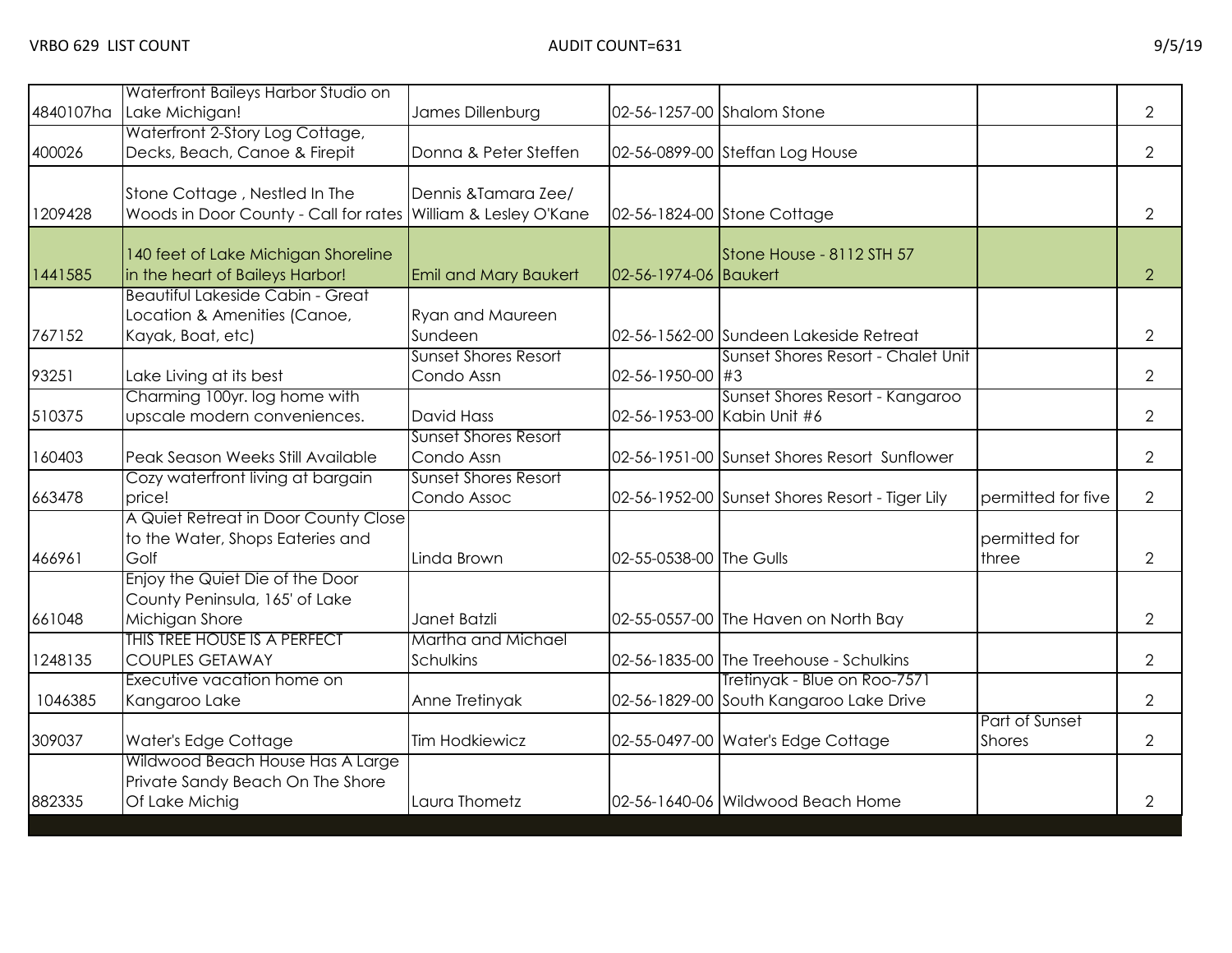| 343303    | Beautiful Lakefront Home in Southern<br>Door County                                        | Robert & Mary O'Neil              |                         | 06-56-1147-00 O'Neil - 290 Clar Lin                           |                 | 6       |
|-----------|--------------------------------------------------------------------------------------------|-----------------------------------|-------------------------|---------------------------------------------------------------|-----------------|---------|
| 1244408   | Door County Retreat                                                                        | Door County Clay Banks<br>Retreat |                         | 06-56-1866-00 Darelynn M Louscher                             |                 | 6       |
| 754723    | Enjoy your own secluded beach                                                              | Mark Ciepluch                     |                         | 06-56-0901-00 White Sands Hideaway                            |                 | 6       |
| 1206658   | 2 Bedroom, 1 Bath Home Away From<br>Home - Overlooks the lake                              | Jonathon Pesek - Pesek<br>Realty  |                         | 08-53-1856-00 Landmark Resort - Pesek                         |                 | 8       |
| 1400614   | <b>Bay View Bungalow</b>                                                                   | Dean Hellwing                     |                         | 08-53-1984-00 Landmark Bay View Bungalow                      |                 | 8       |
| 1457421   | <b>Bay View Escape In Door County</b>                                                      | Zanky Properties LLC              |                         | 08-53-2007-00 Ladmark Zanky                                   |                 | 8       |
| 751221    | <b>Breathtaking Water View Condo-</b><br>Almost Everything New!                            | Michael & Leigh Dicks             |                         | 08-53-1554-00 Landmark Dick's Rental                          |                 | 8       |
| 963491    | Cozy 1br Woodview! Landmark<br>Resort                                                      | <b>Brian Wiegand</b>              | 08-53-1688-00 Getaweays | Landmark Resort - Door County                                 | permitted for 4 | 8       |
| 1050857   | COZY WOODVIEW! Landmark Resort,<br>EGG HARBOR - Updated, Cozy, 1<br><b>Bdrm Woodview C</b> | <b>Brian Wiegand</b>              | 08-53-1688-00           | Landmark Resort - Door County<br>Getaweays                    | permitted for 4 | $\,8\,$ |
| 696273    | Door County Getaway @Landmark<br>Resort                                                    | Michal & A. Monika Chiu           | 08-53-2031-00           | Landmark Resort #2230 & #2308 -<br>Chiu                       | permitted for 2 | 8       |
| 1629282   | Door County Happy Place                                                                    | Michal & A. Monika Chiu           | 08-53-2031-00           | Landmark Resort #2230 & #2308 -<br>Chiu                       | permitted for2  | 8       |
| 1065393   | Gorgeous water view condo<br>overlooking Green Bay                                         | Matt Pidgeon                      |                         | 08-53-1754-00 Landmark Pidgeon                                |                 | 8       |
| 423455    | Landmark 2-BR King Beds, 2-Bath                                                            | Curtis Rudy                       |                         | Landmark - Rudy - Units 1303,<br>08-53-1346-00 4218 and 2332  | permitted for 2 | 8       |
| 3686164ha | Bath, Wood View - NEWLY AND FULLY Curt Rudy                                                |                                   | 08-53-1346-00 & 2332    |                                                               | permitted for 2 | 8       |
| 7083628ha | Landmark Resort, 2 bedroom, 1 bath<br>sleeps 6. Lowest rates.                              | Harry & Sharon Achino             |                         | 08-53-1140-00 Achino - Landmark                               |                 | 8       |
| 1000413   | Leaf House Door County, your home<br>at a beautiful Egg Harbor resort                      | Sean and Cami Wright              |                         | 08-53-1699-00 Landmark Resort - Leaf House                    |                 | 8       |
| 7521534ha | Light & Bright Bay View Retreat                                                            | Nomad Ventures LLC                |                         | Landmark Resort - Nomad<br>08-53-1990-00 Ventures LLC - #1110 | permitted for 3 | 8       |
| 843029    | <b>Magnificent Water View Condo-</b><br>Completely Remodeled!                              | Jeffrey Petsinger                 |                         | 08-53-1617-00 Landmark Resort - Petsinger                     |                 | 8       |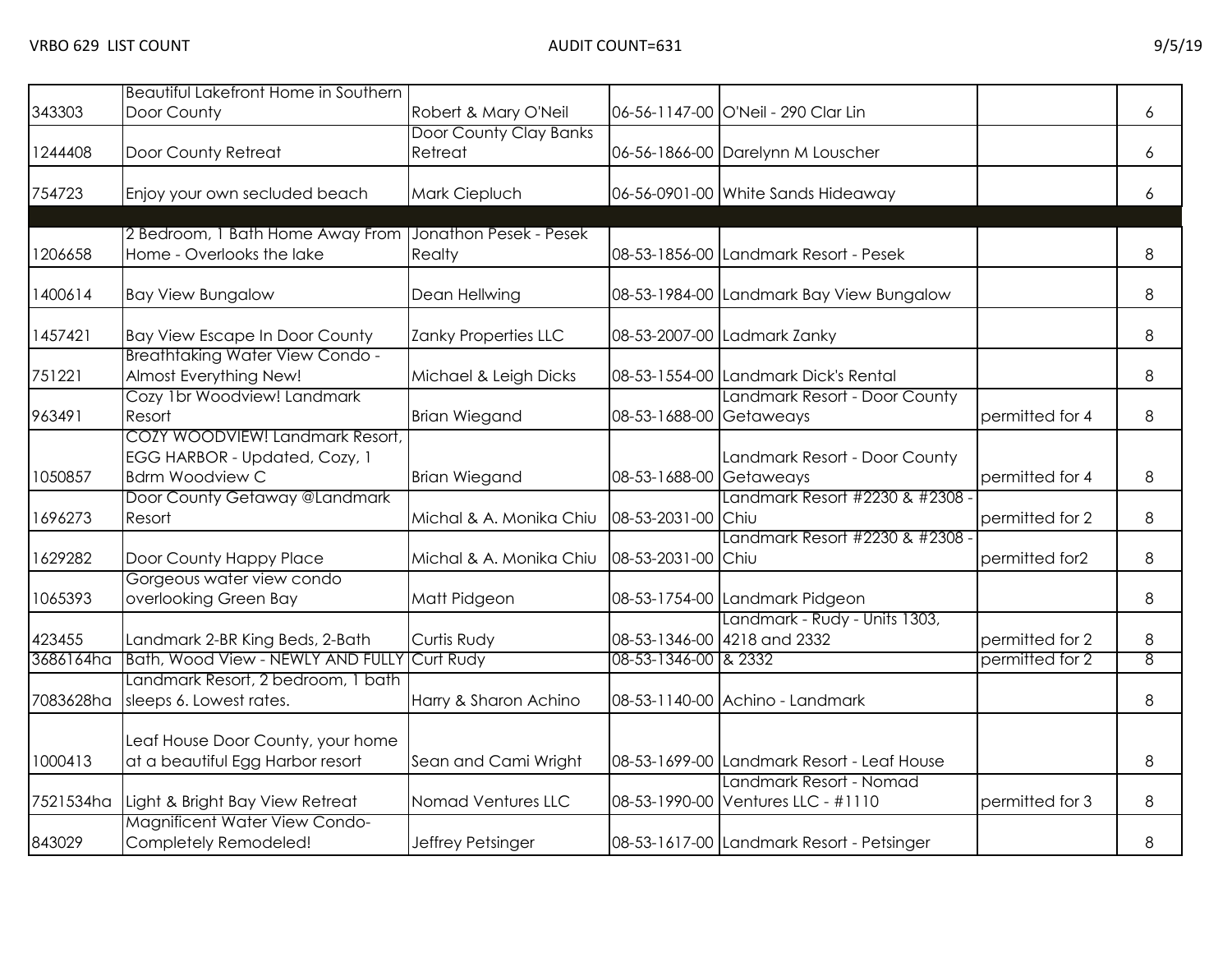| 1183567   | Modern, newly updated condo in<br>scenic Egg Harbor! Heart of Door<br>County   | David and Carrie<br>Counihan                | 08-53-1783-00 Counihan    | Landmark Resort - #3202-                                      |                 | 8     |
|-----------|--------------------------------------------------------------------------------|---------------------------------------------|---------------------------|---------------------------------------------------------------|-----------------|-------|
| 1452844   | NEW LISTING! Gorgeous Waterview<br>Condo in Egg Harbor, WI                     | Tod & Kathleen Kerscher                     |                           | 08-53-2013-00 Landmark Resort - Kerscher                      |                 | 8     |
| 7692101ha | NEW! Landmark Resort Condo w/<br><b>Spectacular Views!</b>                     | Good Faith Financial                        | 8-53-1970-00              | Landmark Resort Good Faith<br>Financial Unit #2324            | Evolve          | 8     |
| 7849217ha | Newly Updated Lake View Escape                                                 | Nomad Ventures LLC                          |                           | Landmark Resort - Nomad<br>08-53-1990-00 Ventures LLC - #1110 | permitted for 3 | 8     |
| 809045    | OFFSEASON special Nov to mid-May<br>book 2 get 1; book 3 get 2.                | Landmark Resort- Callen                     |                           | 08-53-1623-00 John and Sue Callen                             |                 | 8     |
| 1281266   | Quaint Door County Haven at The<br>Landmark Resort (Family-friendly<br>Condo)  | Mark Lorenzo                                |                           | Quaint Door County Haven-<br>08-53-1832-00 Landmark Lorenzo   |                 | 8     |
| 1497708   | Sand Castle in Egg Harbor - the<br>perfect summer getaway! Landmark<br>condo!  | Lucille and Todd Baker                      | 08-53-2156-07             | Landmark Resort -Blue Skies<br>Bungalow #4213                 |                 | 8     |
| 1497704   | Seas the Bay in Egg Harbor - the<br>perfect summer getaway! Landmark<br>condo! | Michael White                               | 08-53-1834-07             | Landmark Resort - White - Unit<br> 1102                       |                 | $8\,$ |
| 7849206ha | Serene Lake View Condo                                                         | Nomad Ventures LLC                          |                           | Landmark Resort - Nomad<br>08-53-1990-00 Ventures LLC - #1110 | permitted for 3 | 8     |
| 513963    | Stunning waterview condo at the<br>Landmark Resort in Egg Harbor               | <b>Curtis &amp; Carrie Downes</b>           |                           | 08-53-1344-00 Landmark Downes #2207                           |                 | 8     |
| 1010162   | <b>TASTEFULLY RENOVATED 2 BEDROOM</b><br><b>WATERVIEW CONDO!</b>               | Penny Albers                                |                           | 08-53-1735-00 Landmark Resort - Albers                        | 1010074         | 8     |
| 1372707   | Treat yourself staying at this romantic<br>retreat!                            | Natalia Luque                               |                           | 08-53-1929-00 Landmark Luque #1232                            |                 | 8     |
| 476628    | Updated 1 bedroom king, book now<br>for winter fun in door county              | <b>Michael Kostiuk</b>                      |                           | 08-53-0676-00 Landmark Resort -MJK Rentals                    |                 | 8     |
| 288910    | Vacation in Door County, Wisconsin -<br>Cape Cod of the Midwest                | Landmark Carson                             | 08-53-0945-00 Fred Carson |                                                               |                 | 8     |
| 1212725   | Wonderful place to relax for your<br>family in the heart of Door County        | Ditched LLC -Izabela<br><b>Ditchen Sims</b> |                           | 08-53-1822-00 LandmarkDitched                                 |                 | 8     |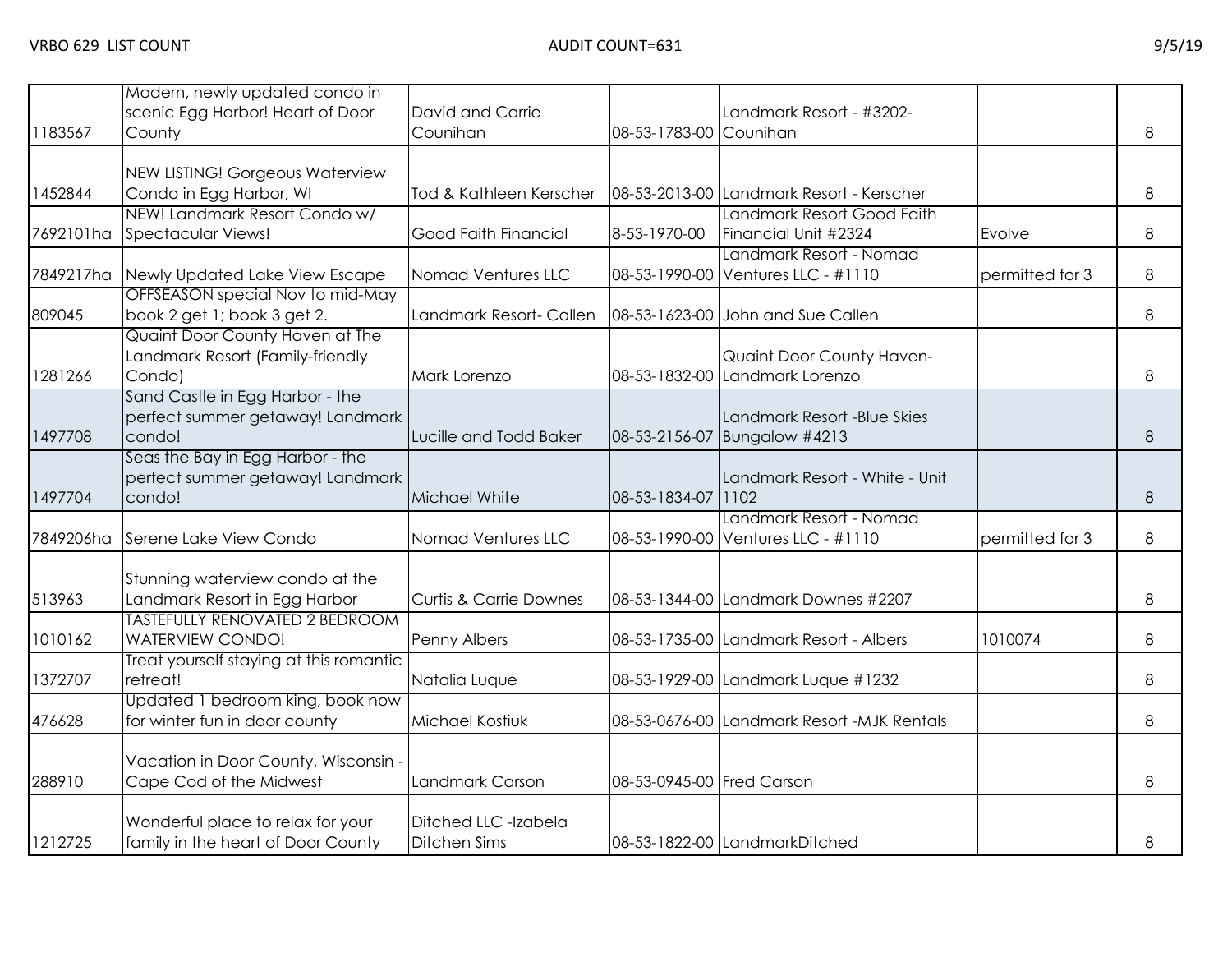| 646828    | 4 bedroom sunset views!                                                                               | Brian & Krista Callaghan                                           |                             | 08-56-2056-06 Chateau Sunset                | 8 |
|-----------|-------------------------------------------------------------------------------------------------------|--------------------------------------------------------------------|-----------------------------|---------------------------------------------|---|
| 1507889   | 5 bedroom waterfront home with<br>stunning views!<br>A newly renovated cottage on the                 | Aymee and David Balison<br><b>Balison Joint Revocable</b><br>Trust |                             | 08-56-2034-06 White Cliff Landing           | 8 |
| 822530    | green bay waters                                                                                      | Daniel & Wanda Kupsco                                              |                             | 08-56-1566-06 Sunset Sanctuary              | 8 |
| 375676    | overlooking green bay close to<br>beach                                                               | Tim & Mary Kelley                                                  | 08-56-0305-00 Kelley House  |                                             | 8 |
| 403451    | Bayside Log Home Waterfront, WiFi, 3<br>bedrooms, Direct TV, Fire Pit                                 | Laurel Key                                                         |                             | 08-56-1037-13 Bayside Log Home              | 8 |
| 1518746   | <b>BRAND NEW CUSTOM BUILT HOME -</b><br>Egg Harbor Retreat                                            | John and Susie Plumb                                               |                             | 08-56-1895-00 Secret Meadow                 | 8 |
| 7839409   | <b>BRAND NEW LISTING in Egg Harbor</b><br>Luxury Log Cabin Home on 10 acres                           | <b>Heather Donald</b>                                              |                             | 08-56-2084-00 Bjorktrod Forest Log Home LLC | 8 |
| 1603674   | Close To It, Far From It                                                                              | Lane Samuelon                                                      |                             | 08-56-2053-00 Samuleson - 5707 Hyline Trail | 8 |
| 1024755   | Contemporary 3 Bed 2.5 Bath Hand-<br>Hewn Log Cabin in Wooded Setting<br>of Egg Harbor                | Patrick and Shari Hayes                                            |                             | 08-56-1711-00 Hazy Hideaway                 | 8 |
| 1276892   | Diamond in the Wooods                                                                                 | <b>Elaine DeMarb</b>                                               | 08-56-1860-00               | Diamond in the Woods                        | 8 |
| 677495    | Door County Egg Harbor Private<br>waterfront beautiful sunsets, sleeps 6                              | Ricky & Susan Kwaterski                                            |                             | 08-56-0806-13 Ski Shore Retreat             | 8 |
| 1214889   | Door County Log Cabin - Egg Harbor Blue Chair Capital, Mike<br>on 40 Acres; July 4th week still open! | and Becky Boyer                                                    |                             | 08-56-1821-00 Boyer Log Home                | 8 |
| 249533    | <b>Door County Luxurious</b><br>Accommodati                                                           | Kelly Tolomeo / Robert<br>Tole                                     |                             | 08-56-0474-00 Door County Bluff House       | 8 |
| 7080871ha | Gray Gull Cottage-Waterfront Home Monument Point Lane LLP 08-55-0797-00 Grey Gull                     |                                                                    |                             |                                             | 8 |
| 1453926   | <b>JUST LISTED! Renovated Bay home</b><br>w/200 feet of waterfront - 3.3 acres.<br>Sleeps 10!         | Kurt Schmelter                                                     | 08-56-2033-00 Lulus Bayside |                                             | 8 |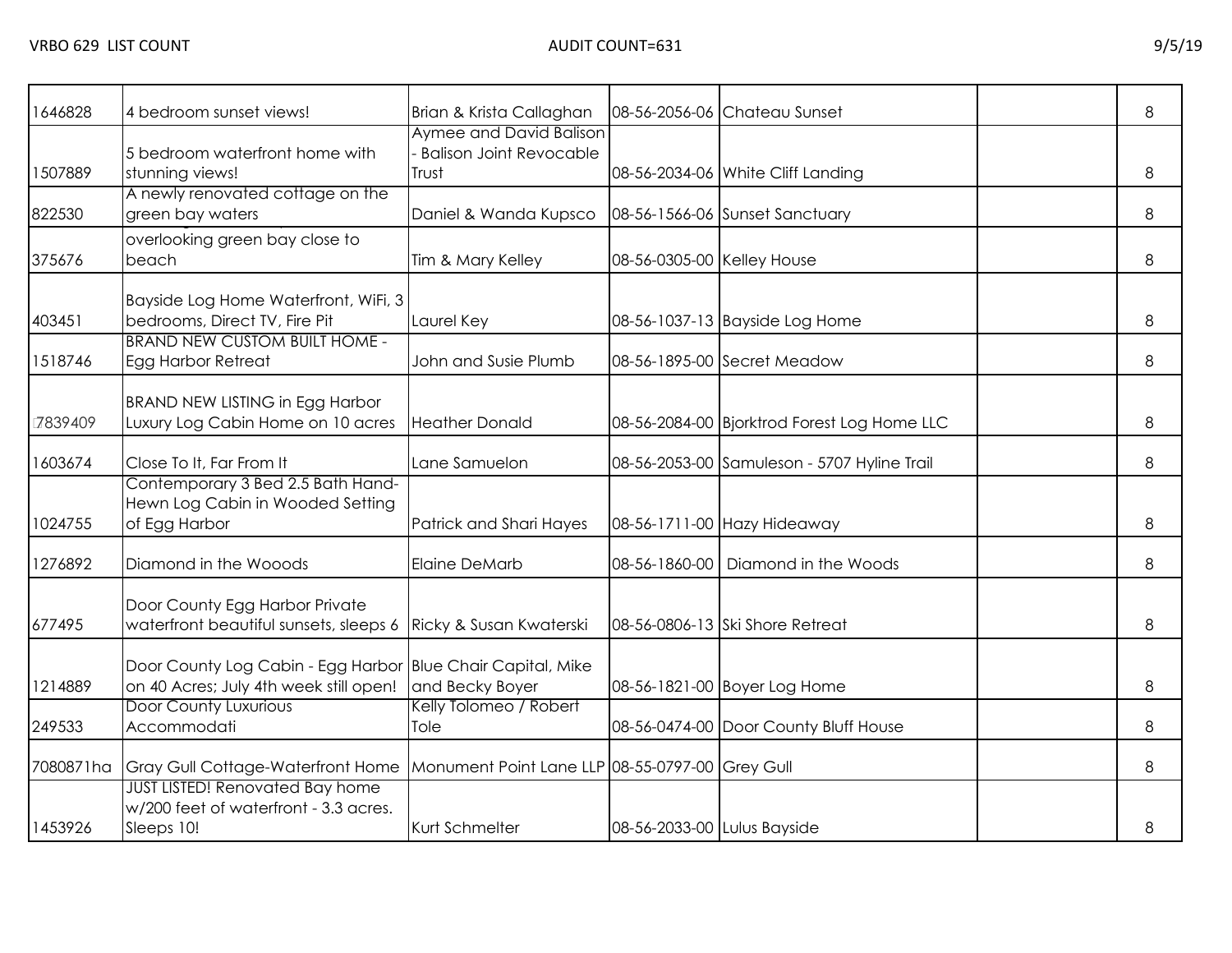| 404293    | Luxury Log Cabin in Egg Harbor Door<br>County                                                                                       | <b>Susan Mullarkey</b>                                                      |                              | 08-56-0647-00 Birch Lane Log Cabin          | 8 |
|-----------|-------------------------------------------------------------------------------------------------------------------------------------|-----------------------------------------------------------------------------|------------------------------|---------------------------------------------|---|
| 1671321   | NEW FOR 2019, CABIN IN THE<br>WOODS, A GREAT FAMILY GETAWAY                                                                         | David and Lynn Zawojski                                                     |                              | 08-56-2148-00 Cabin in the Woods - Zawojski | 8 |
| 1454913   | NEW LISTING! Charming Door County<br>Cabin on the Shores of Green Bay!                                                              | <b>Jeff Garber</b>                                                          | 08-56-1396-07 Stones Throw   |                                             | 8 |
| 1454914   | NEW LISTING! Go back in time to<br>Grandmas cottage! Quaint Door<br>County Cabin with sunset views over<br>the shores of Green Bay! | <b>Jeff Garber</b>                                                          | 08-56-1395-07 Stoney Shore   |                                             | 8 |
| 4647662ha | NEW! 2BR Egg Harbor House on 2<br>Acres!                                                                                            | Kerri Zergoski                                                              | 08-56-1768-00 Lodge 42       |                                             | 8 |
| 57138     | Panorama Waterfront Guest House<br>North of Sturgeon Bay                                                                            | Margaret Koenen                                                             |                              | 08-55-0155-00 Koenens Panorama Guest House  | 8 |
| 78867     | Pet Friendly Private Cottage on 10<br>Acre Farm in Fish Creek                                                                       | Applewood Cottage<br>Property Managment LLC 08-55-0093-00 Applewood Cottage |                              |                                             | 8 |
| 655760    | Privacy In The Woods, Yet Close To<br>All The Fun!                                                                                  | <b>Butterfly House - Blosser</b>                                            | 08-56-1580-00 Robert Blosser |                                             | 8 |
| 1001072   | (3BR/2ba)                                                                                                                           | Patricia Culliton                                                           |                              | 08-56-1715-00 Green Apple Lodge             | 8 |
| 456464    | Secluded Waterfront Cottage                                                                                                         | <b>Robert Cowles</b>                                                        | 08-56-1375-00 Cherry Lodge   |                                             | 8 |
| 230079    | Stunning Door County Cabin in the<br>Woods, Wi-Fi, firepit, fireplace, game<br>room                                                 | Charles Ireland                                                             |                              | 08-56-0925-00 Hidden Bear Cabin             | 8 |
| 1319701   | <b>SUNSETS ON THE BLUFF! NEW</b><br>CONSTRUCTION! WATERVIEW!                                                                        | Gail Bergman                                                                |                              | 08-56-1874-00 Bluff Cottage Sunset LLC      | 8 |
| 1445907   | The Cabin at Shady Grove                                                                                                            | Maureen Gribble                                                             |                              | 08-56-1925-00 Shady Grove - Gribble         | 8 |
| 1115406   | The Gull Cottage: New Construction,<br>Waterfront Home With Private Pier                                                            | <b>Anne Neuhaus</b>                                                         | 08-56-1773-00 Gull Cottage   |                                             | 8 |
| 341406    | The Honey Dew Log Lodge at Egg<br>Harbor Door County Wisconsin                                                                      | Kim Bell                                                                    |                              | 08-56-0702-00 The Honey Dew Lodge           | 8 |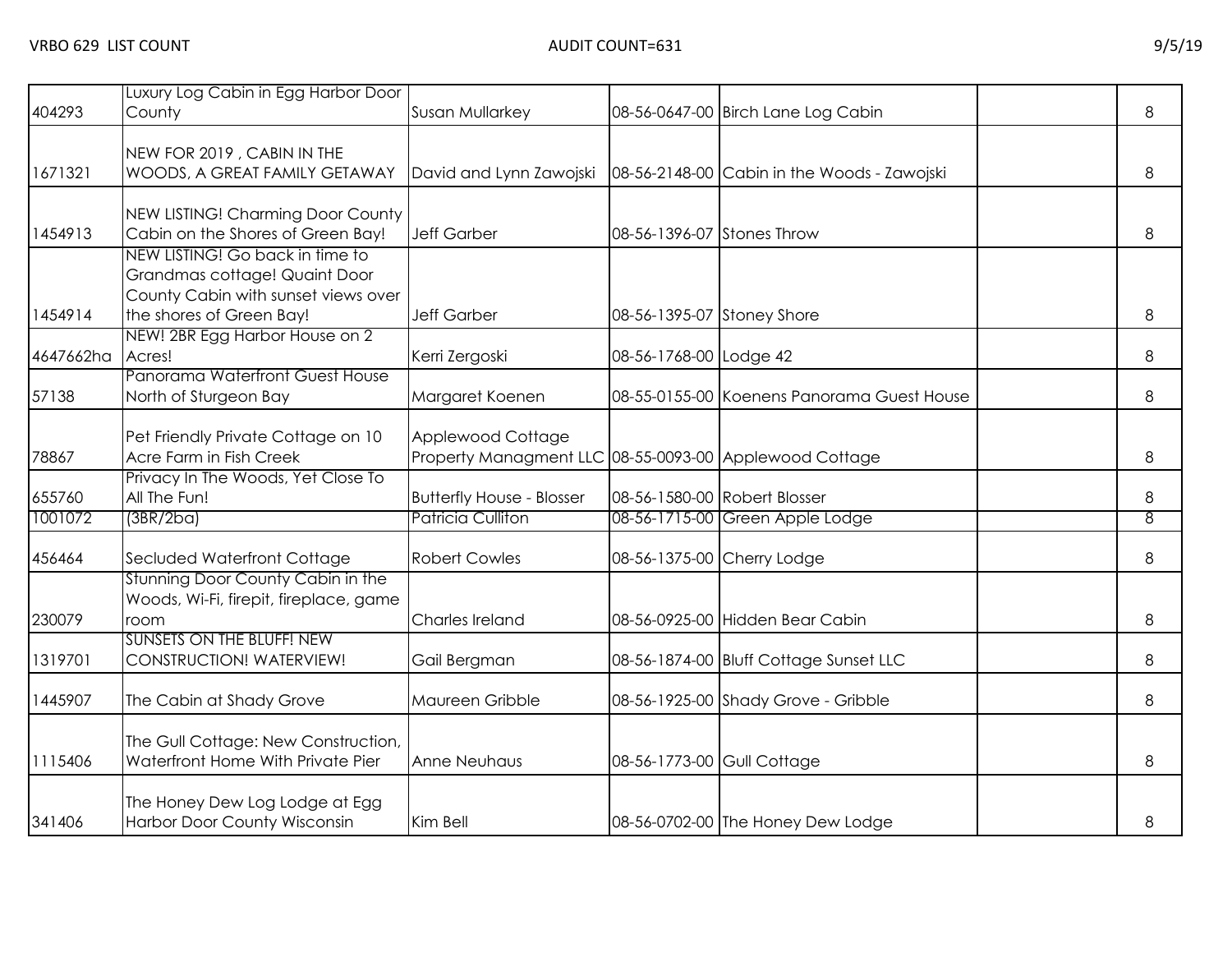| 595501    | Unique Distinctive Cottage on the<br>Shores of Green Bay                           | Sara Steinharted/Jon<br>Chapman                                     |                           | 08-56-1316-06 Whitestone at the Water                         |                 | 8 |
|-----------|------------------------------------------------------------------------------------|---------------------------------------------------------------------|---------------------------|---------------------------------------------------------------|-----------------|---|
|           |                                                                                    | David Ohlson/ Charles                                               |                           |                                                               |                 |   |
| 566840    | Views of Green Bay and Egg Harbor                                                  | Chilcote                                                            |                           | 08-56-0729-06 Ohlson Chateau2                                 |                 | 8 |
| 7045122ha | Villa Royer - Waterfront home                                                      | Villa Royer                                                         |                           | 08-56-1029-00 Barbara-Widder Lowry                            |                 | 8 |
| 456458    | Wooded Beach Front Property that<br>sleeps 12                                      | <b>Robert Cowles</b>                                                | 08-56-1376-00 The Annex   |                                                               |                 | 8 |
|           | Awesome Bluff Views of Green Bay in<br>Egg Harbor from your private 2nd            |                                                                     |                           |                                                               |                 |   |
| 22662     | floor deck                                                                         | Robert Baudo                                                        |                           | 09-53-0253-00 Baudo - 7810 Ridgewood Bluff                    |                 | 9 |
| 114019    | Luxurios Large Condo - Great Water<br>Views Ac & WI FI                             | Angie Vandenavond                                                   |                           | 09-53-0637-00 Eames Farm m6                                   |                 | 9 |
|           | Newly furnished condo w/exquisite<br>sunset/water view from balcony. Wifi          |                                                                     |                           |                                                               |                 |   |
| 56038     | included.                                                                          | Angie Vandenavond                                                   |                           | 09-53-0640-00 Ridgewood Condo 2-B                             | permitted for 2 | 9 |
| 309573    | Summer of 2018 rentals-\$1350 per<br>week off season 140 per night                 | Thomasan Christensen<br><b>Harnack</b>                              |                           | 09-53-0498-00 Eames Farm, #S-3 - Christensen                  |                 | 9 |
| 429685    | Waterfront Town Home in Egg Harbor Arthur R. Derse                                 |                                                                     |                           | 09-53-1100-05 Derse's White Cliff Condo - Unit 5              |                 | 9 |
| 705682    | "YOUR PLACE" 3-bedroom, 2-bath<br>ranch style home in the village of<br>Egg Harbor | Joe Nimmer                                                          | 09-56-1537-00 Your Place  |                                                               |                 | 9 |
| 1008131   | 1 Bedroom Cape Cod-style Cottage<br>in Egg Harbor, WI                              | Bertschinger Investments   09-55-0317-00   Bertschinger Investments |                           |                                                               | permitted for 8 | 9 |
| 1008132   | 3 Bedroom Cape Cod-style Cottage<br>in Egg Harbor, WI                              | Bertschinger LLC                                                    |                           | 09-55-0316-00 Bertschinger LLC                                | permitted for 8 | 9 |
| 647346    | 3 Bedroom, 2 Bath Ranch Home With<br>A Great Egg Harbor Location.                  | <b>Shallows Resort</b>                                              | 09-56-1453-00 Falun House |                                                               |                 | 9 |
| 1357071   | Breathtaking views of the bay<br>walking distance to town!                         | Massoud Maleki                                                      |                           | 09-56-1086-06 Scenic Home in Egg Harbor                       |                 | 9 |
| 1222367   | Door County Retreat, Sunset Views,<br>Egg Harbor                                   | Mark and Elizabeth<br>Sternig                                       |                           | Door County Retreat-Sunset<br>09-56-2146-00 Views- Egg Harbor |                 | 9 |
| 449353    | Door County three bedroom<br>vacation home                                         | Shallows, Inc.                                                      | 09-56-0361-00 Bluffside   |                                                               |                 | 9 |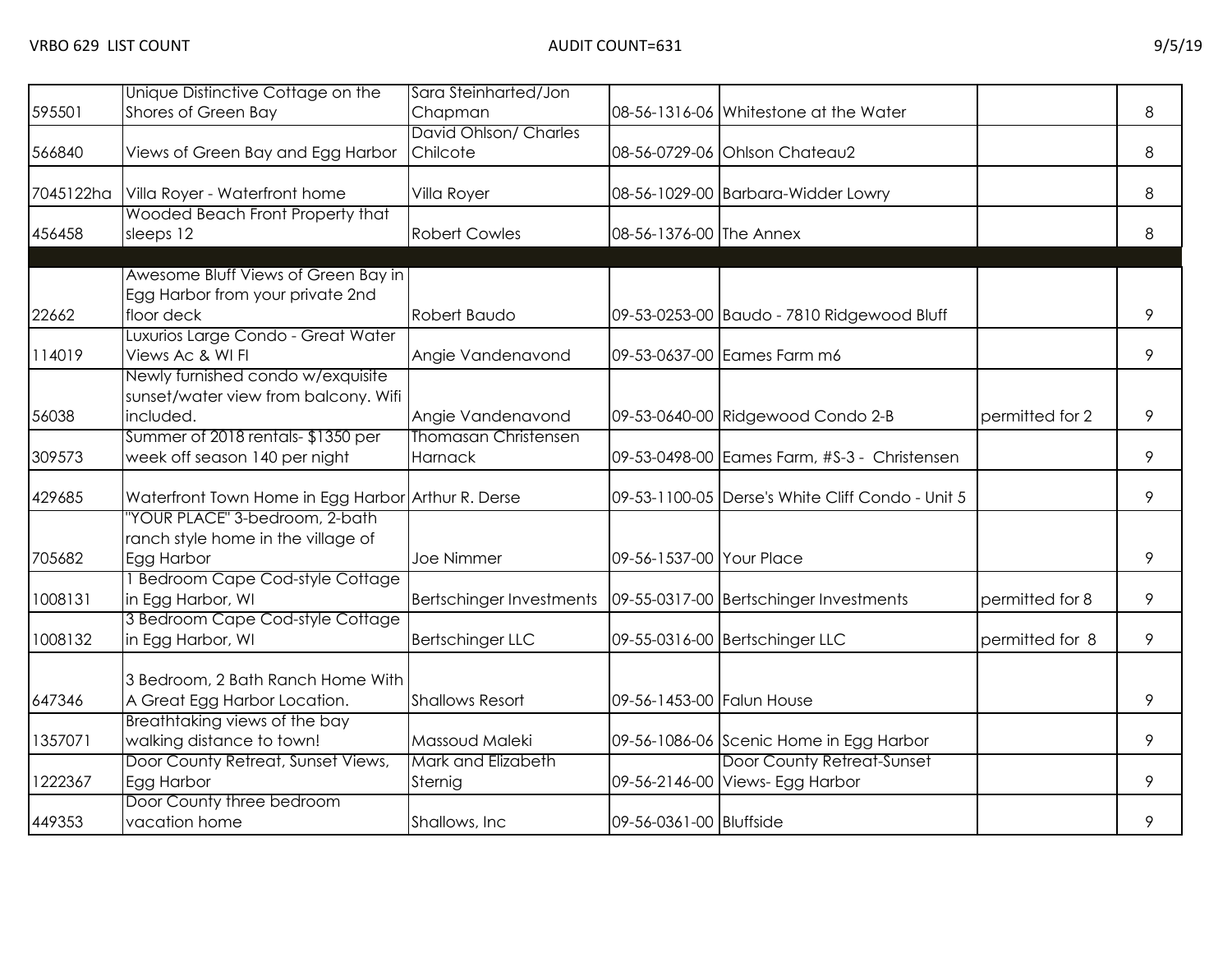| 626232    | Door County Waterfront Home with<br>Private Beach                                      | <b>RPO Holdings</b>                                               | 09-56-1460-00 Mariner II |                                                                    |                 | 9 |
|-----------|----------------------------------------------------------------------------------------|-------------------------------------------------------------------|--------------------------|--------------------------------------------------------------------|-----------------|---|
| 881025    | Egg Harbor Log Cabin, Door County                                                      | Karen Berndt                                                      |                          | 09-56-1646-00 Egg Harbor Log Cabin                                 |                 | 9 |
| 672228    | Large Five Bedroom on the Water in<br>Egg Harbor.                                      | Bertschinger Investments   09-55-0317-00 Bertschinger Investments |                          |                                                                    | permitted for 8 | 9 |
| 427036    | Larsen Log Cabin in the beautiful<br>Village of Egg Harbor                             | Paul Larsen                                                       |                          | 09-55-0381-00 Larsen Log Cabin                                     | permitted for 2 | 9 |
| 1341621   | Lighthouse Place is the perfect place<br>to enjoy Egg Harbor and all of Door<br>County | <b>Claire Murphy</b>                                              |                          | 09-56-1830-16 Lighthouse Place                                     |                 | 9 |
| 591007    | Luxurious Door County Waterfront<br>Home with Private Beach                            | <b>RPO Holdings</b>                                               | 09-56-1417-00 Mariner    |                                                                    |                 | 9 |
| 1503315   | Luxury Craftsman in the Heart of Egg<br>Harbor                                         | <b>Robert and Suzanne</b><br>Esposito                             |                          | 09-56-1780-00 Egg Harbor Hideaway - Esposito                       | permitted for 2 | 9 |
| 4916534ha | Majestic Sunsets and Incredible<br>Views                                               | <b>Trevor Farell</b>                                              |                          | 09-56-1897-00 Majestic Sunsets                                     |                 | 9 |
| 427037    | NEW on the VRBO Market 6/21/14,<br>The Larsen House                                    | Paul Larsen                                                       |                          | 09-55-0381-00 Larson Log Cabin                                     |                 | 9 |
| 827152    | One Bedroom Cottage Near Central<br>Egg Harbor                                         | Bertschinger Investments                                          |                          | 09-55-0317-00 Bertschinger Investments                             | permitted for 8 | 9 |
| 672229    | One Bedroom Cottage on the Water Bertschinger LLC                                      |                                                                   |                          | 09-55-0316-00 Bertschinger LLC                                     | permitted for 8 | 9 |
| 1221143   | Roomy Two Bedroom House Near<br>Central Egg Harbor                                     | <b>Bertschinger LLC</b>                                           |                          | 09-55-0316-00 Bertschinger LLC                                     | permitted for 8 | 9 |
| 562683    | Roomy Two Bedroom House Near<br>Egg Harbor Marina                                      | <b>Bertschinger LLC</b>                                           |                          | 09-55-0316-00 Bertschinger LLC                                     | permitted for 8 | 9 |
| 1221144   | Roomy Two Bedroom House Near<br>Egg Harbor Marina                                      | <b>Bertschinger LLC</b>                                           |                          | 09-55-0316-00 Bertschinger LLC                                     | permitted for 8 | 9 |
| 1005094   | Secluded, water front home on the<br>Bay in Egg Harbor                                 | Julie Kowalkowski                                                 |                          | Secluded Waterfront Home on<br>09-56-1738-00 the Bay in Egg Harbor |                 | 9 |
| 571420    | Sleepy Hollow Cottage, the Perfect<br>Location                                         | Paula W Peterson                                                  |                          | 09-56-1349-00 Sleepy Hollow Cottage - Peterson                     |                 | 9 |
| 1357675   | Sounds of the Bay                                                                      | <b>Brian Fecteau</b>                                              |                          | 09-56-1725-06 Sounds of the Bay                                    |                 | 9 |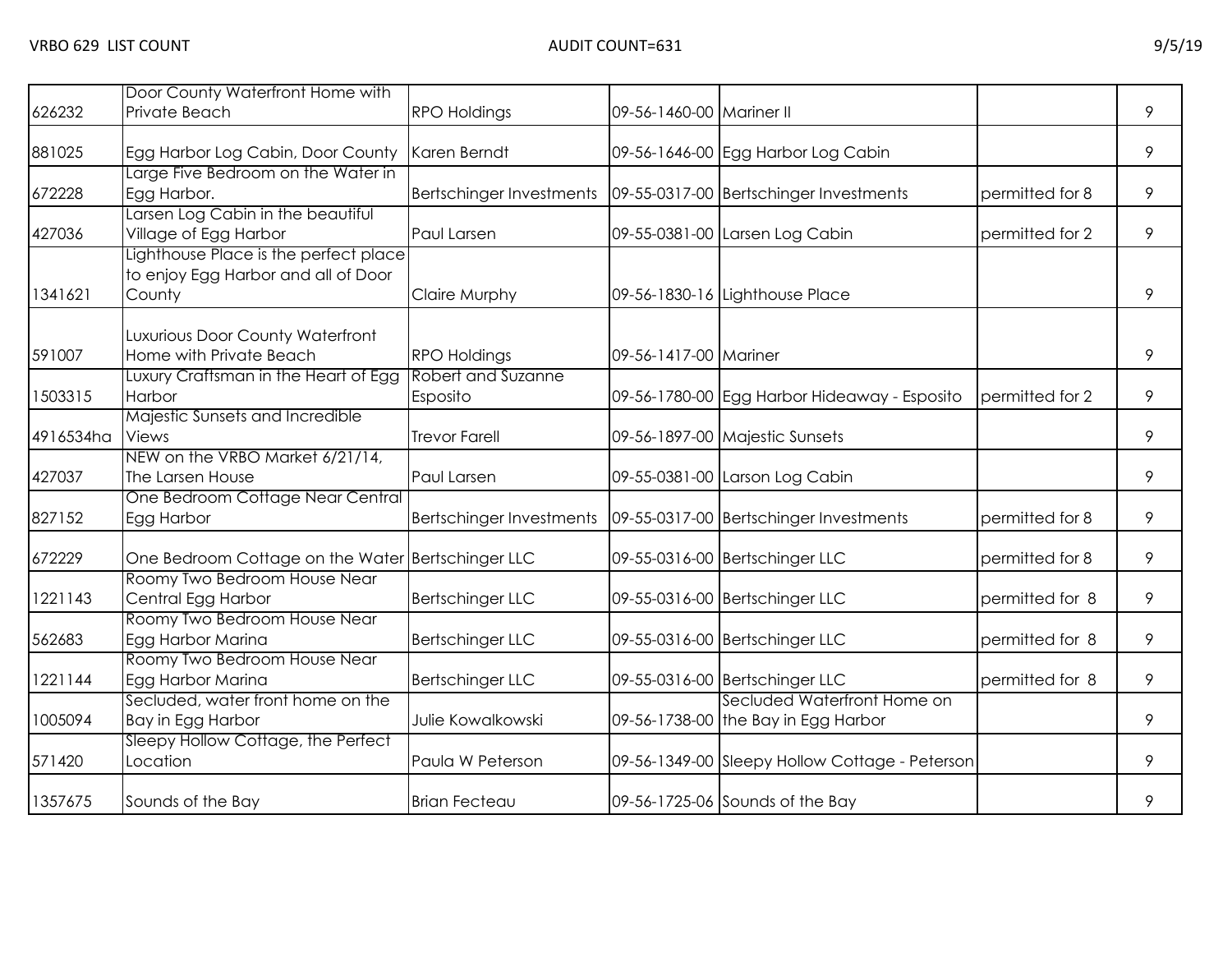|           | Spacious four bedroom house near     |                                                                   |                              |                                        |                  |   |
|-----------|--------------------------------------|-------------------------------------------------------------------|------------------------------|----------------------------------------|------------------|---|
|           | Alpine Golf Course and Egg Harbor    |                                                                   |                              |                                        |                  |   |
| 452105    | beach.                               | Bertschinger Investments   09-55-0317-00 Bertschinger Investments |                              |                                        | permitted for 8  | 9 |
|           | Spacious four bedroom house near     |                                                                   |                              |                                        |                  |   |
|           | Alpine Golf Course and Egg Harbor    |                                                                   |                              |                                        |                  |   |
| 1221145   | beach.                               | <b>Bertschinger LLC</b>                                           |                              | 09-55-0316-00 Bertschinger LLC         | permitted for 8  | 9 |
|           | Spacious four bedroom house on the   |                                                                   |                              |                                        |                  |   |
| 899706    | bay of Green Bay.                    | <b>Bertschinger LLC</b>                                           |                              | 09-55-0316-00 Bertschinger LLC         | permitted for 8  | 9 |
|           | Spacious waterfront home in Egg      |                                                                   |                              |                                        |                  |   |
| 4728373ha | Harbor                               | Mary Zeller                                                       |                              | 09-56-1882-00 Point Beach House        |                  | 9 |
|           | The 5th Hole- On a 36 hole golf      |                                                                   |                              |                                        |                  |   |
| 7081743ha | course                               | Kevin Murphy                                                      | 09-55-0753-00 The Fifth Hole |                                        |                  | 9 |
|           | The Flats on Church Street - Door    |                                                                   |                              |                                        |                  |   |
|           | County's Modern Vacation Rental      |                                                                   |                              |                                        |                  |   |
| 1535497   | #101                                 | Egg Bnb LLC                                                       |                              | 09-56-2071-00 Flats on Church Street   | permitted for 4  | 9 |
|           | The Flats on Church Street - Door    |                                                                   |                              |                                        |                  |   |
|           | County's Modern Vacation Rental      |                                                                   |                              |                                        |                  |   |
| 1546893   | #102                                 | Egg Bnb LLC                                                       |                              | 09-56-2071-00 Flats on Church Street   | permitted for 4  | 9 |
|           | The Flats on Church Street - Door    |                                                                   |                              |                                        |                  |   |
|           | County's Modern Vacation Rental      |                                                                   |                              |                                        |                  |   |
| 1565071   | #103                                 | Egg Bnb LLC                                                       |                              | 09-56-2071-00 Flats on Church Street   | permitted for 4  | 9 |
|           | The Flats on Church Street - Door    |                                                                   |                              |                                        |                  |   |
|           | County's Modern Vacation Rental      |                                                                   |                              |                                        |                  |   |
| 1578249   | #104                                 | Egg Bnb LLC                                                       |                              | 09-56-2071-00 Flats on Church Street   | permitted for 4  | 9 |
|           | The Yellow House in Egg Harbor -     |                                                                   |                              |                                        |                  |   |
|           | beautifully remodeled & ready for    |                                                                   |                              |                                        |                  |   |
| 570970    | you!                                 | R Lynn & Sandi Rowe                                               |                              | 09-56-1404-00 The Yellow House         |                  | 9 |
|           | Three bedroom cottage in Point       |                                                                   |                              |                                        |                  |   |
| 827151    | Beach area of Egg Harbor             | <b>Bertschinger Investments</b>                                   |                              | 09-55-0317-00 Bertschinger Investments | permitted for 8  | 9 |
|           | Trillium Gap Cottage - Woodland      | Trillium Gap, LLC - Rick &                                        |                              |                                        |                  |   |
| 401618    | Retreat - Walk to Beach              | Susie Julison                                                     |                              | 09-56-1182-00 Trillium Gap Cottage     |                  | 9 |
|           |                                      |                                                                   |                              |                                        |                  |   |
|           |                                      |                                                                   |                              |                                        | Combined listing |   |
|           | <b>Two Luxurious Waterfront Door</b> |                                                                   |                              |                                        | for both mariner |   |
| 1618557   | <b>County Properties</b>             | <b>RPO Holdings</b>                                               | 09-56-1460-00 Mariner II     |                                        | properties       | 9 |
|           | Water Front Home With Spectacular    |                                                                   |                              |                                        |                  |   |
| 660427    | Sunset View!                         | Jan and Craig Bilgen                                              |                              | 09-55-0817-06 On the Water Escape      |                  | 9 |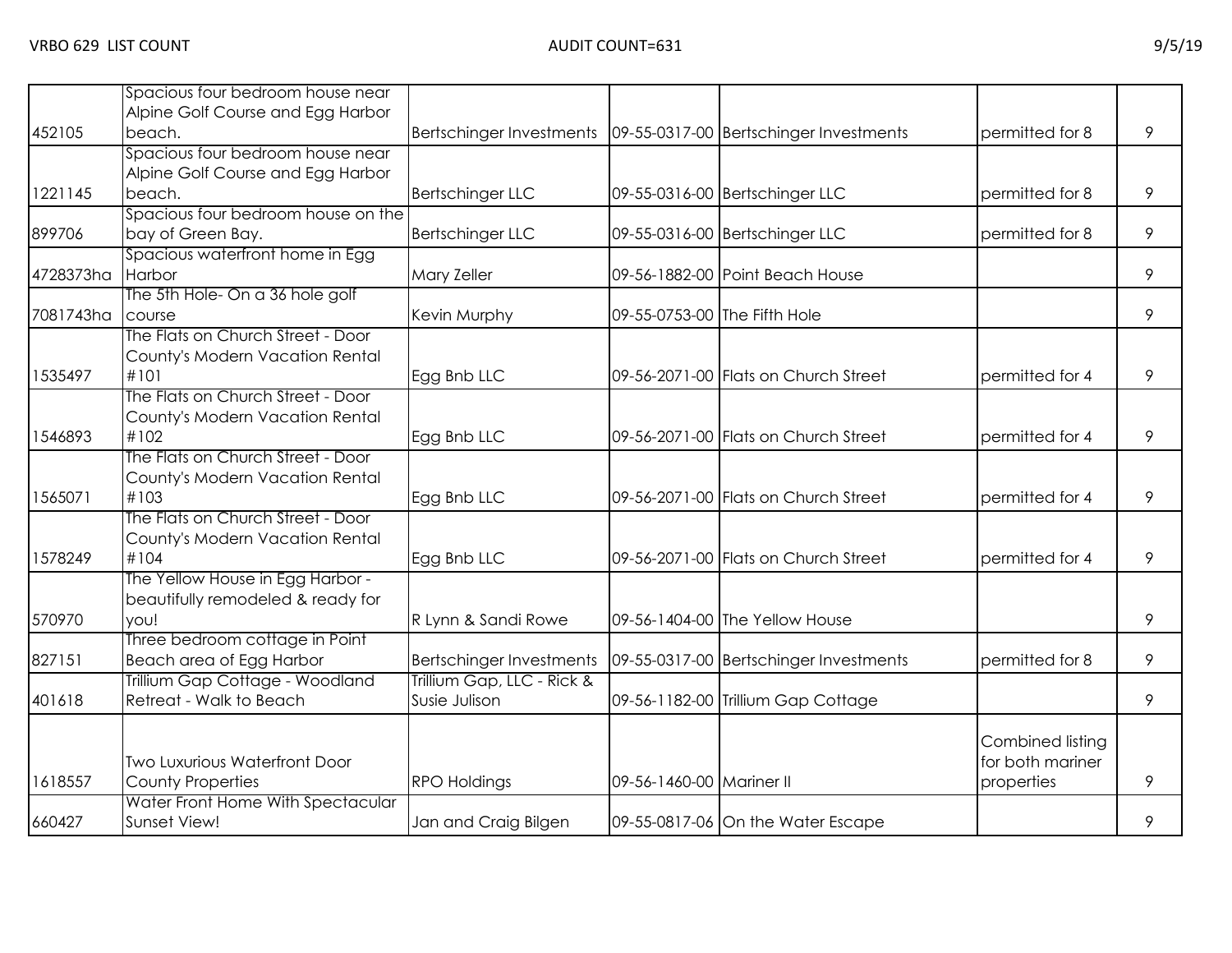|         | We offer "country-quiet" a short walk     |                                                                 |                  |                                             |                 |                 |
|---------|-------------------------------------------|-----------------------------------------------------------------|------------------|---------------------------------------------|-----------------|-----------------|
|         | from the village center and town          |                                                                 |                  |                                             |                 |                 |
| 889272  | dock.                                     | <b>Richard Woldt</b>                                            |                  | 09-55-0365-00 Woldts Intowm Farmette        |                 | 9               |
|         | White Cliff Water Front Home, the         |                                                                 |                  |                                             |                 |                 |
| 236719  | Finest in Door County!                    | Michael & Dawn McCole 09-56-0894-06 White Cliff Cottage         |                  |                                             |                 | 9               |
|         | Best Waterview of Egg Harbor -            |                                                                 |                  |                                             |                 |                 |
|         | <b>Beautiful, Fully Appointed Ground</b>  |                                                                 |                  |                                             |                 |                 |
| 515418  | Level Condo                               | JRCH, LLC                                                       |                  | 09-59-1345-00 Eames Farm Condo - #M5 - JRCH |                 | 9               |
|         | Meadow Ridge of Door County               |                                                                 |                  |                                             |                 |                 |
| 1015419 | Resort                                    | Peri Brown                                                      |                  | 09-59-1717-00 Peri Jackson - Meadow Ridge   |                 | 9               |
|         |                                           |                                                                 |                  |                                             |                 |                 |
|         |                                           | <b>Stuart Chomeau BTC</b>                                       |                  |                                             |                 |                 |
| 471850  | 2 Bedroom Cottage                         | <b>HOLDINGS II LLC</b>                                          |                  | 11-56-1295-19 Beach View Cottage            |                 | $\overline{11}$ |
|         | 2BR / Harbor House Guest Cottage /        |                                                                 |                  |                                             |                 |                 |
| 982888  | <b>Water Access</b>                       | <b>Elizabeth Frink</b>                                          |                  | 11-56-1383-00 Harbor House & Guest Cottage  | permitted for 2 | 11              |
|         | 4 bedroom home on the water with          |                                                                 |                  |                                             |                 |                 |
| 1050003 | westerly views of sunset                  | Windsor McCutcheon                                              |                  | 11-56-1724-06 Harbor View on Northshore     |                 | 11              |
|         | 5 Star Rating! Check Out Our              |                                                                 |                  |                                             |                 |                 |
| 309251  | Reviews! Pet Friendly, Too!               | Kevin & Janell Hoey                                             |                  | 11-56-1381-00 mingary Cottage               |                 | 11              |
|         | Adorable Cottage in the heart of          |                                                                 |                  |                                             |                 |                 |
| 795001  | Ephraim!                                  | Kim Cassidy                                                     |                  | 11-56-1574-00 Cassidy's Cottages            |                 | 11              |
|         | Beautiful Private, Modern Home,           |                                                                 |                  |                                             |                 |                 |
| 555709  | Sleeps 12                                 | Patricia Sexton                                                 |                  | 11-56-1448-00 Coral Hill Sexton             |                 | 11              |
|         |                                           |                                                                 |                  |                                             |                 |                 |
|         | Beautifully Appointed 4+ Bedroom,         |                                                                 |                  |                                             |                 |                 |
| 1025601 | Waterfront Home - Sleeps 12               | Parks Edge Lakeshore LLC   11-55-0411-06   Park's Edge Cottages |                  |                                             |                 | 11              |
|         | <b>Breathtaking Views of Eagle Harbor</b> |                                                                 |                  | Cassidy's Cottage - 9963 S Dane             |                 |                 |
| 1676970 | <b>Bay and Sunsets!</b>                   | <b>Kim Cassidy</b>                                              | 11-56-2061-00 St |                                             |                 | 11              |
|         | Cedar Glen, a fresh, ephraim              |                                                                 |                  |                                             |                 |                 |
|         | cottage, one block from water and         |                                                                 |                  |                                             |                 |                 |
| 185458  | sunset                                    | John & Rachel Rothschild 11-55-0758-06 Cedar Glen               |                  |                                             |                 | 11              |
|         | Comfy Remodeled House a mile              |                                                                 |                  |                                             |                 |                 |
|         | north of downtown Ephraim on Hwy          |                                                                 |                  |                                             |                 |                 |
| 617107  | 42. Great Location                        | Fran Richter                                                    |                  | 11-56-1386-00 Tuckaway Cottage              |                 | 11              |
|         |                                           |                                                                 |                  |                                             |                 |                 |
|         | Door County Log Cabin in Ephraim,         |                                                                 |                  |                                             |                 |                 |
| 249849  | #1 Small Town in Midwest                  | Steve & Susan Schroeder   11-56-1993-00 Log Cabin Place         |                  |                                             | permitted for 2 | 11              |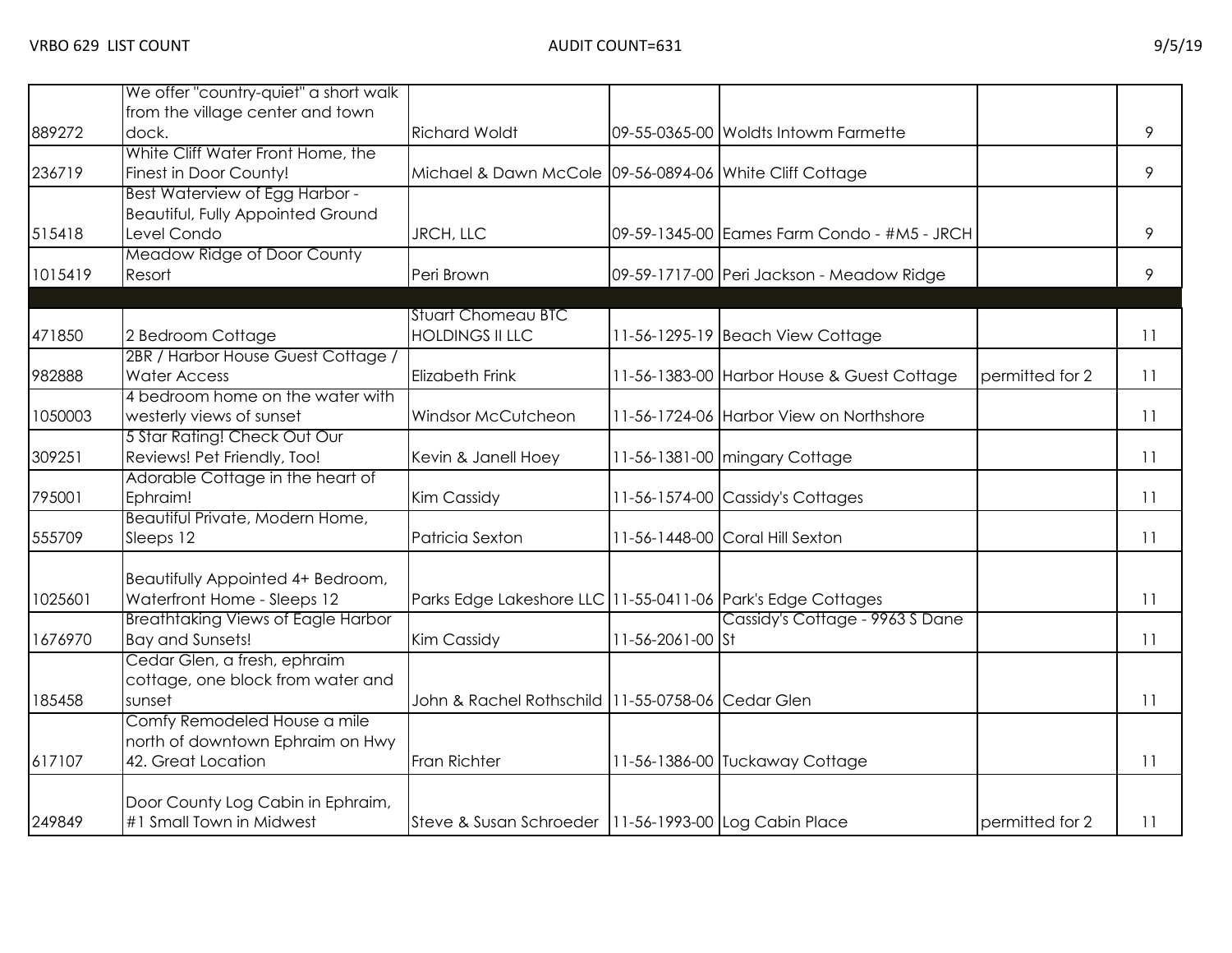| 424825    | Door County Log Cabin in Ephraim,<br>#1 Small Town in Midwest                              | Steve & Susan Schroeder   11-56-1993-00 Log Cabin Place     |                           |                                           | permitted for 2 | 11              |
|-----------|--------------------------------------------------------------------------------------------|-------------------------------------------------------------|---------------------------|-------------------------------------------|-----------------|-----------------|
| 442496    | Enjoy Door County at its finest!!                                                          | PKJ2 LLC - Jim Blair                                        | 11-56-1373-00 Evans Woods |                                           |                 | 11              |
| 710960    | <b>Enjoy Views Of Ephraim And Eagle</b><br>Harbor While Sitting On The Porch Of<br>Bayview | Parks Edge Lakeshore LLC 11-55-0411-06 Park's Edge Cottages |                           |                                           |                 | 11              |
| 677492    | Ephraim Home Away from Home                                                                | John Maher                                                  |                           | 11-56-1528-00 Ephraim Lodge               |                 | 11              |
| 894251    | Ephraim Waterfront Cottage With<br>Private Dock On Green Bay                               | Jaco Mgmt                                                   |                           | 11-56-1662-00 The Shore - Schmeltz        |                 | 11              |
| 1371859   | Experience the feel of staying in a<br>century old farm house with modern<br>amenities     | Roy Elquist                                                 |                           | 11-56-1069-06 Townline - 9895 Townline Rd |                 | 11              |
| 485111    | Experience True Door County Charm BD Thorp                                                 |                                                             | 11-56-0809-06 Thorp       |                                           |                 | 11              |
| 349721    | Family getaway by the beach in<br>beautiful Ephraim                                        | Kathy & Glenn Pentler                                       |                           | 11-56-1119-00 Larson Lane LLC             |                 | 11              |
| 7339901ha | Family Retreat in Heart of Door<br>County - Norra Skogen                                   | Brian & Amanda Jenkins                                      | $11 - 56 - 1407 - 0$      | Norra Skogen                              |                 | 11              |
| 307617    | Historic - Waterfront - Family/Pet<br>Friendly                                             | Brad & Amy Russell                                          |                           | 11-56-1265-00 Arbor Cottage               |                 | 11              |
| 990768    | Homestead Rental, Relax in Ephraim.<br>Convienent Home in center of<br>village.            | Glenn Gerdman & Diane<br>Jacobson                           |                           | 11-56-1630-00 Homestead Rental            |                 | 11              |
| 836338    | Ideally located between the towns<br>of Ephraim and Sister Ba                              | Leslee and Morrie<br>Goldman                                |                           | 11-56-1258-06 Coral Hill Cottage          |                 | 11              |
| 177706    | Kulma Cottage in the Heart of<br>Ephraim, blocks away from beach                           | Gregg & Janice Kulma                                        |                           | 11-55-0279-06 Kulma Cottages              | permitted for 3 | 11              |
| 711105    | Location Location Location between<br>Sister Bay and Ephraim                               | Cynthia Bungert                                             |                           | 11-56-1515-00 Bungert Haven               |                 | 11              |
| 794986    | Modern Log Home In The Heart Of<br>Ephraim                                                 | Kim Cassidy                                                 |                           | 11-56-1574-00 Cassidy's Cottages          |                 | 11              |
| 1323313   | <b>Natures Window</b>                                                                      | Bill and Heather Anderson 11-56-1958-00 Natures Window      |                           |                                           |                 | $\overline{11}$ |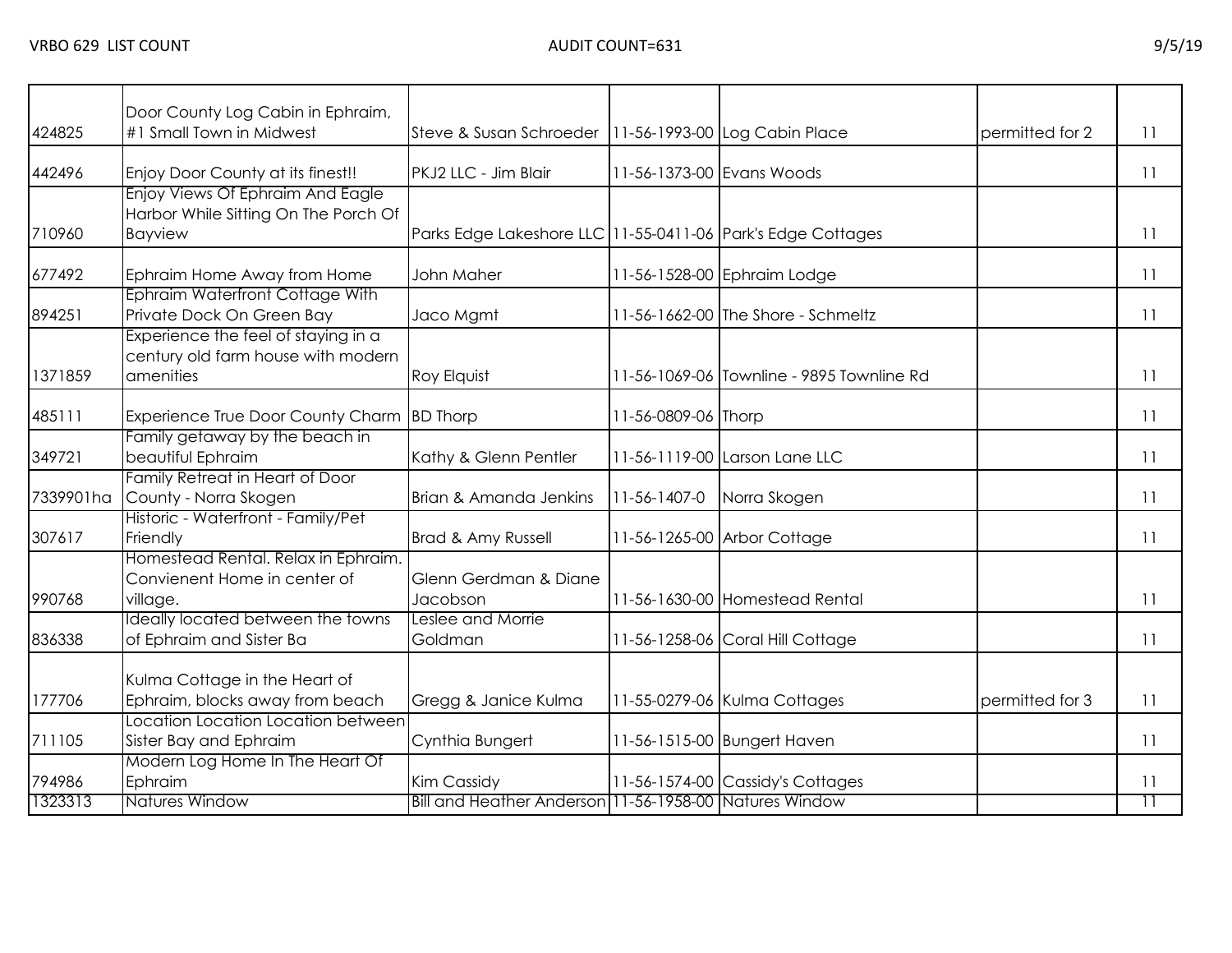|           | New Listing: Unequaled Door County  |                           |                       |                                             |                    |    |
|-----------|-------------------------------------|---------------------------|-----------------------|---------------------------------------------|--------------------|----|
|           | Harborview Location For Family Or   |                           |                       |                                             |                    |    |
| 1221684   | Couples                             | Tim Christofferson        |                       | 11-56-1595-00 Heritage House                |                    | 11 |
|           | New New New WATER View View         |                           |                       |                                             |                    |    |
| 1591624   | View                                | Tim Christofferson        |                       | 11-56-1595-00 Heritage House                |                    | 11 |
|           | NEW 'The Carriage House' Walk to    |                           |                       |                                             |                    |    |
| 7181525ha | Peninsula St Park                   | Deborah Eckert            |                       | 11-55-0680-00 Park's Place Cottages         | permitted for 5    | 11 |
|           | NEW! 'Butternut Cottage' in Central |                           |                       |                                             |                    |    |
| 7181473ha | Door County!                        | Deborah Eckert            |                       | 11-55-0680-00 Park's Place Cottages         | permitted for 5    | 11 |
|           | NEW! 'Cherry Cottage' near          |                           |                       |                                             |                    |    |
| 7181482ha | Peninsula State Park!               | Deborah Eckert            |                       | 11-55-0680-00 Park's Place Cottages         | permitted for 5    | 11 |
|           | NEW! 3BR Ephraim House w/ Harbor    |                           |                       |                                             |                    |    |
| 4712540ha | Views!                              | Carol Corbet              |                       | 11-56-1806-00 Harbor View Ephraim - Corbett | permitted for 2    | 11 |
|           | NEW! Cozy Ephraim 'Cedar Cottage    |                           |                       |                                             |                    |    |
| 7181476ha | w/Private Deck!                     | Deborah Eckert            |                       | 11-55-0680-00 Park's Place Cottages         | permitted for 5    | 11 |
|           | NEW! Ephraim Cottage w/Green Bay    |                           |                       | <b>Blue Shutter and Mooring</b>             |                    |    |
| 7353778ha | View - Near Beach                   | <b>Tony Schmeltz</b>      | 11-56-1718-00 Cottage |                                             | new evolve listing | 11 |
|           | NEW! Ephraim Home w/ Yard - Walk    |                           |                       |                                             |                    |    |
| 9074890ha | to Lake Michigan!                   | Carol Corbet              |                       | 11-56-1806-00 Harbor View Ephraim - Corbett | permitted for 2    | 11 |
|           | NEW! Lakefront Ephraim Cottage -    |                           |                       | <b>Blue Shutter and Mooring</b>             |                    |    |
| 7353874ha | Walk to Beach!                      | <b>Tony Schmeltz</b>      | 11-56-1718-00 Cottage |                                             | new evolve listing | 11 |
|           | NEW! Updated Ephraim 'Pine          |                           |                       |                                             |                    |    |
| 7181486ha | Cottage' w/Deck!                    | Deborah Eckert            |                       | 11-55-0680-00 Park's Place Cottages         | permitted for 5    | 11 |
|           |                                     |                           |                       |                                             |                    |    |
|           | Newly Remodeled And Only Blocks     |                           |                       |                                             |                    |    |
| 879597    | From Public Beach And Town!         | Jennifer & Bjorn Larson   |                       | 11-56-1635-06 Cedar Barn Rental             |                    | 11 |
|           | Newly renovated in the heart of     |                           |                       |                                             |                    |    |
| 1427259   | Ephraim, one block from water!      | Robert & Nicole Collins   |                       | 11-56-1708-06 Ephraim Boat House, The       |                    | 11 |
|           | Nordic Hearth Cabin - Charming and  |                           |                       |                                             |                    |    |
| 926758    | Historic Log Home                   | Thomas & Donna Moretti    |                       | 11-56-1677-00 Moretti - 10438 Water St      |                    | 11 |
|           |                                     |                           |                       |                                             |                    |    |
| 690840    | Pine Cone Cottage, Ideal Location!  | Pam Mache                 |                       | 11-56-1517-00 Pine Cone Cottage             |                    | 11 |
|           | Private Sand Beach /5 Bedroom.      |                           |                       | <b>Harbor House and Guest</b>               |                    |    |
| 514956    | Harbor House & Guest Cottage        | Randall & Elizabeth Frink | 11-56-1383-00 Cottage |                                             | permitted for 2    | 11 |
|           | Private Waterfront Property in the  | Robert Beart/Beart Family |                       |                                             |                    |    |
| 502544    | Woods                               | <b>LLC</b>                |                       | 11-56-1072-00 All American Green House      |                    | 11 |
|           | Professionally decorated home in    |                           |                       |                                             |                    |    |
| 882561    | Ephraim!                            | Daniel & Laurel Simons    |                       | 11-56-1656-00 Elegant Home Ephraim          |                    | 11 |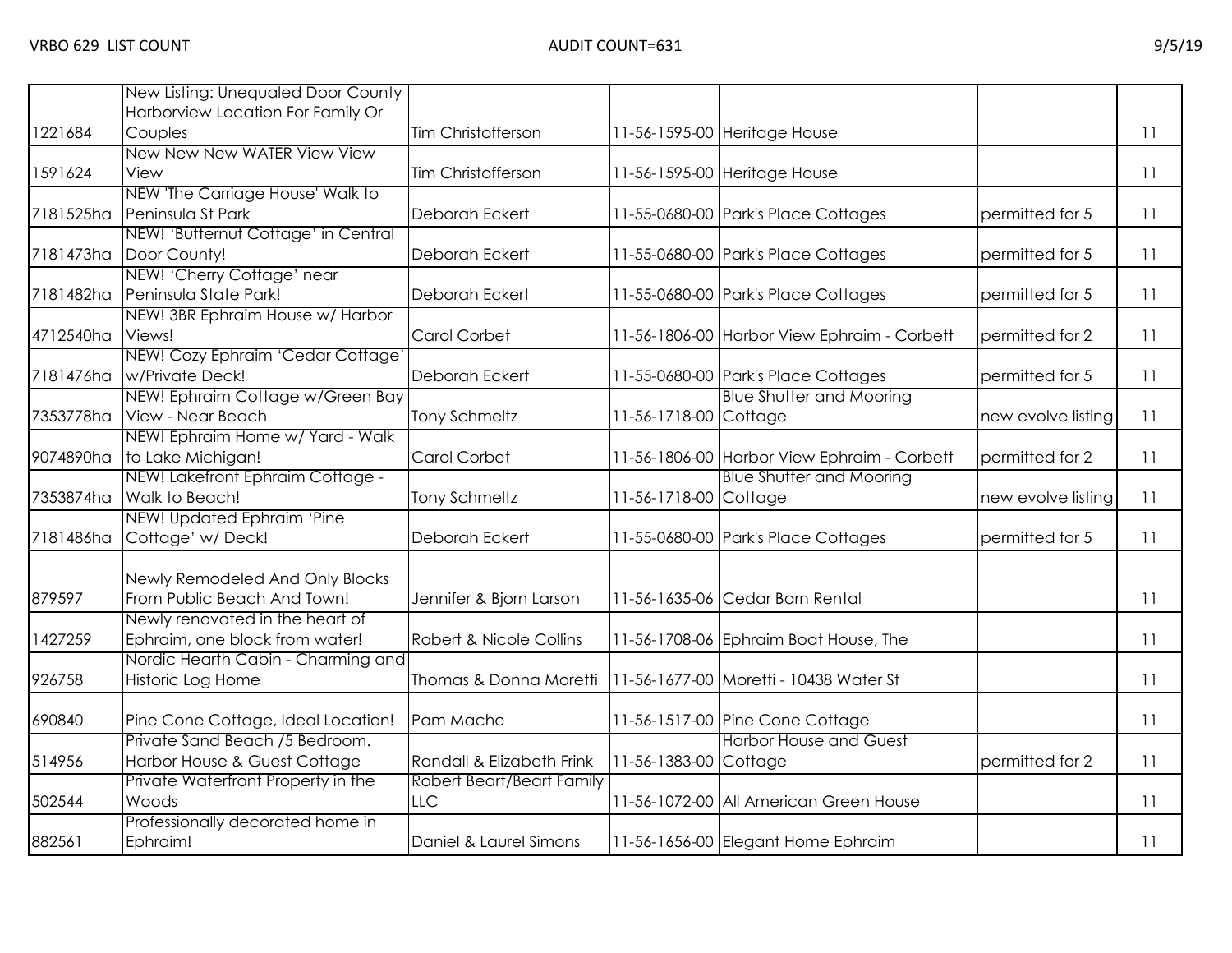| 475131    | Quaint and Quiet Cottage North of<br>Ephraim, Just of HWY 42 Easy to Find | <b>Frances Richter</b>   |                           | 11-56-1386-00 Tuckaway Cottage/RBs House                          | permitted for two<br><b>Junits</b> | 11 |
|-----------|---------------------------------------------------------------------------|--------------------------|---------------------------|-------------------------------------------------------------------|------------------------------------|----|
|           | Spacious Home On 1.5 Acres                                                |                          |                           |                                                                   |                                    |    |
| 823896    | Overlooking The Bay In Ephraim                                            | Sandy Van Sickle         | 11-55-0057-00 Hobby Horse |                                                                   |                                    | 11 |
|           | The beach across from public                                              |                          |                           |                                                                   |                                    |    |
| 247187    | beach, views of eagle harbor                                              | Chris & Kirsten Bungener |                           | 11-56-0954-06 Beach - Bungener                                    |                                    | 11 |
|           | The House at Green Gables - Nestled                                       |                          |                           |                                                                   |                                    |    |
| 1656219   | in the heart of Ephraim!                                                  | Colin Welford            |                           | 11-56-2133-00 Green Gables                                        | permitted for 2                    | 11 |
|           | The House at Green Gables- a                                              |                          |                           |                                                                   |                                    |    |
|           | dream retreat in the heart of                                             |                          |                           |                                                                   |                                    |    |
| 1658362   | Ephraim!                                                                  | Colin Welford            |                           | 11-56-2133-00 Green Gables                                        | permitted for 2                    | 11 |
|           | Unique rental in Ephraim! The                                             | Cathcart Holdings LLC -  |                           | <b>Binkhaven The Rosemaling</b>                                   |                                    |    |
| 1508507   | <b>Rosemailing Cottage</b>                                                | <b>Elliot Taillon</b>    |                           | 11-56-2028-00 Cottage - 9697 Maple Grove                          |                                    | 11 |
|           | Waterfront Historic Home, Views,                                          |                          |                           |                                                                   |                                    |    |
| 390442    | Private Beach, Walk to Town                                               | <b>Charles Falwell</b>   |                           | 11-56-1185-00 Yeoman Cottage                                      |                                    | 11 |
|           |                                                                           |                          |                           |                                                                   |                                    |    |
|           | Stunning 3800 square penthouse                                            |                          |                           |                                                                   |                                    |    |
| 7453010ha | condo                                                                     |                          |                           | Little Sweden Condo Assc 12-51-0298-00 Little Sweden Condominiums |                                    | 12 |
|           | 4190 Cottage Row Ct. - New                                                |                          |                           |                                                                   |                                    |    |
|           | Contruction Downtown Fish Creek -                                         |                          |                           |                                                                   |                                    |    |
| 1360182   | Walk Everywhere!                                                          | Kurt Doman et al         |                           | 12-53-1981-00 Cottage Row Court - Doman                           |                                    | 12 |
|           | <b>Brook Point Luxurious 2 Bedroom 2</b>                                  |                          |                           |                                                                   |                                    |    |
| 402228    | 1/2 Bath Home in Fish Creek                                               | SMC Door County, LLC     |                           | 12-53-0626-19 Brook Point Condo #4- BRK4                          |                                    | 12 |
|           |                                                                           | Kathleen & Danny         |                           |                                                                   |                                    |    |
| 224945    | Down town Fish Creek                                                      | Stanton                  |                           | 12-53-0929-12 Birch Grove Condo Stanton                           |                                    | 12 |
|           |                                                                           | Downtown Fish Creek      |                           | <b>Magnificent Memories - Stacey</b>                              |                                    |    |
| 4840082ha | Downtown Fish Creek with a view                                           | with a view - Berndt     | 12-53-1855-00 Berndt      |                                                                   |                                    | 12 |
|           | Elegant Creekside Cottage in                                              |                          |                           |                                                                   |                                    |    |
| 1320444   | downtown Fish Creek!                                                      | Patricia Culliton        | 12-53-1890-00             | Elegant Creekside Cottage                                         |                                    | 12 |
|           | Excellent water view from this                                            |                          |                           |                                                                   |                                    |    |
|           | apartment in perfect Fish Creek                                           | Scott Schmitz & Karin    |                           |                                                                   |                                    |    |
| 7542655ha | location                                                                  | <b>Skare</b>             |                           | 12-53-1764-00 Fish Creek Beach House, The                         |                                    | 12 |
|           | Fish Creek Condo/Town Home at                                             |                          |                           | Brook Point Condo - Unit 5 -                                      |                                    |    |
| 946469    | <b>Brook Point, Door County</b>                                           | Karen Berndt             | 12-53-1681-00 Berndt      |                                                                   |                                    | 12 |
|           | Fish Creek/Northhaven - Beautiful,                                        |                          |                           |                                                                   |                                    |    |
|           | newly furnished 3 bed, 2.5 bath                                           |                          |                           |                                                                   |                                    |    |
| 997926    | condo                                                                     | Nicholas M Peiffer       |                           | 12-53-1703-00 Northhaven Condo - Peiffer                          |                                    | 12 |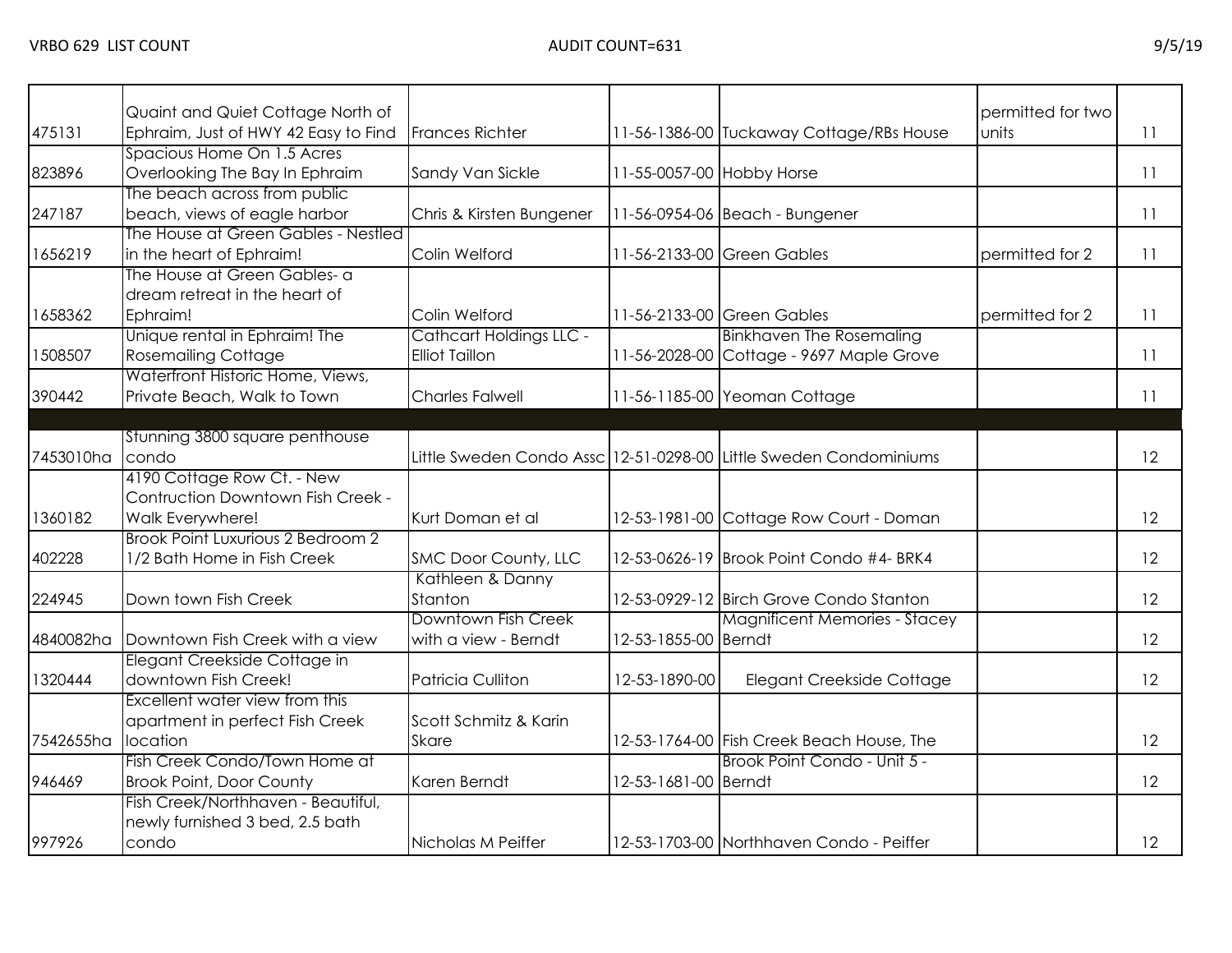|                  | Fish Creek/Northhaven-3bd/2.5bt -                                     |                               |                     |                                                   |                 |    |
|------------------|-----------------------------------------------------------------------|-------------------------------|---------------------|---------------------------------------------------|-----------------|----|
|                  | in/Outdr Pools! - Like New-Great                                      |                               |                     | Door County Retreat -                             |                 |    |
| 710547           | Location-Wifi                                                         | <b>Heather Paulis</b>         |                     | 12-53-1511-00 Northhaven Unit 17006               |                 | 12 |
|                  |                                                                       |                               |                     |                                                   |                 |    |
|                  | Heart of Fish Creek!- Newer                                           |                               |                     |                                                   |                 |    |
|                  | Construction - 4BR, 4.5BA Condo-                                      |                               |                     |                                                   |                 |    |
| 257802           | Sleeps 8-10                                                           | Doman                         |                     | 12-56-0898-00 Bluffs at Cottage Row Court         |                 | 12 |
|                  | Luxury Tri-Level Condo Downtown                                       |                               |                     |                                                   |                 |    |
| 1151019          | <b>Fish Creek</b>                                                     | Jon and Katie Glapa           |                     | 12-53-1791-00 Luxury Tri-Level Fish Creek - Glapa |                 | 12 |
|                  | New Listing in Fish Creek! Quiet                                      |                               |                     |                                                   |                 |    |
|                  | Family Friendly Getaway with Access                                   |                               |                     | Quiet Family Friendly Getaway                     |                 |    |
| 1444754          | to It All!                                                            | Leslie Vogel                  |                     | 12-53-2070-00 with Access to it all               |                 | 12 |
|                  | NEW!!! Spacious 3BR, 3 bath, 2                                        |                               |                     |                                                   |                 |    |
|                  | balconies on Main Street! Walkable                                    |                               |                     |                                                   |                 |    |
| 1564582          | to everything!                                                        | <b>Bob and Laurie Zanotti</b> | 12-53-2092-00       | Creekside Cove #3 Zanotti                         |                 | 12 |
|                  | Northhaven - Great Family Value                                       |                               |                     |                                                   |                 |    |
| 882273           | Retreat! Free WiFi                                                    | Carolyn Ahmad                 |                     | 12-53-1643-00 Northhaven Fountain View            |                 | 12 |
|                  |                                                                       |                               |                     |                                                   |                 |    |
|                  | Private 3 BR 3 Bath condo on the Fish Peter C Diltz, Sole             |                               |                     | Creekside Cove Unit 11 - RRRP                     |                 |    |
| 1080095          | Creek, overlooking private harbor                                     | Member                        | 12-53-1712-00 LLC   |                                                   |                 | 12 |
|                  |                                                                       | Amanda and Derek              |                     |                                                   |                 |    |
| 1141807          | Quiet condo in heart of Fish Creek                                    | Rhodes                        |                     | 12-53-2098-19 Cedar Court Condo #17               |                 | 12 |
|                  | This is the best place we have ever                                   |                               |                     |                                                   |                 |    |
| 353378           | stayed at by far!'                                                    | Jennifer & Michael Briggs     | 12-53-0424-00 R & R |                                                   |                 | 12 |
|                  | Walking distance to downtown Fish<br>Creek and Minutes From Peninsula |                               |                     |                                                   |                 |    |
| 920769           | State Park!                                                           | Jack & Diane Holzman          |                     | 12-53-1687-00 Top of the Hills Shops - Holzman    |                 | 12 |
|                  | Walking distance to downtown Fish                                     |                               |                     |                                                   |                 |    |
|                  | Creek, DC Auditorium and Peninsula                                    | William and Kathleen          |                     |                                                   |                 |    |
| 1595723          | State Park.                                                           | Kunst                         |                     | 12-53-2082-00 Top of the Hill Shops - Kunst       |                 | 12 |
|                  | Walking distance to everything in                                     |                               |                     |                                                   |                 |    |
|                  | Heart of Fish Creek! 3BR/4BA Sleeps 8-                                |                               |                     |                                                   |                 |    |
| 354913           |                                                                       | Martone                       |                     | 12-56-1989-00 Bluffs at Cottage Row Court         |                 | 12 |
|                  | Water view from Beach House! Walk                                     | Fish Creek Beach House,       |                     |                                                   |                 |    |
| 3010889ha        | anywhere in town.                                                     | <b>The</b>                    |                     | 12-53-1764-00 Scott Schmitz & Karin Skare         | permitted for 3 | 12 |
|                  | Waterview apartment in downtown                                       |                               |                     |                                                   |                 |    |
|                  | Fish Creek, right across from the town Scott Schmitz & Karin          |                               |                     |                                                   |                 |    |
| 7528189ha beach! |                                                                       | Skare                         |                     | 12-53-1764-00 Fish Creek Beach House, The         | permitted for 3 | 12 |
|                  |                                                                       |                               |                     |                                                   |                 |    |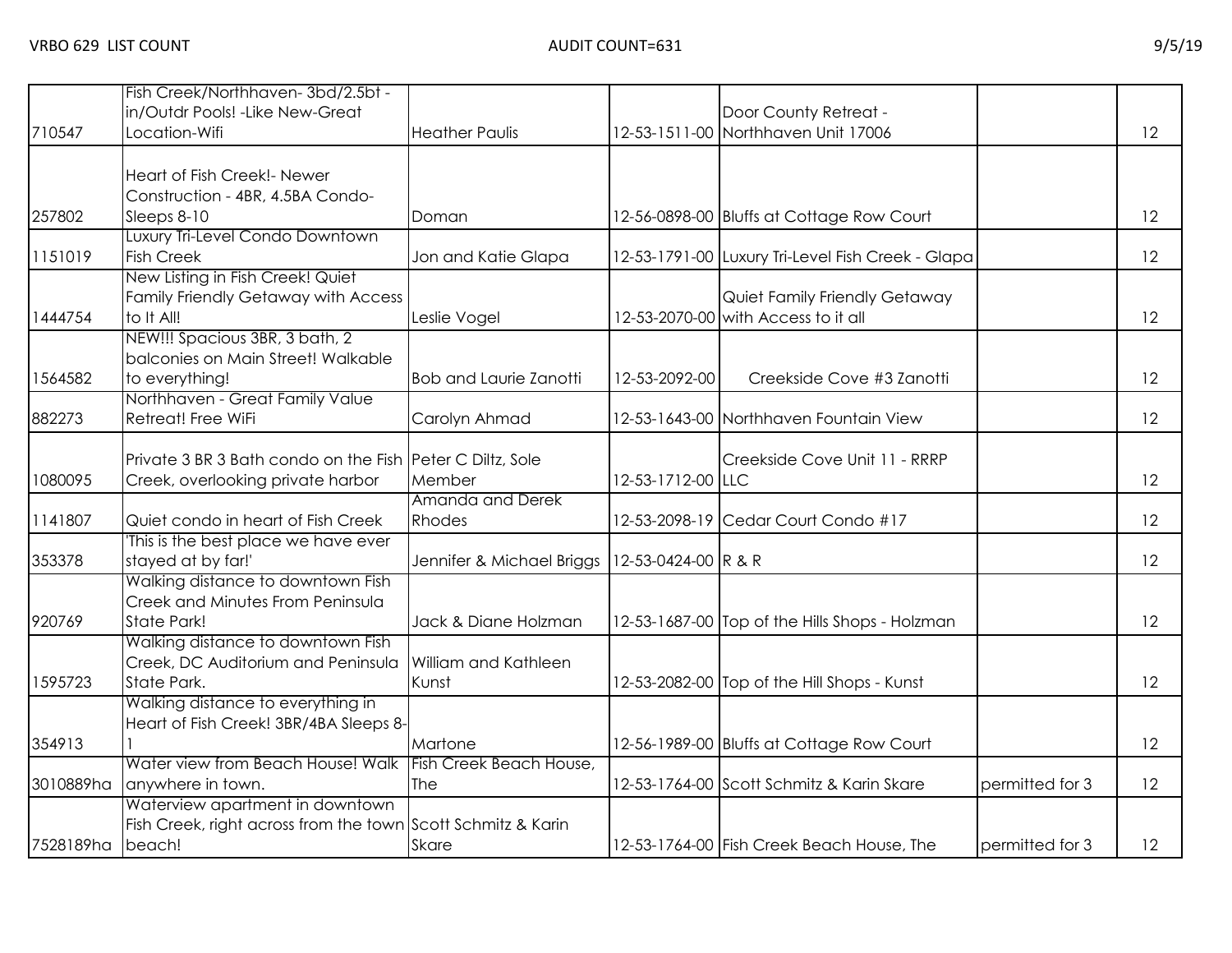|           | Wonderful downtown Fish Creek                                                            |                                                       |                             |                                         |                          |    |
|-----------|------------------------------------------------------------------------------------------|-------------------------------------------------------|-----------------------------|-----------------------------------------|--------------------------|----|
| 7633541ha | townhome.                                                                                | Ron and Melissa Schmitz                               |                             | 12-53-2109-00 Noble Square #104         |                          | 12 |
| 469264    | Irish Hospitality In County Door!                                                        | Megan O'Meara                                         |                             | 12-54-0685-00 O'Meara's Cottage Loft    |                          | 12 |
|           | Retro, Cozy Cottage - Peninsula St.<br>Park, Family/Pet Friendly - Open year<br>around   |                                                       |                             |                                         |                          |    |
| 1060002   |                                                                                          | <b>Brad Russell</b>                                   | 12-56-1744-00 Lille Cottage |                                         |                          | 12 |
| 4961062ha | Cliff Cottage' Door County Home -<br>Walk to Bay!                                        | Jennifer Ciesar                                       |                             | 12-56-1979-00 Cliff Cottage LLC         |                          | 12 |
| 619373    | 2 bedroom, Across from the YMCA                                                          | Troy and Carolee Lasecki   12-56-1450-00 The Treeport |                             |                                         | permitted for 3<br>units | 12 |
| 1361191   | 4188 Cottage Row Ct. - Beautiful<br>New Construction Condo Downtown<br><b>Fish Creek</b> | Kurt Doman et al                                      |                             | 12-56-0898-00 Cottage Row Bluff House   | permitted for 2          | 12 |
| 144492    | A deluxe vacation rental home in fish<br>creek area open all year                        | Leon Hasenjager                                       |                             | 12-56-0588-00 Hasenjagers Country Home  |                          | 12 |
| 1351038   | A Truly Luxurious Door County Retreat Carraig Cottages LLC                               |                                                       | 12-56-1277-00 Carruag Nua   |                                         |                          | 12 |
| 453464    | As seen in Door County Magazine!<br>Private, Family Friendly, Sat TV, WIFI               | Todd and Lisa Mion                                    | 12-56-1261-00 Five Birches  |                                         |                          | 12 |
| 431472    | Bay View Lodge - Log Home<br><b>Overlooking Harbor</b>                                   | <b>Bay Breeze Resort Deb</b><br>Krause                |                             | 12-56-0476-00 Bayview Lodge             |                          | 12 |
| 182426    | Cedarwood, Rent 3 Nights & Get<br>One Night Free through June 1                          | Carla Marr                                            |                             | 12-55-0778-00 Cedarwood Marr            |                          | 12 |
| 1262366   | Charming Cape Cod in Fish Creek                                                          | Deb Eckert                                            | 12-56-0679-00 House         | <b>Eckert Vacation Home Cape</b>        |                          | 12 |
| 118184    | Country Chalet, Sleeps 6 Adults, Book<br>Your Mid-week Getaway!!                         | Dennis & Marla Sunstrom                               |                             | 12-55-0830-00 Country Chalet            |                          | 12 |
| 1219483   | Country Farm House - Fish Creek                                                          | Roger and Jeni Ripley                                 |                             | 12-56-2164-00 Gibraltar Road Farm House |                          | 12 |
| 396135    | Cozy Cabin in the Woods: Between<br>Fish Creek and Ephraim-- Perfect<br>location!        | Michelle and Kurt Van<br>Thiel                        |                             | 12-56-1206-00 Cozy Cabin in the Woods   |                          | 12 |
| 1219104   | Cozy Cottage in the woods: perfect<br>location fish creek                                | Michelle and Kurt Van<br>Thiel                        |                             | 12-56-1206-00 Cozy Cabin in the Woods   |                          | 12 |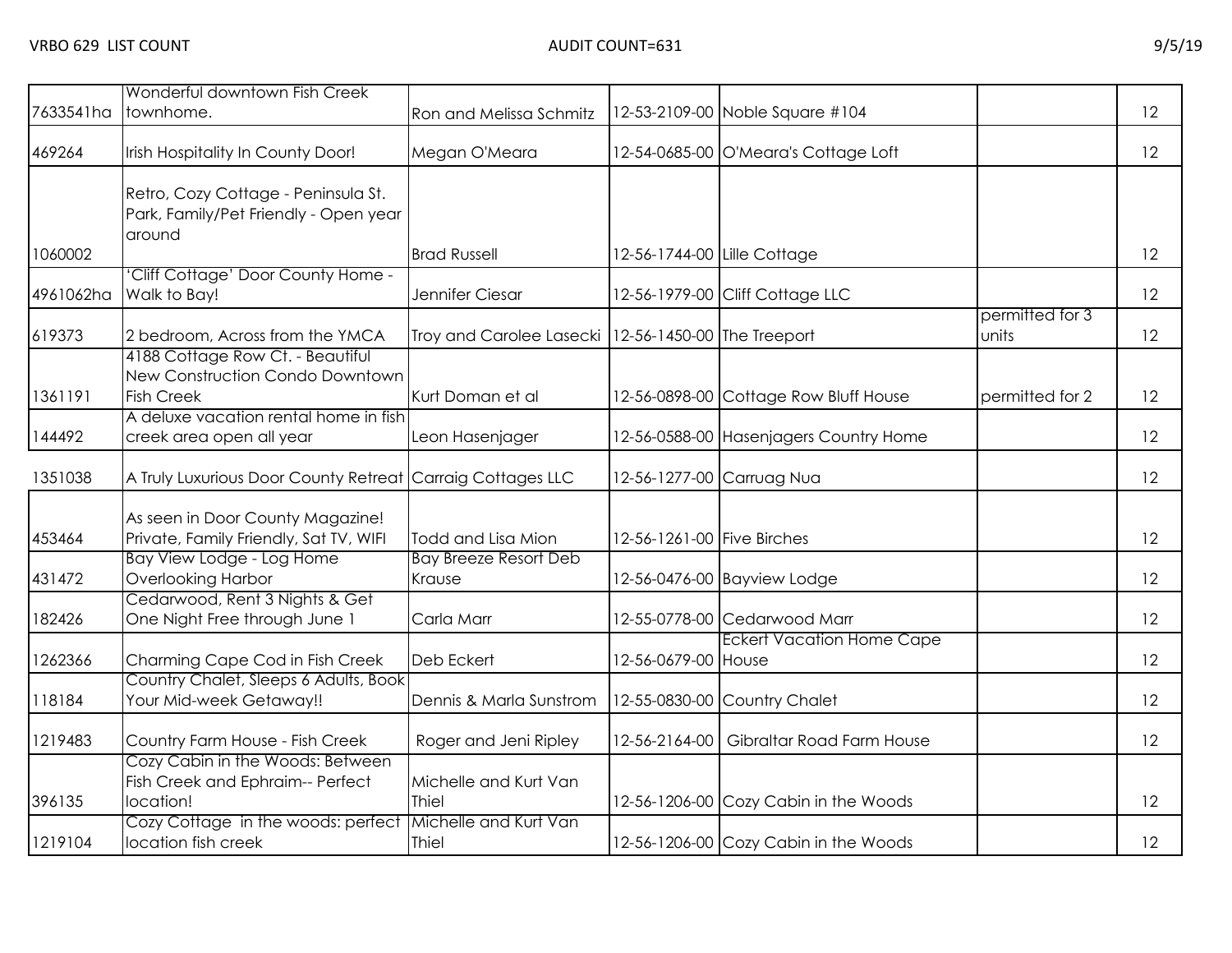| 642394  | Cozy, Comfortable, Quiet Cottage in Pam Olafsson/Beth<br><b>Fish Creek</b> | Collins                                               |                             | 12-56-1275-00 Little Spring Cottage             |                 | 12 |
|---------|----------------------------------------------------------------------------|-------------------------------------------------------|-----------------------------|-------------------------------------------------|-----------------|----|
|         |                                                                            |                                                       |                             |                                                 |                 |    |
|         | Cozy, Tranquil Home Minutes Away                                           |                                                       |                             |                                                 |                 |    |
| 1508518 | from the Heart of Fish Creek                                               | Paul and Tricia Kaye                                  |                             | 12-56-2054-00 Kayes Hideaway                    |                 | 12 |
| 976203  | <b>DOOR COUNTY HOME RETREAT IN</b><br><b>FISH CREEK</b>                    | Steven and Lisa<br>Pachonphai                         |                             | 12-56-1692-00 DC Home - Pachonphai              |                 | 12 |
|         | Exceptional Home in Tranquil Door                                          |                                                       |                             |                                                 |                 |    |
| 1351075 | County Setting                                                             | <b>Carraig Cottages LLC</b>                           | 12-56-1276-00 Carriag Dale  |                                                 |                 | 12 |
|         | Family Friendly Cabin With Modern                                          |                                                       |                             |                                                 |                 |    |
|         | Kitchen, Working Fireplace, Wrap                                           |                                                       |                             |                                                 |                 |    |
| 896105  | Around Porch!                                                              | Eric Simonson                                         | 12-56-1572-00 DC Thunder    |                                                 |                 | 12 |
|         | <b>FANTASTIC WATER VIEWS, Newly</b>                                        |                                                       |                             |                                                 |                 |    |
| 1497755 | Renovated, Secluded, Pet-Friendly                                          | Jennifer Ninivaggi                                    | 12-56-1748-00 Casita Vistas |                                                 |                 | 12 |
|         |                                                                            |                                                       |                             |                                                 |                 |    |
| 813262  | Fish Creek- Gibraltar Rd.- Near YMCA Roger & Jeni Ripley                   |                                                       |                             | 12-56-1618-00 Gibraltar Road Ripley             |                 | 12 |
| 503056  | Fish Creek- Near Peninsula State Park Rick Ripley                          |                                                       |                             | 12-56-1114-00 Ripley - 3802 & 3806 Gibraltar Rd | permitted for 2 | 12 |
|         |                                                                            |                                                       |                             |                                                 |                 |    |
| 1071057 | Fish Creek WIFI Fire Pit                                                   | Ryan and Karilyn Dayton                               |                             | 12-56-1743-13 Manistique Stone Cottage          |                 | 12 |
|         | Fish Creek, 4 Bed, Near Ymca/                                              |                                                       |                             |                                                 |                 |    |
| 347567  | Peninsula State Park.<br>Gingerbread Cottage - Forest                      | <b>Ripley Properties, LLC</b>                         |                             | 12-56-1114-00 Ripley - 3802 & 3806 Gibraltar Rd | permitted for 2 | 12 |
| 42183   | Setting - Available Winter Too!                                            | Daryle Capelle                                        |                             | 12-56-1266-00 Gingerbread Cottage               |                 | 12 |
|         | <b>Great Family Vacation Spot! Across</b>                                  |                                                       |                             |                                                 |                 |    |
|         | from Fish Creek Beach. Sept/Oct                                            | Marlin Volz Jr.-Karen Volz                            |                             |                                                 |                 |    |
| 385243  | Available!                                                                 | Campbell                                              | 12-56-0321-00 Louisvilla    |                                                 |                 | 12 |
|         | Great Location! Close to downtown                                          |                                                       |                             |                                                 | permitted for 3 |    |
| 602669  | Fish Creek and Peninsula State Park                                        | Troy and Carolee Lasecki   12-56-1450-00 The Treeport |                             |                                                 | units           | 12 |
| 1328037 | Guest Bedroom at the Quarry House                                          |                                                       |                             |                                                 | permitted for 2 | 12 |
|         | Home on 5 acres just 1 mile from                                           | Mitchel & Mary Heinrichs                              | 12-56-0805-00 Quarry House  |                                                 |                 |    |
| 614537  | town                                                                       | Paul & Amy Devine                                     |                             | 12-56-1439-06 Gibraltar House                   |                 | 12 |
|         |                                                                            |                                                       |                             |                                                 |                 |    |
| 1671663 | In town, on the water, dock, sleeps<br>12, brand new construction!         | Wickman LLC                                           |                             | 12-56-2142-06 Fish Creek Beach House            |                 | 12 |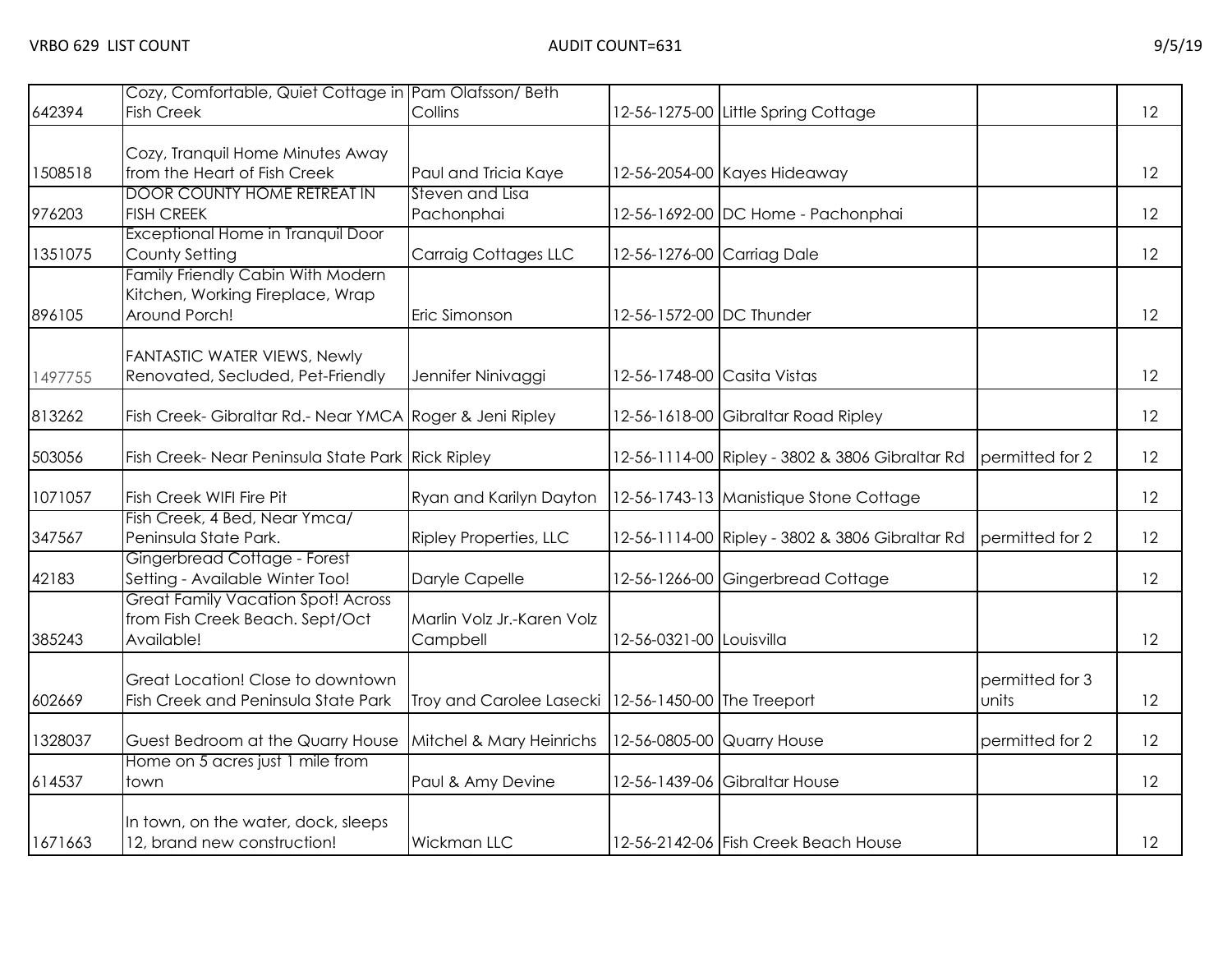| 1292282        | <b>Island View! Beautiful View Of The</b><br>Bay! Perfect Location. Hot Tub and<br><b>Boat Too!</b> | <b>Charles Paschke</b>                                |                          | Island View Vacation Home -<br>12-56-1894-00 8750 Island View |                          | 12 |
|----------------|-----------------------------------------------------------------------------------------------------|-------------------------------------------------------|--------------------------|---------------------------------------------------------------|--------------------------|----|
| 833837         | Large Guest House located within<br>the town of Fish Creek                                          | <b>Greg Lawler</b>                                    |                          | 12-56-1573-00 Lawler Guest House                              |                          | 12 |
| 1680472        | Located on the northside of town,<br>walking distance to beach,<br>shopping and more!               | <b>Brett Lecy</b>                                     |                          | 12-56-2147-06 Fish Creek Central Home                         |                          | 12 |
| 426335         | Log Retreat At Fish Creek                                                                           | <b>Bill Anderson</b>                                  |                          | 12-56-1225-06 Log Retreat at Fish Creek                       |                          | 12 |
| 348054         | Modernized Classic Log Home Close<br>to Shopping and Sunset Walks<br>New Construction - 2 Story - 4 | James Graham<br>DCLife LLC - Pamela                   |                          | 12-56-1294-00 Modern Classic Log Home                         |                          | 12 |
| 1216466        | bedroom, 3.5 bath<br>NEW Family-Friendly Fish Creek 'Cape Eckert Vacation Home                      | Hoppe                                                 | 12-56-1840-00 DCLife LLC |                                                               |                          | 12 |
|                | 7181479ha House' w/Yard                                                                             | Cape House                                            | 12-56-0679-00 Deb Eckert |                                                               | duplicate listing        | 12 |
| 1671773 Creek! | New home sleeps 10 downtown Fish                                                                    | <b>Wickman LLC</b>                                    |                          | 12-56-2141-06 The Road House                                  |                          | 12 |
| 1127055        | NEW home. GREAT location across<br>from YMCA. Can accommodate<br>LARGE groups                       | The Treeport                                          |                          | 12-56-1450-00 Troy and Carolee Lasecki                        | permitted for 3<br>units | 12 |
| 4841776ha      | NEW! Custom 3BR Home 3 Min from<br><b>Fish Creek Harbor</b>                                         | <b>Bluff Barn</b>                                     |                          | 12-56-1858-00 Beth and Karen Ciesar                           |                          | 12 |
| 4713533ha      | NEW-GREAT LOCATION-SLEEPS 14-<br><b>INDOOR &amp; OUTDOOR POOLS</b>                                  | Park House                                            |                          | 12-56-1801-00 PDW Rentals LLC                                 |                          | 12 |
| 7680927        | Newly renovated farmhouse in Fish<br>Creek!                                                         | <b>JJ JETTS LLC</b>                                   |                          | 12-56-2078-00 Triangle Farmhouse                              |                          | 12 |
| 1444826        | Nicely located Near Fish Creek,<br>Ranch home, 4 bedroom, 2 bath.<br>NEW OWNERSHIP.                 | Klems Investment<br>Properties LLC - Mary<br>Klimczyk | 12-56-2027-00 STH 42     | Klems Investments - Klimczyk 8580                             |                          | 12 |
| 418193         | Perfect for Family Reunions &<br>Weekend Getaways, sleeps 12                                        | Kenneth and Maxine<br>Riche                           |                          | 12-56-1241-00 Riche - 9419 Tree Top                           |                          | 12 |
| 503970         | Perfect Location for Family, spotlessly<br>clean sleeps 18 friendly owners                          | <b>Michael Servais</b>                                |                          | 12-56-1357-00 Cedar Creek Lodge II                            |                          | 12 |
| 723814         | Pine Cone Guest House                                                                               | Minerva & Armando<br>Mejia                            |                          | 12-56-0525-00 Pine Cone Guest House                           |                          | 12 |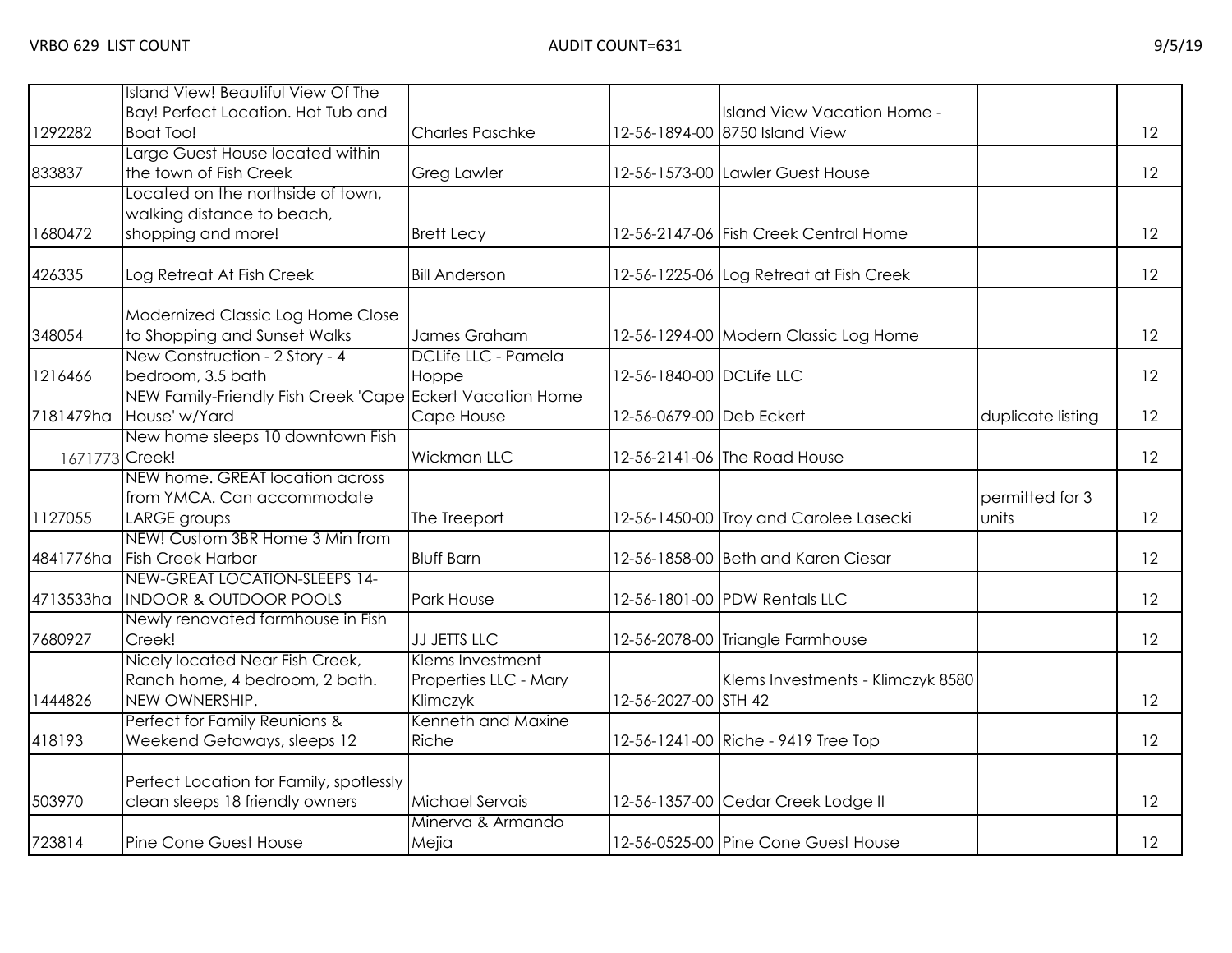| 223983 | Quiet Cottage in the Woods - Door<br>County Remote Seclusion                           | Charlie Eckhardt                                                                                       |                            | 12-56-0910-00 Eckhardt - 3003 Sugar Bush Rd |                 | 12 |
|--------|----------------------------------------------------------------------------------------|--------------------------------------------------------------------------------------------------------|----------------------------|---------------------------------------------|-----------------|----|
| 410989 | Remodeled Cottage in Downtown<br>Fish Creek-the Cookery's Lodging                      | <b>Richard Skare</b>                                                                                   |                            | 12-55-0122-00 Cookery Suites & Cottages     | permitted for 2 | 12 |
| 997318 | Spacious Custom 4bedroom a Mile<br>from Fish Creek                                     | Ross Lunn                                                                                              |                            | 12-56-1033-00 Gibraltar Lodge               |                 | 12 |
| 824134 | Spectacular Views of Eagle Harbor<br>and Ephraim                                       | Nancy Claypool                                                                                         |                            | 12-56-1570-06 Eagle Harbor View             |                 | 12 |
| 473918 | SPRING ROAD HOME, JUST MINUTES<br>FROM FISH CREEK                                      | <b>Jeff Herbst</b><br>Coffee & Crossbones                                                              |                            | 12-56-1318-00 Herbst Spring Road            |                 | 12 |
| 424315 | The Java Hut, a cottage with 'perks'<br>The Log Home at Fish Creek-In the              | LLC/Carina Helm                                                                                        |                            | 12-56-1188-00 Java Hut, The                 |                 | 12 |
| 272736 | <b>Heart of Door County</b><br>The Perfect Year-Round Vacation                         | David & Linda Horne                                                                                    |                            | 12-56-1023-00 The Log Home at Fish Creek    |                 | 12 |
| 90461  | Home for All to Enjoy                                                                  | Donald Rubin                                                                                           |                            | 12-56-0645-00 Fish Creek Retreat            |                 | 12 |
| 238110 | Unique Setting - Built on Quarry Bed<br>Updated Retro Retreat! Indoor &                | Mitchel & Mary Heinrichs                                                                               | 12-56-0805-00 Quarry House |                                             | permitted for 2 | 12 |
| 569210 | Outdoor Fireplace, Backyard Oasis<br>With Waterfall                                    | Mark Schneider                                                                                         |                            | 12-56-1719-00 Fish Creek Beginnings         |                 | 12 |
| 587050 | Walk to downtown Fish Creek and<br>Peninsula State Park!                               | Michael & Diane Cotter                                                                                 |                            | 12-56-1410-00 Birch Grove II - Unit #2      |                 | 12 |
| 391901 | Water View in Downtown Fish Creek -<br>The Cookery's Lodging.                          | Cookery Inc                                                                                            |                            | 12-55-0122-00 Cookery Suites & Cottages     | permitted for 2 | 12 |
| 365869 | Wooded Chalet in Fish Creek - Pet<br>Friendly, small dogs only, no more<br>then $40$ # | Allen & Emelie Franke                                                                                  |                            | 12-55-0021-00 High Ridge Chalet             |                 | 12 |
| 715374 | Woodlands 3 Bedroom, 1 1/2 Bath<br>Fish Creek, Vacation Getaway                        | Tim & Bonnie Mirkiewicz                                                                                | 12-56-1363-00 Woodlands    |                                             |                 | 12 |
| 559794 | 30+ day rental - no permit needed                                                      |                                                                                                        |                            |                                             |                 | 12 |
| 993369 | 30+ day rental - no permit needed                                                      | <b>WATERFRONT COTTAGE</b><br>ROW CONDO IN THE<br><b>HEART OF FISH CREEK!</b><br>SUNSETS! PET FRIENDLY! |                            |                                             |                 | 12 |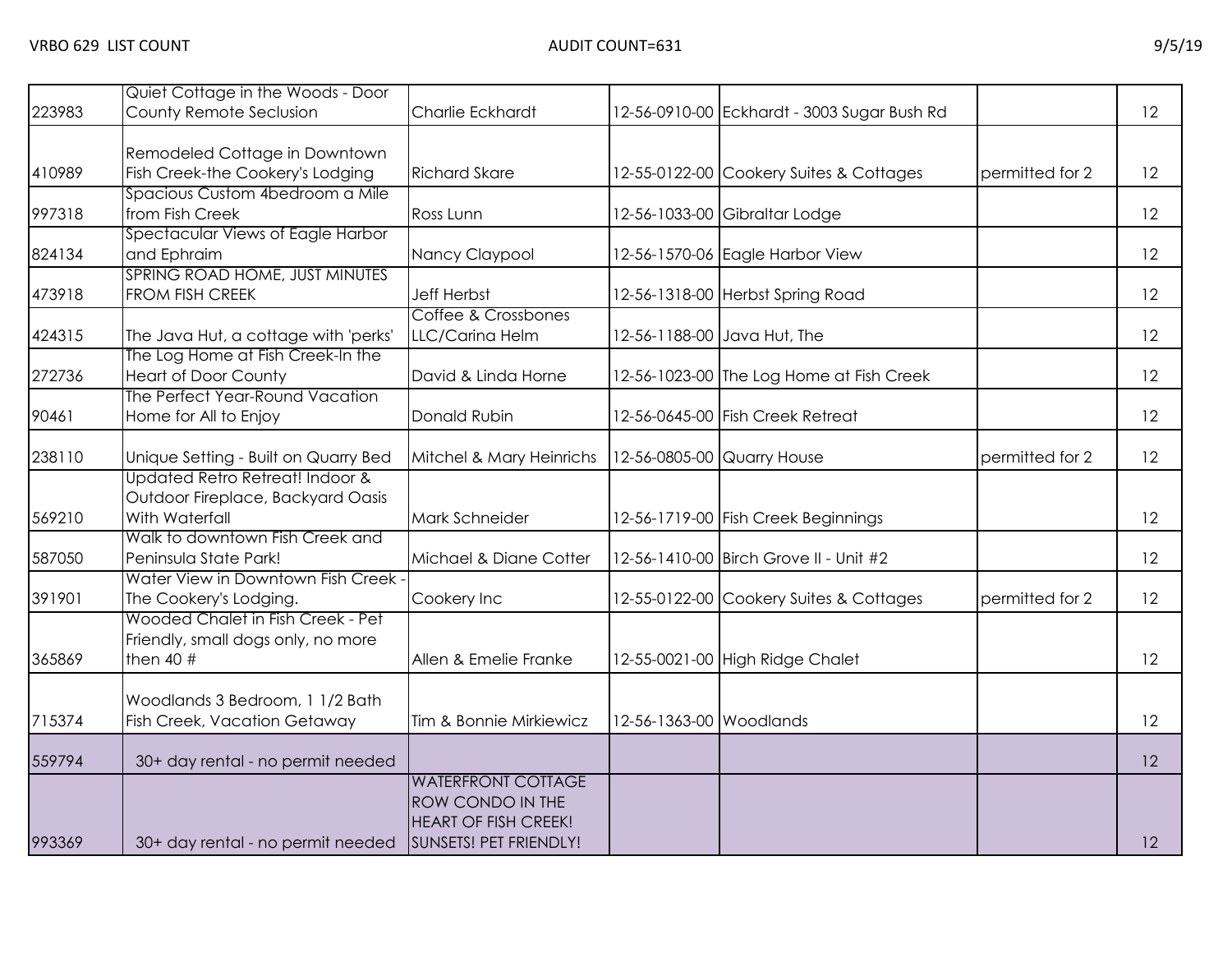|         | 4 Bedroom, 4 Bath, 2 Story Home,                                 |                                                        |                          |                                            |                  |                 |
|---------|------------------------------------------------------------------|--------------------------------------------------------|--------------------------|--------------------------------------------|------------------|-----------------|
|         | Sand Beach, Handicapped Access,                                  | Sunrise Shores #7 -                                    |                          |                                            |                  |                 |
| 585337  | Wifi, sleeps 12                                                  | <b>DCRMAA LLC</b>                                      |                          | 15-53-1431-00 DCRMAA LLC                   |                  | 15              |
|         | Door County June 1-8 2 bedroom 2                                 |                                                        |                          |                                            |                  |                 |
|         | bath Condo at The Rushes Baileys                                 |                                                        |                          |                                            |                  |                 |
| 1335047 | Harbor                                                           |                                                        |                          | owner info unfound                         | \$0 nightly rate | 15              |
|         | Fantastic Sandy Beach Condo for                                  |                                                        |                          |                                            |                  |                 |
|         | Family and Friends. Spectacular                                  |                                                        |                          |                                            |                  |                 |
| 505152  | Sunrises!                                                        | Sanata & Catherine Lau                                 |                          | 15-53-1362-00 Sunrise Shores #6 - Lau      |                  | 15              |
| 1730634 | Gorgeous Sandy Beach Condo                                       | Sunrise Shores #2 - Tiedke   15-53-1488-02 Gary Tiedke |                          |                                            |                  | 15              |
|         | Special \$150/nt Thru 6/17:                                      |                                                        |                          |                                            |                  |                 |
|         | Beautiful, Clean, Sand Beach Condo,                              |                                                        |                          |                                            |                  |                 |
| 171303  | Amazing Views, Wifi                                              | Sunrise Shores #4                                      |                          | 15-53-1153-00 Jeanne & Paul Wiesner        |                  | 15              |
| 125749  | Sand Beach, CLEAN condo                                          | <b>Sunrise Shores ASH</b>                              | 15-53-0492-00 Mark Ash   |                                            |                  | $\overline{15}$ |
|         |                                                                  |                                                        |                          |                                            |                  |                 |
| 414415  | Arts & Crafts Masterpiece                                        | Craig Nelson                                           |                          | 15-56-0235-00 Nelson House                 |                  | 15              |
|         | Beachfront Cottage, Spring 2018                                  |                                                        |                          | Quietside Cottages "the beach              |                  |                 |
| 352035  | Special 3 nights w/ 4th night free                               | Quietside Leadership LLC                               | 15-55-0398-00 house"     |                                            | permitted for 2  | 15              |
|         |                                                                  |                                                        |                          | <b>Beautiful Waterfront Cottage on</b>     |                  |                 |
| 1432604 | <b>Beautiful Clark Lake Cottage</b>                              | Scot and Kerri Hunt                                    | 15-56-1998-00 Clark Lake |                                            |                  | 15              |
|         | <b>Beautiful Sunsets On Clark Lake</b>                           |                                                        |                          |                                            |                  |                 |
| 744695  | Located in Door County, Wi                                       | Kaufman                                                |                          | 15-56-1536-00 Kaufman - 5543 Clark Lake Dr |                  | 15              |
|         | Book Summer '18 Now! - Prime Weeks                               |                                                        |                          |                                            |                  |                 |
| 97026   | <b>Book Quickly!</b>                                             | Mary Jo Jump                                           | 15-56-1263-04 Jump Inn   |                                            | permitted for 2  | 15              |
|         | CEDAR SHORES IS EXPANDING!-ON                                    |                                                        |                          |                                            |                  |                 |
|         | SCHEDULE! I Aug Wk Open. Book                                    |                                                        |                          |                                            |                  |                 |
| 216654  | <b>CHOICE FALL DATES.</b>                                        | Linda Schaap                                           |                          | 15-55-0831-00 Cedar Shores - Beach Front   |                  | 15              |
| 852534  | Springl Special 3 Nights/4th free                                | Quietside Leadership LLC 15-55-0398-00 house"          |                          |                                            | permitted for 2  | $\overline{15}$ |
| 717637  | Lake Michigan Sand Beach!!                                       | Les Kiehnau                                            |                          | 15-56-1531-12 The Beach at Lakeside Park   |                  | 15              |
|         | Lakefront Cottage with Sensational                               |                                                        |                          |                                            |                  |                 |
| 848144  | Sunsets!                                                         | Paul & Tricia Kaye                                     |                          | 15-56-1621-00 Kaye Cottage                 |                  | 15              |
|         |                                                                  |                                                        |                          |                                            |                  |                 |
| 244227  | Lakefront Home, Architect Designed<br>for His Family and Friends | Janet Slater                                           |                          | 15-56-1085-00 Lakeside Paradise - Slater   |                  | 15              |
|         |                                                                  |                                                        |                          |                                            |                  |                 |
| 1665895 | Logan Creek Cottage - Jacksonport Rob Geitner                    |                                                        |                          | 15-56-2105-00 Logan Creek Cottage          |                  | 15              |
|         |                                                                  |                                                        |                          |                                            |                  |                 |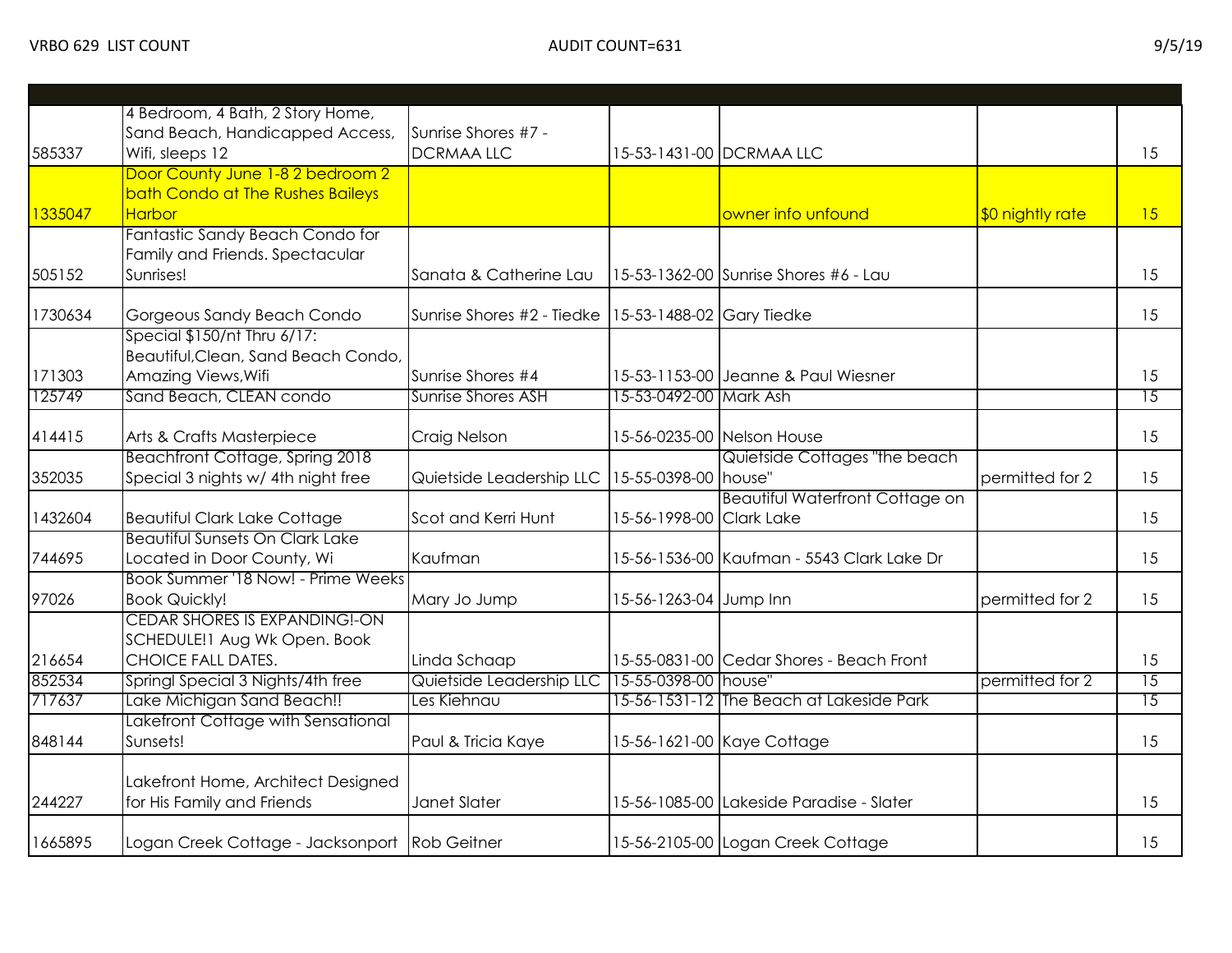|         |                                                           |                            |                   |                                               | permitted for 3:<br>1)Shadow of<br>Seagulls 2) It's All<br>About the |    |
|---------|-----------------------------------------------------------|----------------------------|-------------------|-----------------------------------------------|----------------------------------------------------------------------|----|
|         | Neat Cottage getaway on the Lake                          |                            |                   |                                               | Lakeshore                                                            |    |
|         | Michigan Rugged Shore=Relax-                              | Sommer Property Mgmt       |                   | All about the lake shore Door                 | 3) same time                                                         |    |
| 746483  | Romantic-Restore-ah                                       | LLC                        |                   | 15-56-0023-00 County Cottages                 | next year                                                            | 15 |
|         | Neat Cottage Getaway On The Lake                          |                            |                   |                                               |                                                                      |    |
|         | Michigan Rugged Shore=relax-                              | Sommer Property Mgmt       |                   | All about the lakeshore Door                  |                                                                      |    |
| 1055782 | romantic-restore-ah                                       | <b>LLC</b>                 |                   | 15-56-0023-00 County Cottages                 |                                                                      | 15 |
|         | <b>NEW LISTING: Spacious Cottage</b>                      |                            |                   |                                               |                                                                      |    |
|         | Close to Lake Michigan with Heated                        | Michael and Amanda         |                   |                                               |                                                                      |    |
| 1361580 | Pool!                                                     | Warecki                    |                   | 15-56-1948-00 Cottage at Cave Point, The      |                                                                      | 15 |
|         |                                                           |                            |                   |                                               |                                                                      |    |
|         |                                                           | Dan Rehberg - Rehberg      |                   |                                               |                                                                      |    |
| 825405  | New Rental w/Lake & Beach Access                          | <b>Boathouse LLC</b>       |                   | 15-56-1593-12 Cottage at Trails End           |                                                                      | 15 |
|         | New! Door County Cottage on Lake                          | Tamara Faulkner Milgen     |                   |                                               |                                                                      |    |
| 1697009 | Michigan                                                  | Woods LLC                  |                   | 15-56-2086-04 Milgen Woods LLC - Rustic Charm |                                                                      | 15 |
|         | NEW! Door County Lake Cabin on                            |                            |                   |                                               |                                                                      |    |
|         | Private Peninsula with an East & West Jeremy and Caitlyn  |                            |                   |                                               |                                                                      |    |
| 1621220 | <b>Facing Dock</b>                                        | Jeffery                    |                   | 15-56-2060-00 The Point on Clark Lake         |                                                                      | 15 |
|         | Newer Log Home on Clarks Lake with Vans Log Home on Clark |                            |                   |                                               |                                                                      |    |
| 333509  | Dock and Boats                                            | Lake                       |                   | 15-56-0308-06 Vans Log Home                   |                                                                      | 15 |
|         | Prime Time Going Fast! May/June                           | Kris Zeile et al & Mary Jo |                   | Shoreline Ventures Inc & Jump                 |                                                                      |    |
| 414043  | Dates Still Available!                                    | Jump                       | 15-56-1263-04 Inn |                                               | permitted for 2                                                      | 15 |
|         | Quintessential Door County Cabin on                       |                            |                   |                                               |                                                                      |    |
| 34399   | Lake Michigan                                             | Carolyn Brzezinski         |                   | 15-56-0713-00 Killasonna Lodge - Brzezinski   |                                                                      | 15 |
|         | Romantic Classic Cedar Cottage-                           |                            |                   |                                               |                                                                      |    |
|         | door-county-rentals.com//-                                | Sommer Property Mgmt       |                   | All about the lakeshore Door                  |                                                                      |    |
| 1055804 | Brochure.pdf                                              | <b>LLC</b>                 |                   | 15-56-0023-00 County Cottages                 |                                                                      | 15 |
|         |                                                           | Carrington Family Trust    |                   |                                               |                                                                      |    |
| 346952  | SAND BEACH on Lake Michigan                               | c/o Fergus                 |                   | 15-56-0340-12 Sandy Beach Lake House          |                                                                      | 15 |
|         | Sand beach retreat. Play in the sand                      |                            |                   |                                               |                                                                      |    |
|         | or just look at the water. Great                          |                            |                   |                                               |                                                                      |    |
| 114970  | location!                                                 | <b>Emerald Surf</b>        |                   | 15-56-0501-00 Eugene Takle                    |                                                                      | 15 |
|         |                                                           |                            |                   |                                               |                                                                      |    |
|         |                                                           |                            |                   | Stella Maris Beach House/Stella               |                                                                      |    |
| 369476  | Stella Maris Beach House                                  | Michael & Valerie Schierl  |                   | 15-56-1170-00 Vista Beach House               | permitted for 2                                                      | 15 |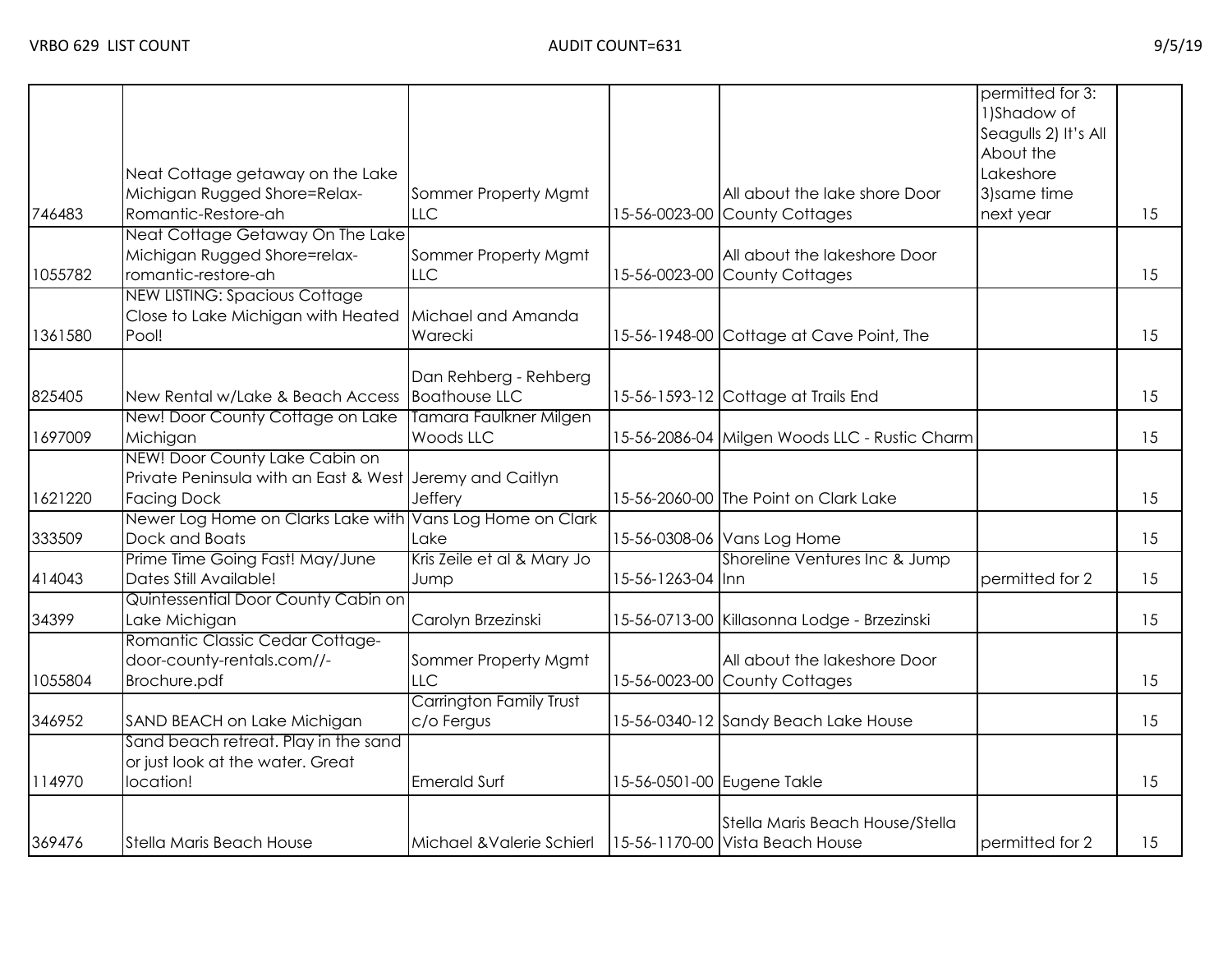| 432667  | Stella Vista Beach House                                                             | Michael & Valerie Schierl                                     |                            | Stella Maris Beach House/Stella<br>15-56-1170-00 Vista Beach House | permitted for 2 | 15 |
|---------|--------------------------------------------------------------------------------------|---------------------------------------------------------------|----------------------------|--------------------------------------------------------------------|-----------------|----|
| 1655426 | The Sunrise Beach House                                                              | Anthony & Patricia<br>Waldron                                 |                            | 15-56-2135-12 The Sunrise Beach house                              |                 | 15 |
|         |                                                                                      |                                                               |                            |                                                                    |                 |    |
| 1397692 | Beach House at Beach Harbor                                                          | <b>Beach Harbor Resort</b>                                    | 27-51-0807-00 Jon Hanson   |                                                                    |                 | 27 |
| 921123  | Cozy Studio Cottage Near Water                                                       | <b>Beach Harbor Resort</b>                                    | 27-51-0807-00 Jon Hanson   |                                                                    |                 | 27 |
| 1493156 | 1930 Door County Home on the<br>Water   175' dock                                    | Steve Sullivan                                                |                            | 27-55-0471-17 Merdith House                                        |                 | 27 |
| 112606  | Country setting just outside the city!!!                                             | <b>Terry Kinney</b>                                           |                            | 27-55-0737-00 Door County Country Home                             |                 | 27 |
| 747958  | Cozy retreat Off the beaten path.                                                    | <b>Hideaway Cottage</b><br>Smola                              | 27-56-1542-0               | Connel Smola                                                       |                 | 27 |
| 409619  | Eagle View a Year-Round Country<br>Home Sleeps 8                                     | Lisa B Goldney                                                | 27-56-1228-00 Eagleview    |                                                                    |                 | 27 |
| 1405853 | Family friendly updated home in<br>Idlewild Peninsula, Door County, WI               | <b>Richard and Judith</b><br>Laessig                          |                            | 27-56-1995-00 Uncle Bob's Guest House                              |                 | 27 |
| 1062307 | Located at the end of the road,<br>waterfront home with quiet feel of<br>northwoods! | Cabot's Point                                                 |                            | 27-56-1729-06 Cabot's Point Properties LLC                         |                 | 27 |
| 1688165 | Log Cabin House on the Water<br>(Waterfront)                                         | <b>Rachel Messner</b>                                         |                            | 27-56-2184-00 Log Cabin House on the Water                         |                 | 27 |
| 1368363 | Nasewaupee Trail Log Home                                                            | Nasewaupee Trail Log<br>Home react 5/29/18                    | 27-56-1841-00 Terry Kinney |                                                                    |                 | 27 |
| 1449030 | NEW LISTING • Great Getaway with<br>Lots of Comfort and Charm!                       | Steve and Joan Rockwell 27-56-2008-00 The Doorstop - Rockwell |                            |                                                                    |                 | 27 |
| 1705210 | New Rental - Breathtaking Water<br>View                                              | Robert Kersher                                                |                            | 27-56-2170-12 Sunrise Shore - Kersher                              |                 | 27 |
| 1450867 | Newly updated cottage on 12 acres<br>only minutes from Potawatomi State<br>Park!     | Bungalow at Potawatomi<br>Park-Isaacson                       |                            | 27-56-2011-00 Andrew and Erin Isaacson                             |                 | 27 |
| 267726  | One of a Kind Door County<br><b>Boathouse Waiting for Your Visit</b>                 | Deb Robinson                                                  | 27-56-1050-00 House        | One of a kind Door County Boat                                     |                 | 27 |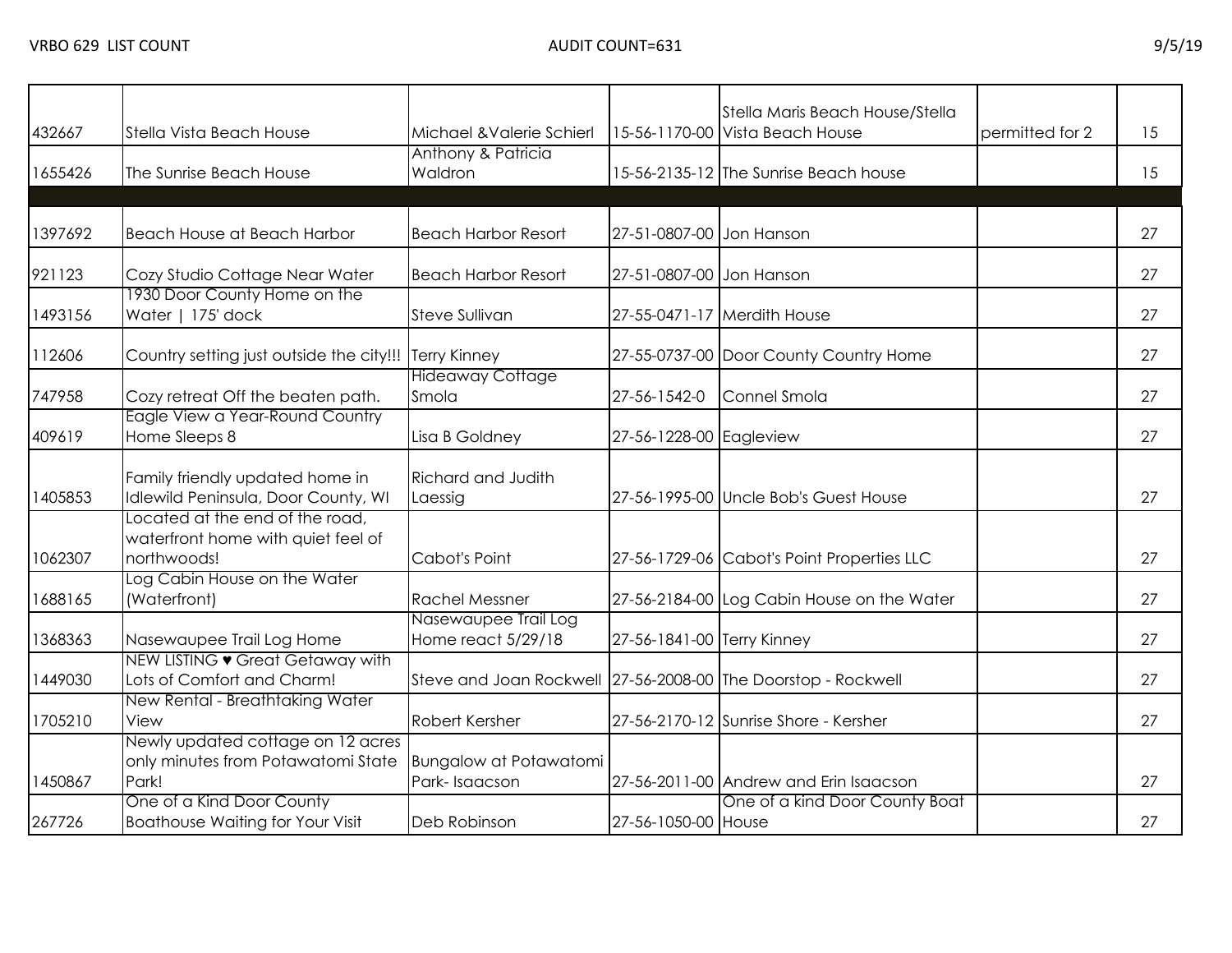|           | Outback Cottages in Door County -                  |                           |                           |                                              |    |
|-----------|----------------------------------------------------|---------------------------|---------------------------|----------------------------------------------|----|
|           | near beach, modern, private,                       |                           |                           |                                              |    |
| 902029ha  | peaceful                                           | <b>Outback Cottages</b>   |                           | 27-56-1143-00 Galen & Pam Carpenter          | 27 |
|           | Sand Bay Lodge And Cottages                        |                           |                           |                                              |    |
| 312662    | <b>Waterfront Sleeps 23</b>                        | Sand Bay Lodge            | 27-55-0667-00 Dan Farah   |                                              | 27 |
| 735264    | <b>Spectacular Water View</b>                      | Karen Hyttel              |                           | 27-56-1540-00 Bay House - Hyttel             | 27 |
|           | Trillium Cottage - Family Friendly                 |                           |                           |                                              |    |
|           | Retreat on Sand Bay Point in Door                  | Trillim Cottage - 4088    |                           |                                              |    |
| 1629251   | County                                             | Snake Island Road         |                           | 27-56-2118-00 Andrew Swartz and Kristin Long | 27 |
|           | Waterfront 2 b.r. Bay View                         |                           |                           |                                              |    |
|           | Cottage/sunsets/wineries/lighthouses               |                           |                           |                                              |    |
| 642597    | /beaches/fishing                                   | Sand Bay Lodge            | 27-55-0667-00 Dan Farah   |                                              | 27 |
|           | Waterfront 4 b.r./3                                |                           |                           |                                              |    |
|           | ba/beaches/fishing/sunsets/wineries                |                           |                           |                                              |    |
| 642598    | /lighthouses/state parks                           | Sand Bay Lodge            | 27-55-0667-00 Dan Farah   |                                              | 27 |
|           | Waterfront Cottage: 2 bedroom, 1.5                 | McComb's= 4143 Snake      |                           |                                              |    |
| 802382    | bathrooms                                          | <b>Island Road</b>        |                           | 27-56-1598-00 John McCombs                   | 27 |
|           | Waterfront Swedish-style Log Cabin                 |                           |                           |                                              |    |
|           | on Sand Bay, Door County -                         |                           |                           |                                              |    |
| 135683    | Moonlight Magic                                    | Tammy M Leemon            |                           | 27-56-1014-00 Moonlight Magic                | 27 |
|           | Waterside Retreat -- Swedish Stuga                 |                           |                           |                                              |    |
| 154010    | (Cottage)                                          | Barbro & Glen Wilson      |                           | 27-56-0948-00 Wilson Sherwood Point          | 27 |
|           |                                                    | Shoreline Resort and      |                           |                                              |    |
| 1576440   | <b>Beautiful Shoreline Condominium</b>             | Condos                    |                           | 32-51-0796-00 Rockton-Shoreline LLC          | 32 |
|           | Water View Condominium at                          | Shoreline Resort and      |                           |                                              |    |
| 294853    | Shoreline Resort in Gills Rock                     | Condos                    |                           | 32-51-0796-00 Rockton-Shoreline LLC          | 32 |
|           | Ellison Bay Bluff Waterview Condo                  |                           |                           | Daniel & Cynthia Shaulis                     |    |
| 3915169ha | Retreat                                            | Ellison Bay Bluff Retreat |                           | 32-53-1533-00 Revocable Trust                | 32 |
|           |                                                    |                           |                           |                                              |    |
|           | Great Waterview Home in Door                       |                           |                           |                                              |    |
| 84278     | County. Fabulous Home Sleeps 14!!                  | Hale - 1615 Big Pine Ln   | 32-53-0717-00 Lyn Hale    |                                              | 32 |
|           | The Hideaway: New Construction                     |                           |                           |                                              |    |
| 340966    | walk to Beach and Town                             | Hideaway the Herman       | 32-53-0955-06 Greg Herman |                                              | 32 |
| 567511    | 2500 sq ft open floor plan short walk<br>to water! | <b>Arnies Sanctuary</b>   |                           | 32-56-1352-06 James Arneson                  | 32 |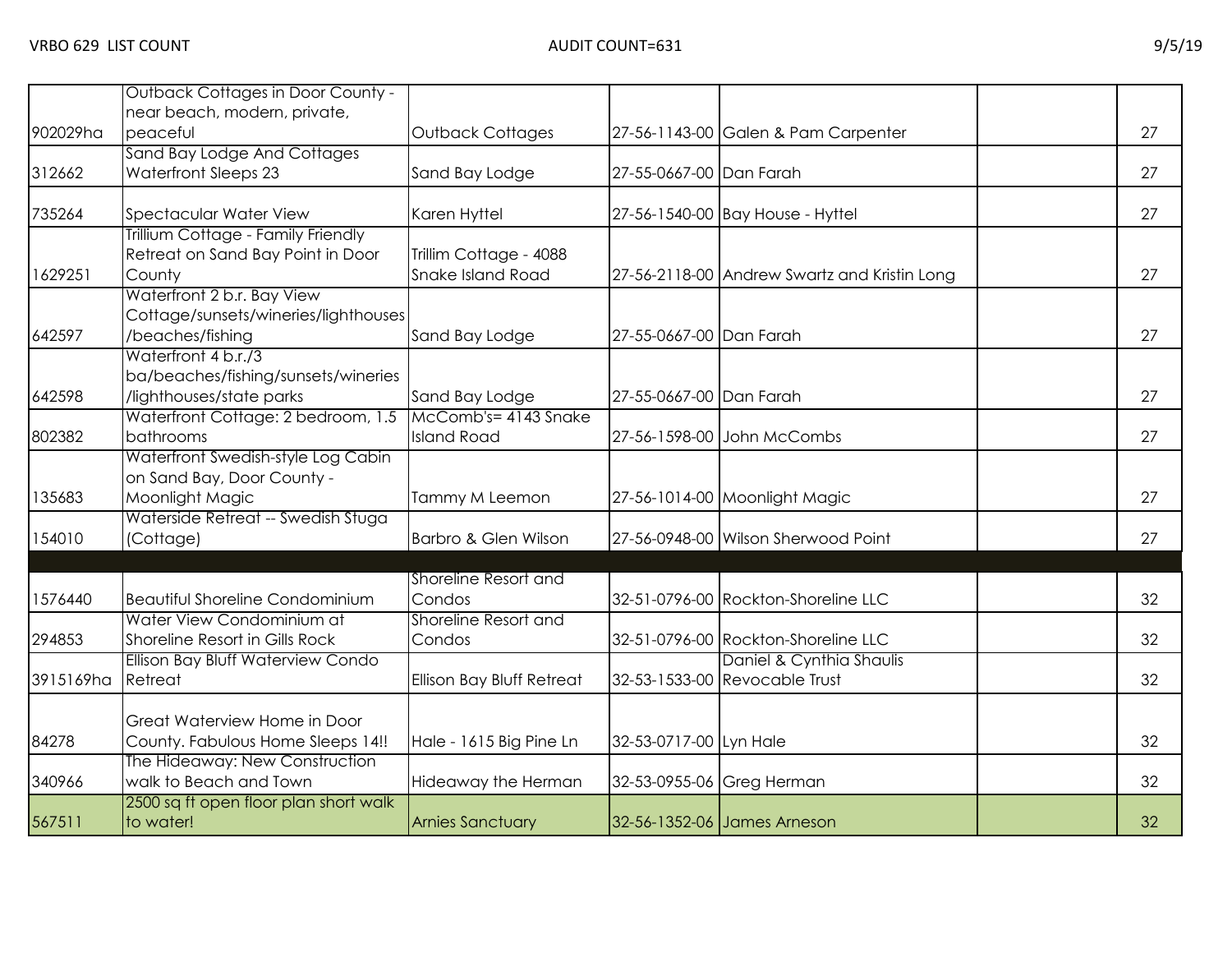|           | 4 Bedrm, 3 Bath! Between Sister Bay                                               |                                                        |                             |                                          |                 |    |
|-----------|-----------------------------------------------------------------------------------|--------------------------------------------------------|-----------------------------|------------------------------------------|-----------------|----|
|           | & Ellison Bay. New on VRBO, Spring,                                               |                                                        |                             |                                          |                 |    |
| 1161665   | 2018.                                                                             | <b>Woodfield House</b>                                 |                             | 32-56-1710-00 Susanne Beaumont           |                 | 32 |
|           | 4 bedroom countryside home yet                                                    |                                                        |                             |                                          |                 |    |
| 1691117   | close to town!                                                                    | Greg & Suzanne Sunstrom 32-56-2144-06 Counry Lane Home |                             |                                          |                 | 32 |
|           | 4 Bedroom Water Front Home, Sunset                                                |                                                        |                             |                                          |                 |    |
| 1650318   | Views!                                                                            | Windermere                                             |                             | 32-56-2103-06 Barton Warner              |                 | 32 |
|           | 4 bedroom waterfront home on 100                                                  |                                                        |                             |                                          |                 |    |
| 1739000   | feet of shorefront!                                                               | Krause Cottage                                         |                             | 32-56-1466-06 Douglas & Elln Krause      |                 | 32 |
|           | Beach @ Sky Ledge - Spectacular                                                   |                                                        |                             |                                          |                 |    |
| 177327ha  | <b>Water Views</b>                                                                | Beach at Sky Ledge                                     |                             | 32-56-0403-00 Daniel & Cynthia Schaulis  |                 | 32 |
|           | Beautiful 3 Bedroom Door County,                                                  |                                                        |                             |                                          |                 |    |
|           | Heavily Wooded, Pet Friendly, NOW                                                 |                                                        |                             |                                          |                 |    |
| 1140156   | <b>OFFERS WIFI</b>                                                                | Door Stop                                              |                             | 32-56-1612-00 Terrence Rogers            | permitted for 2 | 32 |
|           |                                                                                   | On the Rocks - Gills Rock-                             |                             |                                          |                 |    |
| 4039459ha | <b>Beautiful Bayfront Sunset Views</b>                                            | Steeno                                                 |                             | 32-56-1464-00 David and Susan Steeno     |                 | 32 |
|           | <b>Beautiful Cottage on the Green Bay</b>                                         |                                                        |                             |                                          |                 |    |
| 133165    | Waterfront                                                                        | <b>Schwandt Cottage</b>                                |                             | 32-55-0177-00 Georgina Schwandt          |                 | 32 |
|           |                                                                                   |                                                        |                             |                                          |                 |    |
|           | <b>Beautiful Home with specatcular</b>                                            |                                                        |                             |                                          |                 |    |
| 880863    | views of Garrett Bay and Gills Rock!<br><b>Beautiful Home With Water Views in</b> | Garret Bay Bluff                                       | 32-56-1641-06 William Berry |                                          |                 | 32 |
|           |                                                                                   | <b>Hedgehog Harbor House</b>                           |                             |                                          |                 | 32 |
| 996903    | <b>Peaceful Gills Rock</b>                                                        | & Cottage                                              |                             | 32-56-1506-00 David & Patricia Bernhard  |                 |    |
|           |                                                                                   |                                                        |                             |                                          |                 |    |
| 659326    | Beautiful log home on 5 acres just<br>steps away from Lake Michigan               | <b>Hoffmans Up North</b>                               | 32-56-1463-06 Hoffman       | Hoffman's Up North LLC - Matthel         |                 | 32 |
|           |                                                                                   | The Refuge/Appleport                                   |                             |                                          |                 |    |
| 116351    |                                                                                   | <b>Enterprises</b>                                     |                             |                                          |                 | 32 |
|           | Beautiful Log Home on 5 quiet acres<br><b>Beautiful, Newly Renovated Peaceful</b> |                                                        |                             | 32-55-0623-00 Marc & Lori Maillefer      |                 |    |
| 788481    | Place                                                                             | <b>Beach Road Rentals</b>                              |                             | 32-56-1541-00 Alma Vaicekauskas          |                 | 32 |
|           | Cappy Cottage, Over 300 Ft. of                                                    |                                                        |                             |                                          |                 |    |
| 340765    | Private Shoreline on North Bay                                                    | Cappy Cottage                                          |                             | 32-56-1132-06 Hakes Family Trust         |                 | 32 |
|           | <b>Cedar Dell Chalet is the</b>                                                   |                                                        |                             |                                          |                 |    |
| 601468    | quintessential Door county cabin                                                  | <b>Cedar Dell Chalet</b>                               |                             | 32-56-1203-06 Vicky Kalscheur            |                 | 32 |
|           | Charming cedar log cabin nestled in                                               |                                                        |                             |                                          |                 |    |
|           | the woods, footsteps from Rowley's                                                | Wagon Trail Dombrowski -                               |                             |                                          |                 |    |
| 1217459   | Bay                                                                               | Unit 1                                                 |                             | 32-56-1831-00 Edward and Jill Dombrowski |                 | 32 |
|           |                                                                                   |                                                        |                             |                                          |                 |    |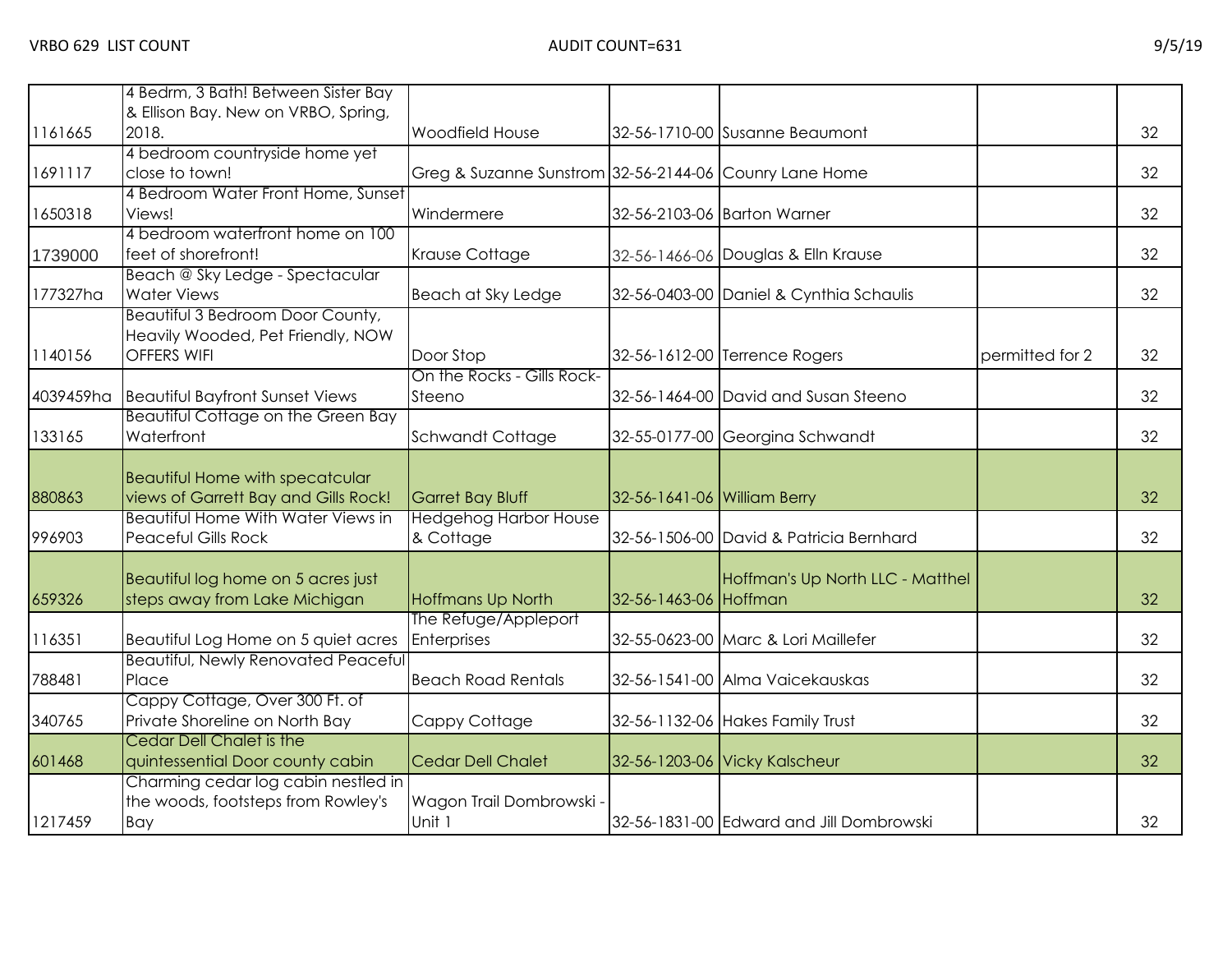| 482895    | Charming Cottage On The Shore Of<br>Lake Michigan!                                      | <b>Appleport Sunrise</b>                            |                            | 32-56-1913-06 Kathleen & Edward Callahan      |                 | 32 |
|-----------|-----------------------------------------------------------------------------------------|-----------------------------------------------------|----------------------------|-----------------------------------------------|-----------------|----|
| 343690    | <b>Charming Traditional Cottages</b><br>Affordable and Travel Green                     | Terra Cottages                                      |                            | 32-55-0124-00 Deborah Taubert Gehan           | permitted for 5 | 32 |
| 706539    | Charming, Warm, and Naturally Well- Wagon Trail #26 Lengh-<br>Lit with Wooded Privacy   | Little House in the Woods                           |                            | 32-56-1589-00 Carolyn Lengh                   |                 | 32 |
| 571419    | Classic 1927 Shore Log Home. Sleeps<br>8. Enjoy water views from 7 of 9<br>rooms!       | Northern Lights Properties<br>Summer Joy & Windsong | 32-56-1325-00 Alan Frisoni |                                               | permitted for 2 | 32 |
| 1603939   | <b>Classic Waterfront Estate,</b><br>Spectacular Sunset Views, Sleeps 20                | <b>Shadow Lawn</b>                                  |                            | 32-56-0190-06 John Peterson                   |                 | 32 |
| 7064918ha | Country Haven on Mink River Road                                                        | Country Haven                                       |                            | 32-55-0329-00 Myron & Andrea Beard            | permitted for 2 | 32 |
| 571451    | Ellison Bay bluff retreat with water<br>views                                           | The Refuge/Appleport<br><b>Enterprises</b>          |                            | 32-55-0623-00 Marc & Lori Maillefer           |                 | 32 |
| 4555418ha | Ellison Bay tranquility close to Europe<br>Lake and Newport State Park!                 | Country Comfot                                      |                            | 32-56-1753-00 Daniel & Valerie Austgen        |                 | 32 |
| 724130    | Enjoy Your Own Private View Of Sister<br>Bay Sunsets on the Waterfront                  | The Nest                                            |                            | 32-56-1514-06 Paul O'Keeffe & Tiffany Hubbard |                 | 32 |
| 1022944   | <b>Family Retreat Lake Front Wifi Bikes</b><br>Grill Lakeshore Fire Pits                | <b>Sunset Shore Cottages</b>                        |                            | 32-56-1720-00 David & Deborah Cresto          | permitted for 2 | 32 |
| 1036054   | Family Retreat Lake View Wifi Cable<br>Tv Grill Lakeshore Fire Pits Dog<br>Friendly     | <b>Sunset Shore Cottages</b>                        |                            | 32-56-1720-00 David & Deborah Cresto          | permitted for 2 | 32 |
| 998960    | Great water view in peaceful<br>Northern Door                                           | <b>Hedgehog Harbor House</b><br>& Cottage           |                            | 32-56-1506-00 David & Patricia Bernhard       | permitted for 2 | 32 |
| 254081    | Historic Log Cabin (winter rate)                                                        | Docs Hideaway                                       |                            | 32-55-0770-00 Terry & Kermit Bott             |                 | 32 |
| 396817ha  | Little House on the Bay---Door<br>County Retro Style/ Comfortable--                     | Little House on the Bay                             | 32-56-1142-00 Schaulis     | Schaulis & Schaulis & Werdeard &              |                 | 32 |
| 821538    | Located in Ellison Bay, less than 1/4<br>mile from a public boat launch on<br>beautiful | <b>Beechers Cabin</b>                               |                            | 32-56-1571-06 Susan Szabo & Mark Beecher      |                 | 32 |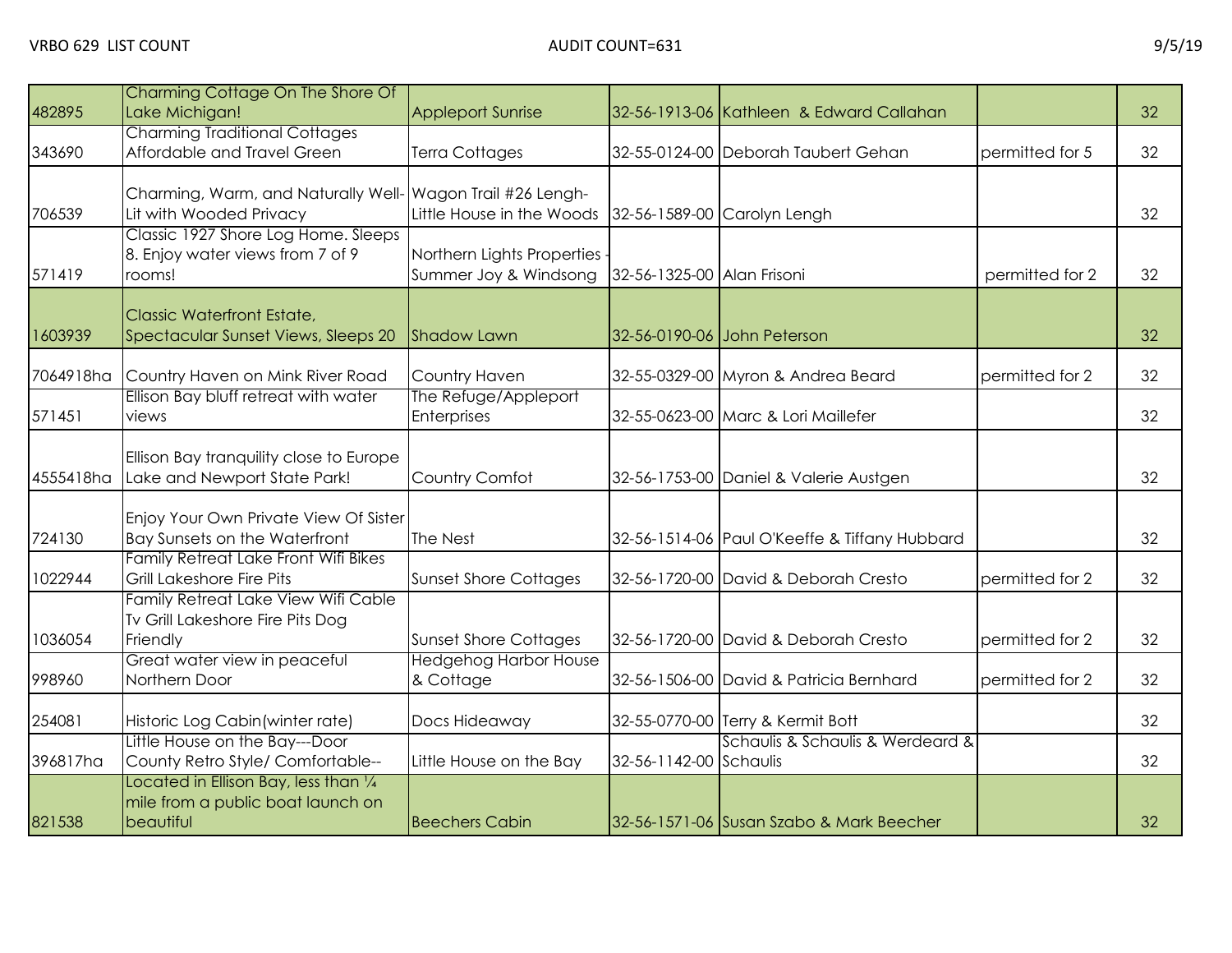| 1459031 | Lovely Moonbird Cottage                                                                | Moonbird                                         |                             | 32-56-2015-00 Desire Bromstad                                   |                 | 32              |
|---------|----------------------------------------------------------------------------------------|--------------------------------------------------|-----------------------------|-----------------------------------------------------------------|-----------------|-----------------|
| 1236321 | Luxurious and spacious Door County<br><b>Waterfront Home</b>                           | <b>Waterfront Home</b><br><b>Bruckner</b>        | 32-56-1865-00 Dan Brucker   |                                                                 |                 | 32              |
| 1185191 | Murphy's "KipDee" Cottage                                                              | Murphy's Kipdee Cottage 32-56-1827-00 Jon Murphy |                             |                                                                 |                 | 32              |
| 581649  | Nestled amongst the trees with<br>commanding views of Green Bay!                       | A Pearl                                          |                             | 32-56-1409-06 Jeffrey & Allison Ockwood                         |                 | 32              |
| 1362190 | NEW IN 2018! Serendipity Meadow:<br>Family-friendly, 7-acre oasis                      | Serendipity Meadow                               |                             | 32-56-1963-00 Cecilia & Dennis Lindell                          |                 | 32              |
| 7921159 | NEW! Cottage in Roweleys Bay w/<br>Deck & Grill!                                       | <b>Rowleys Bay Cabins</b>                        | 32-55-0014-00 Mary Cole     |                                                                 |                 | 32              |
| 1409799 | NEW! DOOR 42- minutes away from<br>the hustle and bustle of Sister Bay!                | Door 42                                          |                             | 32-56-1976-00 Shawn and Kim Marshall                            |                 | 32              |
| 7921221 | NEW! Rowleys Bay Cottage w/Grill &<br>Fire Pit!                                        | <b>Rowleys Bay Cabins</b>                        | 32-55-0014-00 Mary Cole     |                                                                 |                 | 32              |
| 1032665 | On the Shore of Deaths Door                                                            | On the Shore of Deaths<br>Door                   | 32-56-1745-00 Todd Frisoni  |                                                                 |                 | 32              |
| 886997  | <b>View And Access To The Water</b>                                                    | <b>Porcupine Shores</b>                          |                             | 32-56-1603-06 Brian Bartell & Kim Winburn                       |                 | 32              |
| 1177141 | Walk to The Heart of Sister Bay!!                                                      | Sister Bay Respite                               |                             | 32-56-1838-00 Todd and Michelle Cox                             |                 | $\overline{32}$ |
| 835033  | Premier Vacation Rental, Pet<br>Friendly, Walk to Water, Restaurant,<br>Shopping, WiFi | Door Stop                                        |                             | 32-56-1612-00 Terrence Rogers                                   | permitted for 2 | 32              |
| 1711483 | Romantic getaway for 2 With all the<br>charm & comfort for an<br>unforgettable getaway | Forget me not cottage                            | 32-56-2177-00 Darla Yanny   |                                                                 |                 | 32              |
| 403817  | Romantic Waterfront Suite with<br>amazing water views (Cherry)                         | Dan's Fish, Inc. d/b/a                           |                             | Hedgehog Harbor Rental 32-56-1195-00 Daniel and Sherrie Schwarz |                 | 32              |
| 981731  | Serenity House located in quiet<br>Rowleys Bay offering water, woods<br>and beauty     | Serenity House                                   |                             | 32-56-0438-00 James K Larson                                    |                 | 32              |
| 59435   | Sister Bay Door County Private<br><b>Vacation Paradise</b>                             | <b>Dovetail Acres</b>                            | 32-55-0422-00 Terry Wurster |                                                                 |                 | 32              |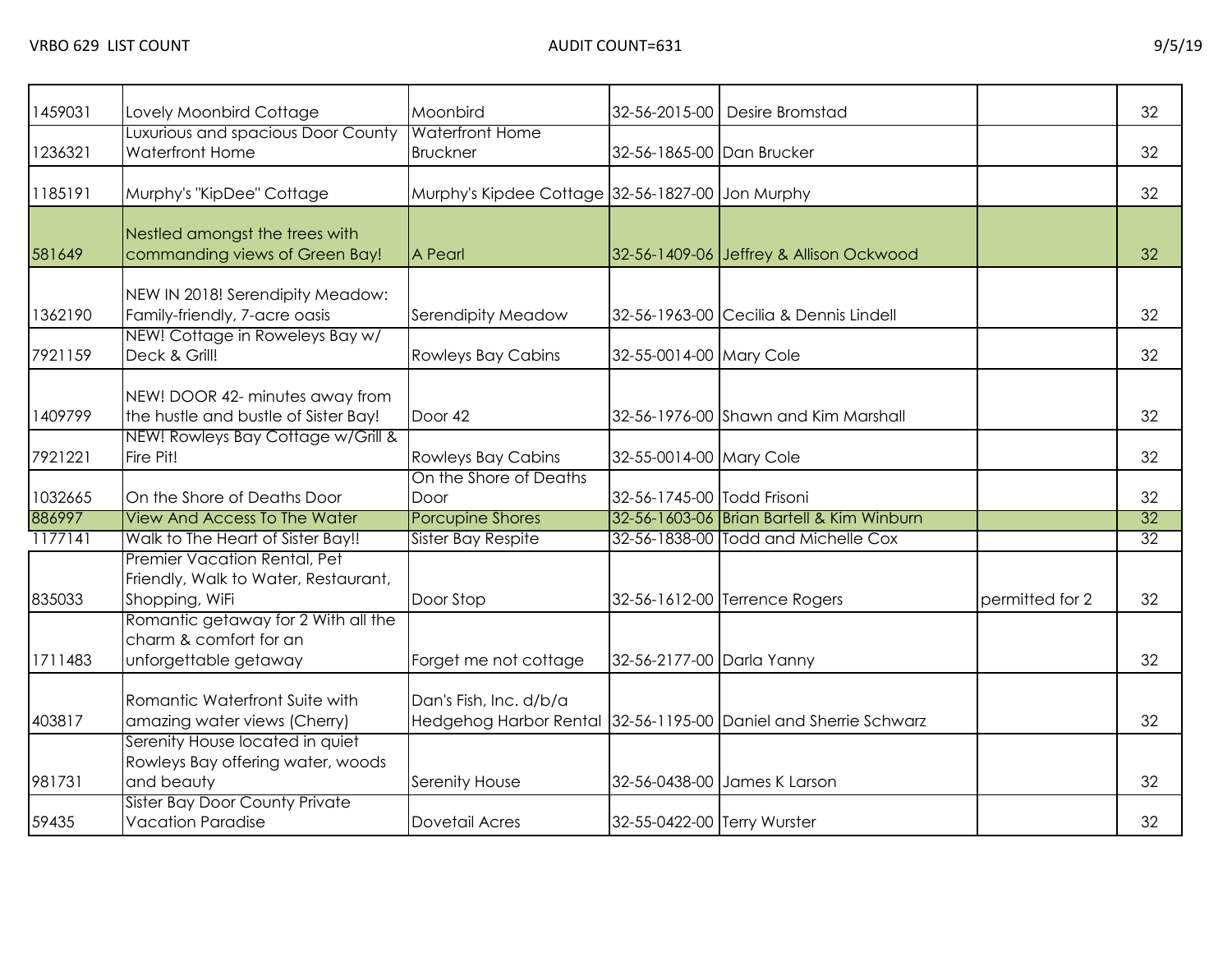| 1153343  | <b>Spacious Lakefront Home Minutes</b><br>From Sister Bay                              | Wagon Trail #20 - DiSalvo 32-56-1786-00 Michah & August DiSalvo                |                           |                                                                 |                 | 32 |
|----------|----------------------------------------------------------------------------------------|--------------------------------------------------------------------------------|---------------------------|-----------------------------------------------------------------|-----------------|----|
| 482130   | Summer Joy Cottage in Sister Bay,<br>WIYou Can't Get Any Closer to the<br>Water        | Northern Lights Properties<br>Summer Joy & Windsong 32-56-1325-00 Alan Frisoni |                           |                                                                 | permitted for 2 | 32 |
| 738760   | Sunny Cottage in Ellison Bay                                                           | Terra Cottages                                                                 |                           | 32-55-0124-00 Deborah Taubert Gehan                             | permitted for 5 | 32 |
| 245293ha | The Cro's Nest - The Rat Race Stops<br>here!                                           | The Cros Nest                                                                  |                           | 32-56-0486-00 Nicholas J Kerpan                                 |                 | 32 |
| 1639724  | The Goddess Door Family Home near<br>The Clearing                                      | <b>Goddess Door</b>                                                            |                           | 32-56-2126-00 Jennifer Gaddes                                   |                 | 32 |
| 4465521  | Three Sisters Meadow Sweet Retreat-<br>a quiet, spacious relaxation haven to<br>unwind | Three Sisters Farm                                                             |                           | 32-56-1523-00 Tim and Kathleen Kay                              |                 | 32 |
| 611204   | <b>Totally Remodeled 2012 Brenner</b><br>Tower!                                        | <b>Brenner Tower</b>                                                           |                           | 32-56-1227-06 Brenner Tower, LLC                                |                 | 32 |
| 431068   | Two person efficiency cottage on<br>green bay                                          | <b>Door County Vacation</b><br>Cottage                                         |                           | 32-56-0932-00 John Finn & Carol Molepske                        | permitted for 2 | 32 |
| 336228   | View the Lake from Every Room -<br>Hedgehog Harbor--                                   | <b>Hedgehog Harbor</b><br>Retreat                                              |                           | 32-56-0404-00 Daniel & Cynthia Schaulis                         |                 | 32 |
| 839291   | <b>Water Front Log Cabin!</b>                                                          | East Haven                                                                     |                           | 32-56-1592-06 Barbara Moline                                    |                 | 32 |
| 241353   | Waterfront Cottage Nestled in<br>Picturesque Setting, Gills Rock                       | <b>Teskies Cottage</b>                                                         | 32-56-0962-00 Lyle Teskie |                                                                 |                 | 32 |
| 350098   | Waterfront Cottage with Views of<br>Deaths Door, New Kitchen                           | Bells Cottage - 12748 N<br>Port Des Mortes                                     |                           | 32-56-1131-06 Matt & Ryan Bell                                  |                 | 32 |
| 403462   | Waterfront Dream Cottage with a<br>Million Dollar View (Apple)                         | Dan's Fish, Inc. d/b/a                                                         |                           | Hedgehog Harbor Rental 32-56-1195-00 Daniel and Sherrie Schwarz |                 | 32 |
| 1351557  | Your own sandy shore on the most<br>pleasant bay in Door County!                       | <b>Vandelay Shore</b>                                                          |                           | 32-56-1870-06 Matthew P Shumway                                 |                 | 32 |
| 847672   | 240' of Lake Michigan Sandy Beach<br>awaits! Have some fun in the sun<br>and sand!     | Linzmeier's on Glidden                                                         |                           | 33-56-1604-00 Mark & Margaret Linzmeier                         |                 | 33 |
| 130307ha | 8 miles of Sand Beach and 1/2 price<br>rates Monday - Thurs                            | Mary Spangler                                                                  |                           | 33-56-0400-00 Mary's Beach House                                |                 | 33 |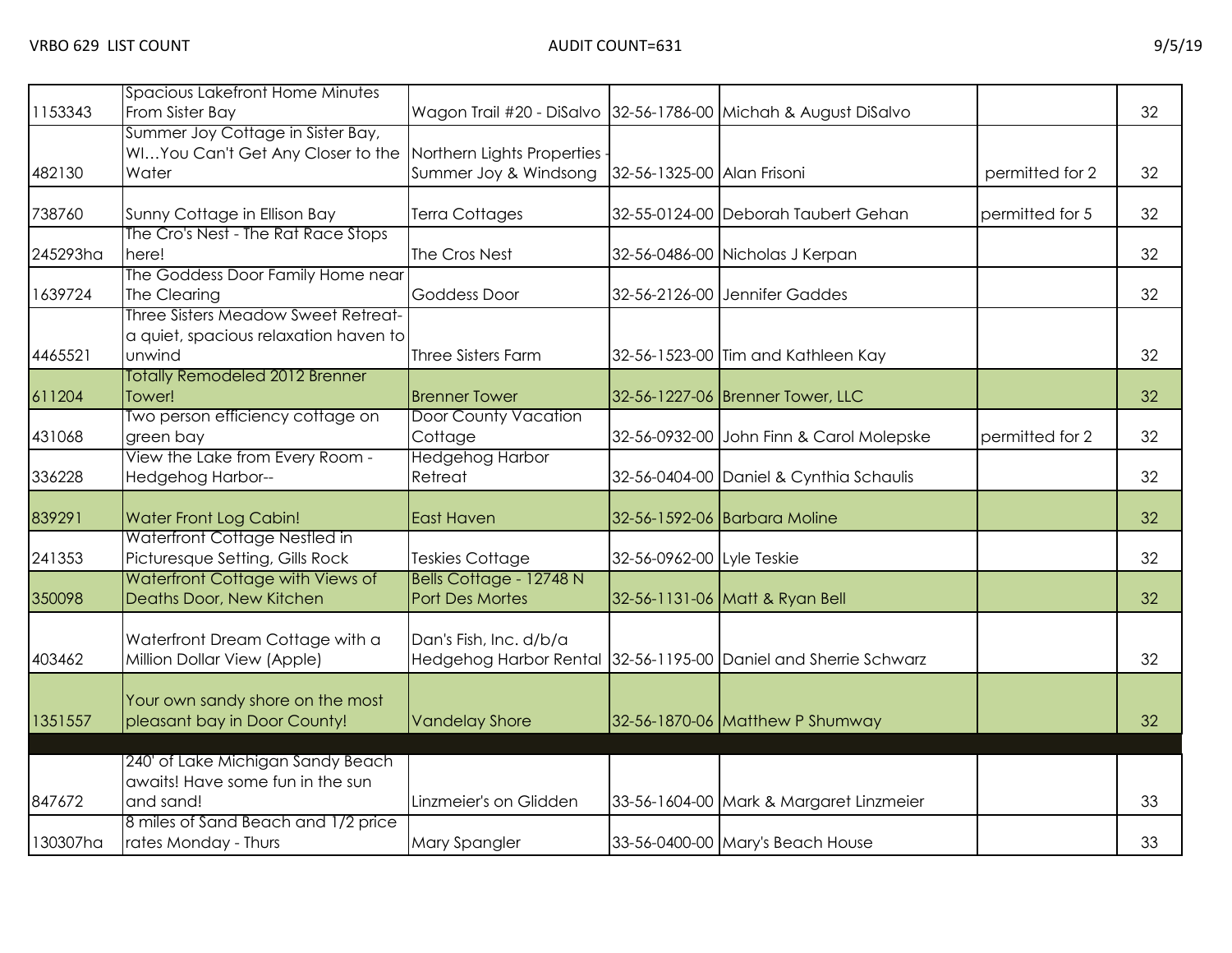| 137311    | A Waterfront Home for All-Seasons in<br>Door County! | Killkare                                             | 33-55-0483-00 Tom Nebel   |                                                               | 369083ha          | 33 |
|-----------|------------------------------------------------------|------------------------------------------------------|---------------------------|---------------------------------------------------------------|-------------------|----|
|           | A Waterfront Home for All-Seasons in                 |                                                      |                           |                                                               |                   |    |
| 369083ha  | Door County!                                         | Killkare                                             | 33-55-0483-00 Tom Nebel   |                                                               | duplicate listing | 33 |
|           | At-The-Lake Lake Michigan Cape                       |                                                      |                           |                                                               |                   |    |
|           | Cod Home with Sand Beach Access                      |                                                      |                           |                                                               |                   |    |
| 371719    | to Lake Mich.                                        | At the Lake                                          | 33-56-0350-00 Sally Jilot |                                                               |                   | 33 |
|           | <b>Beachfront Cottage with Rustic</b>                |                                                      |                           |                                                               |                   |    |
| 114234    | Charm and Beautiful Sunsets                          | BayShore Sunset Cottage 33-55-0240-00 Paul Peot      |                           |                                                               |                   | 33 |
|           |                                                      |                                                      |                           |                                                               |                   |    |
|           | Best Location, ON THE BEACH.                         |                                                      |                           |                                                               |                   |    |
| 330470    | borders Whitefish Dunes State Park                   | William Thornton                                     |                           | 33-56-2075-00 Door County Beach Home                          |                   | 33 |
|           | Big Sully's Bay Shore House! July is                 |                                                      |                           |                                                               |                   |    |
|           | Booked. August Has Limited                           |                                                      |                           |                                                               |                   |    |
| 3554564ha | Availability.                                        | Tim Sullivan                                         |                           | 33-55-0829-00 Hidden Gem Cottages                             |                   | 33 |
|           | <b>Borders the Whitefish Dunes State</b>             |                                                      |                           |                                                               |                   |    |
| 327497ha  | Park, Private Sand Beach - Best<br>Beach in Dc!!     | William Thornton                                     |                           |                                                               |                   | 33 |
|           | <b>Camelot Cliffs- Making Magical</b>                |                                                      |                           | 33-55-0726-00 Door County Beach Retreat                       |                   |    |
| 1024399   | Memories                                             | <b>Brian Dougal</b>                                  |                           | 33-56-1740-00 Camelot Cliffs                                  |                   | 33 |
|           | Clark Lanke - Door County's Best                     |                                                      |                           |                                                               |                   |    |
| 804324    | Kept Secret                                          | Chuck & Kathy Steinmetz 33-56-1581-12 Steinmetz Home |                           |                                                               |                   | 33 |
|           |                                                      |                                                      |                           |                                                               |                   |    |
|           | Clean Cozy Cottage On Waterfront                     | Andrew J & Annette J                                 |                           | Andropolis Waterfront Cottages -                              |                   |    |
| 1154220   | Property Privacy Yet Close To Town                   | Andropolis                                           |                           | 33-55-0030-00 4309 Bay Shore                                  | permitted for 4   | 33 |
|           | Clean Cozy Door County Cottage                       | Andropolis Waterfront                                |                           |                                                               |                   |    |
| 1154198   | On A Quiet Resort Property                           | Cottages                                             |                           | 33-55-0030-00 Andrew J & Annette J Andropolis permitted for 4 |                   | 33 |
|           | Clean Cozy Door County Cottage.                      |                                                      |                           |                                                               |                   |    |
|           | Waterfront Property, Free row boat                   | Andropolis Waterfront                                |                           |                                                               |                   |    |
| 1123981   | use + WiFi.                                          | Cottages                                             |                           | 33-55-0030-00 Andrew J & Annette J Andropolis Permitted for 4 |                   | 33 |
|           | Coastal Cottage Resort. Comfy Cozy                   |                                                      |                           |                                                               |                   |    |
|           | Cottage. Sleeps upto 5, Free WiFi,                   | Andropolis Waterfront                                |                           |                                                               |                   |    |
| 1108105   | secluded                                             | Cottages                                             |                           | 33-55-0030-00 Andrew J & Annette J Andropolis permitted for 4 |                   | 33 |
|           | Country Charm-North Of Sturgeon                      |                                                      |                           |                                                               |                   |    |
| 569474    | Bay On Hwy 42                                        | Country Charm                                        | 33-56-1436-00 Nancy Raye  |                                                               |                   | 33 |
|           | Cozy Cottage Newly Available for                     |                                                      |                           |                                                               |                   |    |
| 26252     | Winter and All 2019 Dates!                           | Kevin & Laura Forrest                                |                           | 33-55-0619-00 Hidden Glidden                                  |                   | 33 |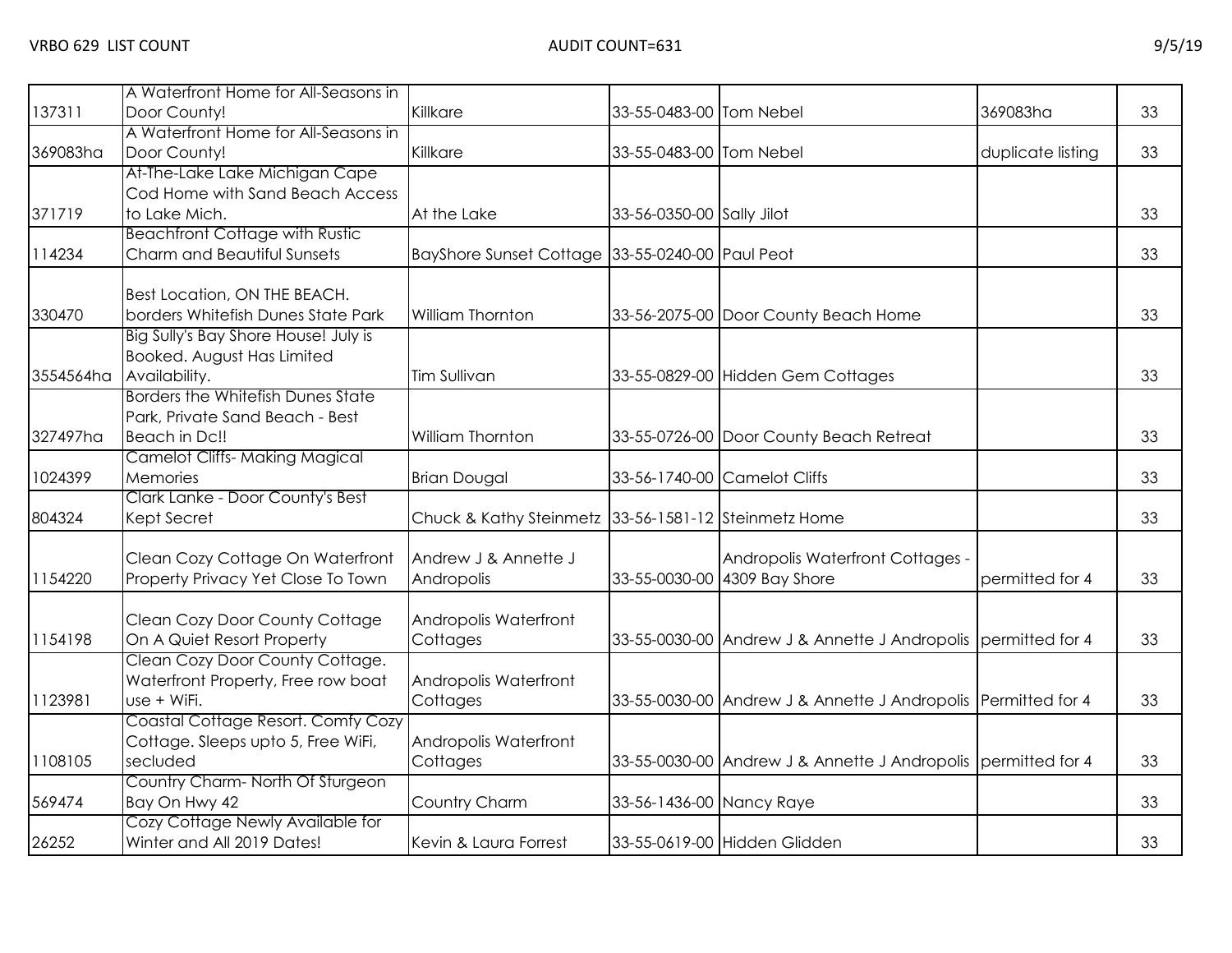|          | Cozy Fireplace, Waterfront Grill,                                                         | Jon Hanson / Snug        |                            |                                          |    |
|----------|-------------------------------------------------------------------------------------------|--------------------------|----------------------------|------------------------------------------|----|
| 579668   | <b>Campfires &amp; Gorgeous Sunsets</b>                                                   | Harbor                   |                            | 33-56-0906-00 Little Harbor Cottages     | 33 |
|          | Door County Bayside Waterfront                                                            |                          |                            |                                          |    |
| 1370751  | Home                                                                                      | Scott & Tammy Duncan     |                            | 33-56-2018-00 Duncan - 5092 Bay Shore Dr | 33 |
|          |                                                                                           |                          |                            |                                          |    |
|          |                                                                                           | Polly and Doug Kerkman - |                            |                                          |    |
| 1469978  | Door County Waterfront                                                                    | Shirley Becker Trust     |                            | 33-56-1492-17 Lodge on Laurie Lane       | 33 |
|          |                                                                                           |                          |                            |                                          |    |
|          | 'Dream Home' Borders Whitefish                                                            |                          |                            |                                          |    |
| 235306ha | Dunes Park, Private Sand Beach - Wifi Fred Suchy                                          |                          |                            | 33-56-0695-00 Door County Dream Home     | 33 |
|          | Enjoy beautiful sunset on the bay in                                                      |                          |                            |                                          |    |
| 813345   | this large lakefront family retreat                                                       | Ian & Lindsey Kazian     | 33-56-1584-00 Camp Sunset  |                                          | 33 |
|          |                                                                                           |                          |                            |                                          |    |
|          | Enjoy the best of Door County with                                                        |                          |                            |                                          |    |
| 433696   | waterfront Lake Michigan Views                                                            | Lakeside Haven           |                            | 33-56-1240-06 Kathy Richmond             | 33 |
|          | Family Friendly Glidden Drive Beach                                                       | Glidden Drive Beach      |                            |                                          |    |
| 567961   | Retreat on Lake Michigan                                                                  | Retreat                  |                            | 33-56-1405-00 Jill Parak & Ryan Cantzler | 33 |
|          | Fantastic Family Cottage on Sand                                                          |                          |                            |                                          |    |
| 194419   | Beach                                                                                     | Nicola Kaftan            | 33-55-0777-00 Kaftan       |                                          | 33 |
|          | Featured in Door County Magazine                                                          |                          |                            |                                          |    |
| 113217   | Luxuy                                                                                     | Travis & Jolyn Boland    | 33-56-0620-00 Boland       |                                          | 33 |
|          | Just a short walk or bike ride to                                                         |                          |                            |                                          |    |
| 705536   | downtown Sturgeon Bay.                                                                    | The Green House          |                            | 33-56-1493-06 A&J Properties, LLC        | 33 |
|          | Lake House - Spacious Newly                                                               |                          |                            |                                          |    |
|          | Renovated with Relaxing Wave                                                              | Garth Kolterjahn & Greg  |                            |                                          |    |
| 1326854  | Ambiance                                                                                  | Powlowski                | 33-56-1380-04 Lake House   |                                          | 33 |
|          | Log Cabin on the Water- Best Beach                                                        |                          |                            |                                          |    |
| 241956ha | in Door County - Wifi                                                                     | Fred Suchy               |                            | 33-56-1447-00 Log Cabin on the Water     | 33 |
|          | New 7/2019* Beautiful * Secluded *                                                        |                          |                            |                                          |    |
|          | Romantic or Kid-Friendly * Unique                                                         | Estes Equestrian - 4606  |                            |                                          |    |
| 1695687  | Experience                                                                                | <b>Bechtel Rd</b>        | 33-56-2172-00 Tammy Estes  |                                          | 36 |
|          | New As Of June '18 - Sunrise Cove -                                                       |                          |                            |                                          |    |
| 1352380  | Sandy Beach                                                                               | Sunrise Cove - Cecchini  |                            | 33-56-1871-04 Jill and Tony Cecchini     | 33 |
|          |                                                                                           |                          |                            |                                          |    |
| 1610629  | NEW LISTING - Thenell Cottage -<br>Rustic Charm just steps from the Bay! Thenells Cottage |                          | 33-55-0063-07 John Thenell |                                          | 33 |
|          |                                                                                           |                          |                            |                                          |    |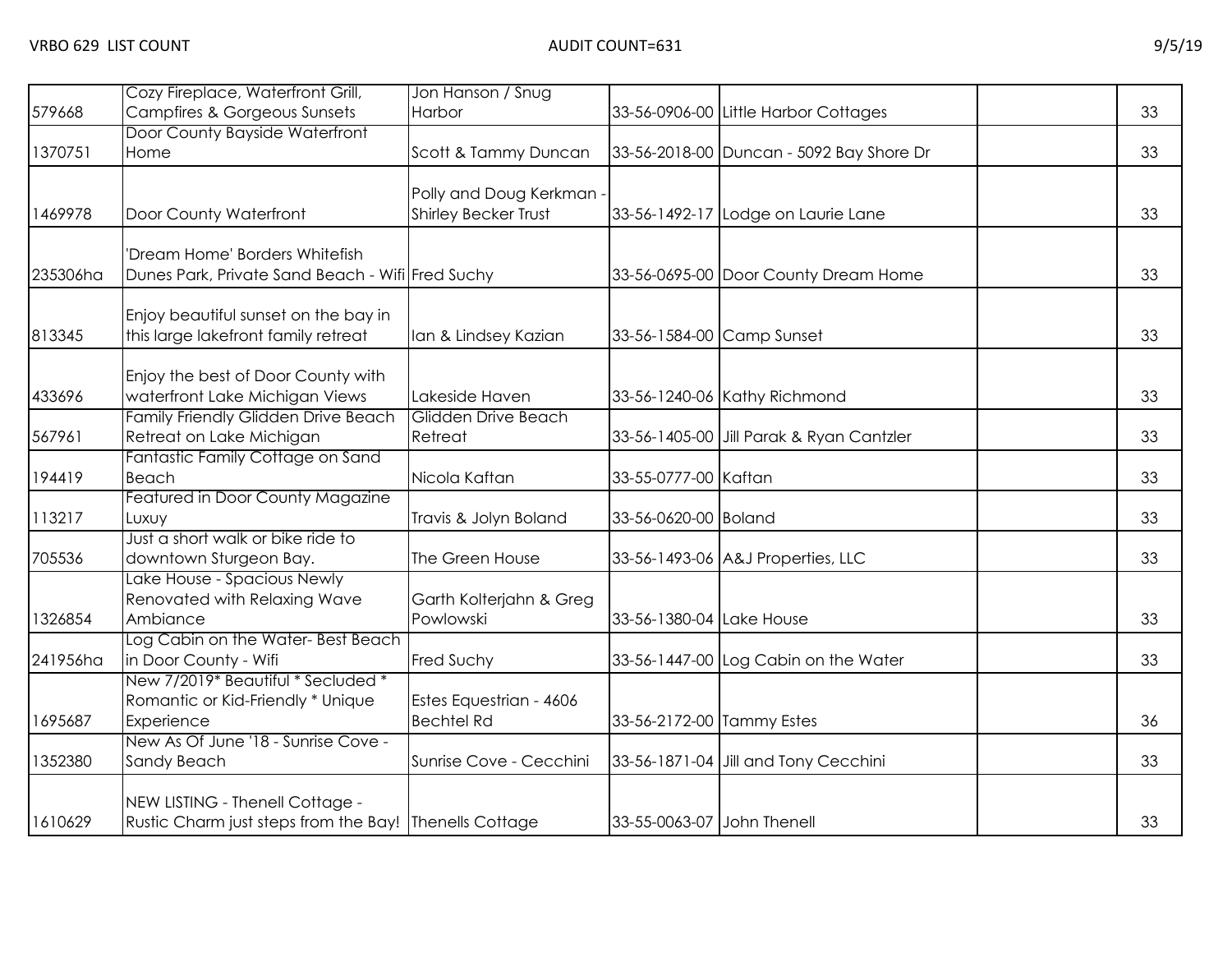|           | New Listing! Sand beach and                                                                       | Sand Beach Cottage -           |                        | Greg, Mary, Nick and Jennelle              |                |    |
|-----------|---------------------------------------------------------------------------------------------------|--------------------------------|------------------------|--------------------------------------------|----------------|----|
| 1331712   | Amazing views on Lake Michigan                                                                    | Anderson                       | 33-56-1942-00 Anderson |                                            |                | 33 |
| 1070197   | New Rental! SAND BEACH!                                                                           | Crescent Beach Holiday         |                        | 33-56-2134-12 William Aylward              |                | 33 |
| 983613    | Newly Constructed 1900 sq foot<br>home, located on Private road and<br>6 wooded acres             | Serenity in the Woods          |                        | 33-56-1691-06 Jeffrey & Lana Pray          |                | 33 |
| 476585    | On the Water. In the Woods. Close to<br>Everything. Perfect for Two.<br>Prancing Pony - Norwegian | <b>Gmamas Place</b>            |                        | 33-56-1246-00 Diane Knutson                |                | 33 |
| 676548    | Timberframe Home in Whitefish<br><b>Bay/Family Friendly</b>                                       | Laura Siebert                  |                        | 33-56-0283-00 Prancing Pony                |                | 33 |
| 580389    | Sit on the Dock of the Bay, Watching<br>Boats Float by, Sunsets Sizzle on the<br>Water            | Jon Hanson / Snug<br>Harbor    |                        | 33-56-0906-00 Little Harbor Cottages       |                | 33 |
| 236281ha  | The Cottage on Lake Michigan-sand<br>beach, wooded lot, family friendly                           | <b>Stehling Cottage</b>        |                        | 33-56-0970-00 Susan M Stehling             |                | 33 |
| 580438    | Waterfront+Grill+Campfire+S'Mores+<br><b>Sunsets = Starboard Cottage</b>                          | Jon Hanson / Snug<br>Harbor    |                        | 33-56-0906-00 Little Harbor Cottages       | pemitted for 3 | 33 |
| 4884541ha | Scandinavian Lodge - Near<br>Waterfront Park - Studio Suite, 1 King<br><b>I</b> Bed               | Scandinavian Lodge<br>COA, Inc |                        | 34-51-0036-00 Scandinavian Lodge           |                | 34 |
| 7931748   | 101: Downtown Sister Bay, Door<br>County, Wisconsin                                               | Mary Erickson                  |                        | 34-53-2150-00 Marina View Condominium #101 |                | 34 |
| 347875    | Amazing winter deals!!! Thanksgiving<br>4 nights for the price of 3 nights!!                      | Richard & Ellen Weber          |                        | 34-53-0392-00 Skogland Weber               |                | 34 |
| 297305    | <b>Beautiful and Cozy Condo in Sister</b><br>Bay!                                                 | Sarah George                   |                        | 34-53-1039-00 George's Getaway             |                | 34 |
| 1647494   | <b>Brand new Water View Condo</b><br>across from marina and walk to<br>everything in town!        | Max McCormick                  |                        | 34-53-2023-06 Marina View Condo #104       | dcpm           | 34 |
| 1166404   | Downtown Sister Bay!                                                                              | Susan Schlieble                |                        | 34-53-1795-00 Harborview Condo - Schieble  |                | 34 |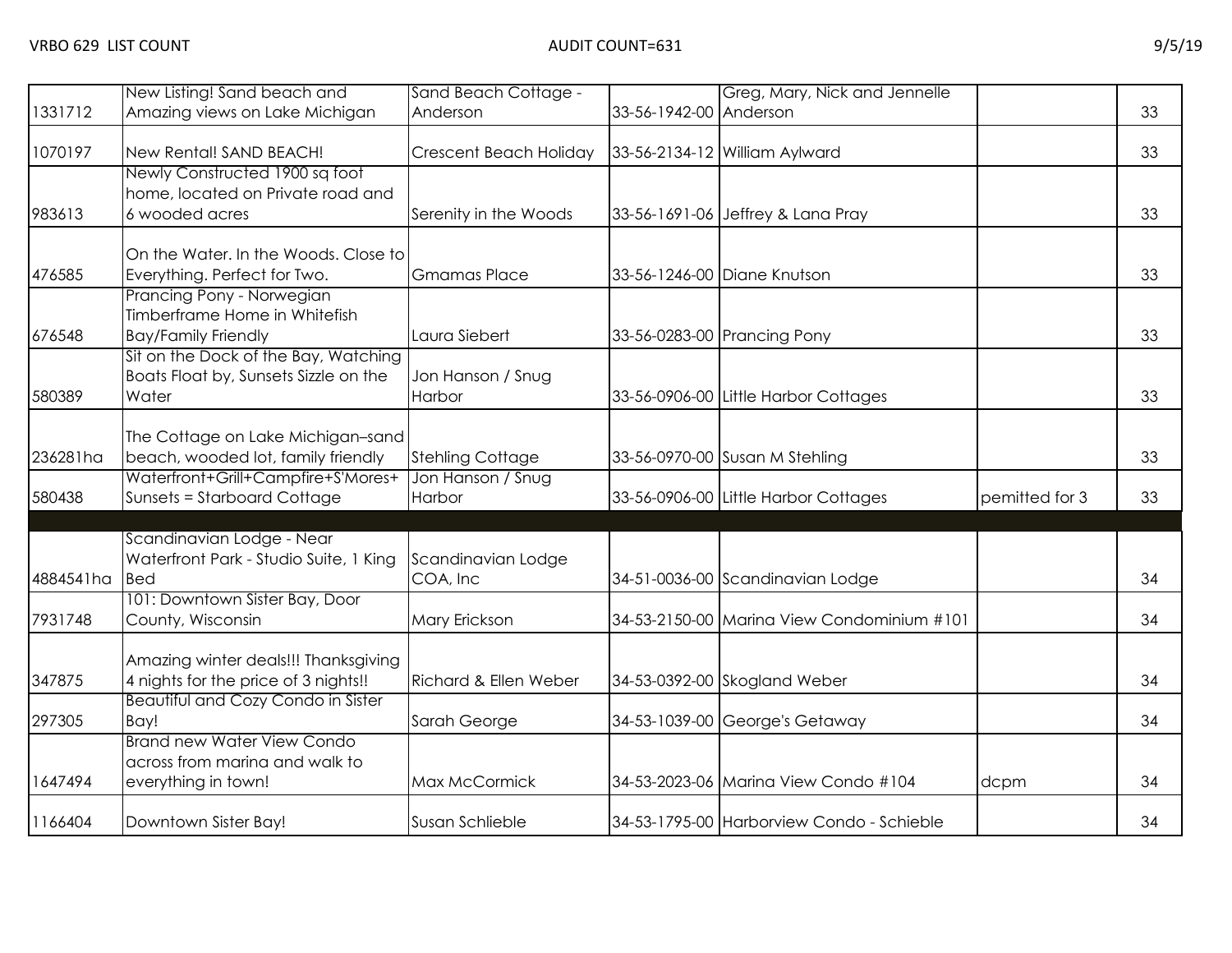|         | Marina View 102! High End                                   |                                                             |                           |                                                                   |      |    |
|---------|-------------------------------------------------------------|-------------------------------------------------------------|---------------------------|-------------------------------------------------------------------|------|----|
|         | Downtown New Construction Now                               |                                                             |                           |                                                                   |      |    |
| 1434839 | Renting For Summer 2019!                                    |                                                             |                           | Marina Development LLC 34-53-2021-18 Marina View Condominium #102 |      | 34 |
|         | Marina View 203! Water View                                 |                                                             |                           |                                                                   |      |    |
|         | Downtown New Construction Now                               |                                                             |                           |                                                                   |      |    |
| 1477900 | Renting Summer 2019!                                        |                                                             |                           | Marina Development LLC 34-53-2025-18 Marina View Condominium #203 |      | 34 |
|         | Marina View 204! Water View                                 |                                                             |                           |                                                                   |      |    |
|         | Downtown New Construction Now                               |                                                             |                           |                                                                   |      |    |
| 1468836 | Renting Summer 2019!                                        |                                                             |                           | Marina Development LLC 34-53-2026-18 Marina View Condominium #204 |      | 34 |
|         | Marina View 302! Water View                                 |                                                             |                           |                                                                   |      |    |
|         | Downtown New Construction Now                               |                                                             |                           |                                                                   |      |    |
| 1432397 | Renting Summer 2019!                                        |                                                             |                           | Marina Development LLC 34-53-2022-18 Marina View Condominium #302 |      | 34 |
|         | NEW 2019 Condo Downtown Sister                              | <b>McCormick Family</b>                                     |                           |                                                                   |      |    |
|         | Bay (walk to everything)                                    | <b>Enterprises LLP-Kris</b>                                 |                           |                                                                   |      |    |
| 1653227 | Waterveiw!!!!                                               | <b>McCormick</b>                                            |                           | 34-53-2024-06   Marina View Condo #201                            | dcpm | 34 |
|         | Newly built Excecutive Condo                                |                                                             |                           |                                                                   |      |    |
| 1647469 | located in heart of Sister Bay!                             | Patrick Quinn                                               |                           | 34-53-2072-06 Mill Road Place 1                                   |      | 34 |
|         |                                                             |                                                             |                           |                                                                   |      |    |
|         | Newly constructed Condo in town                             |                                                             |                           |                                                                   |      |    |
| 1669304 | only a block from Sister Bay Beach!                         | Kevin and Vicki Quinn                                       |                           | 34-53-2120-06 Mill Road Place 2                                   |      | 34 |
|         | Newly constructed Condominium in                            | Ken Larsen - Mill Road                                      |                           |                                                                   |      |    |
| 1680444 | the heart of Sister Bay!                                    | Place LLC                                                   |                           | 34-53-2112-06 Mill Road Place 3                                   |      | 34 |
|         |                                                             |                                                             |                           |                                                                   |      |    |
|         | Newly constructed Mill Road Place is Ken Larsen - Mill Road |                                                             |                           |                                                                   |      |    |
| 1658821 | in heart of downtown Sister Bay!                            | Place LLC                                                   |                           | 34-53-2113-06 Mill Road Place 4                                   |      | 34 |
|         | 3800 Sq Ft Home On Wood Lot,                                |                                                             |                           |                                                                   |      |    |
| 482635  | Walking Distance To Town!                                   | Jack and Teresa Wall                                        |                           | 34-56-1335-06 Wall to Wall Retreat                                |      | 34 |
|         | 4 bedroom, 5 bathroom newly                                 |                                                             |                           |                                                                   |      |    |
|         | remodeled water view home Sister                            | Donna & Kirk                                                |                           |                                                                   |      |    |
| 1666689 | Bay!                                                        | Scattergood                                                 | 32-56-2132-06 Bumpgy Hill |                                                                   |      | 34 |
|         | Amazing water views from the                                |                                                             |                           |                                                                   |      |    |
| 1585184 | moment you drive up                                         | Lynn and Jason Gilroy                                       |                           | 34-56-2102-00 Sunny Bluff - Gilroy                                |      | 34 |
|         |                                                             |                                                             |                           |                                                                   |      |    |
| 127227  | An inn all your own                                         | Deb Homan                                                   | 34-55-0743-00 Sweetbriar  |                                                                   |      | 34 |
|         |                                                             |                                                             |                           |                                                                   |      |    |
|         | <b>Beach Views, Waterfront Park</b>                         |                                                             |                           |                                                                   |      |    |
| 854329  | Access, Downtown Convenience!                               | Dawn and Walter Nawrot 34-56-1620-00 The Sister Bay Getaway |                           |                                                                   |      | 34 |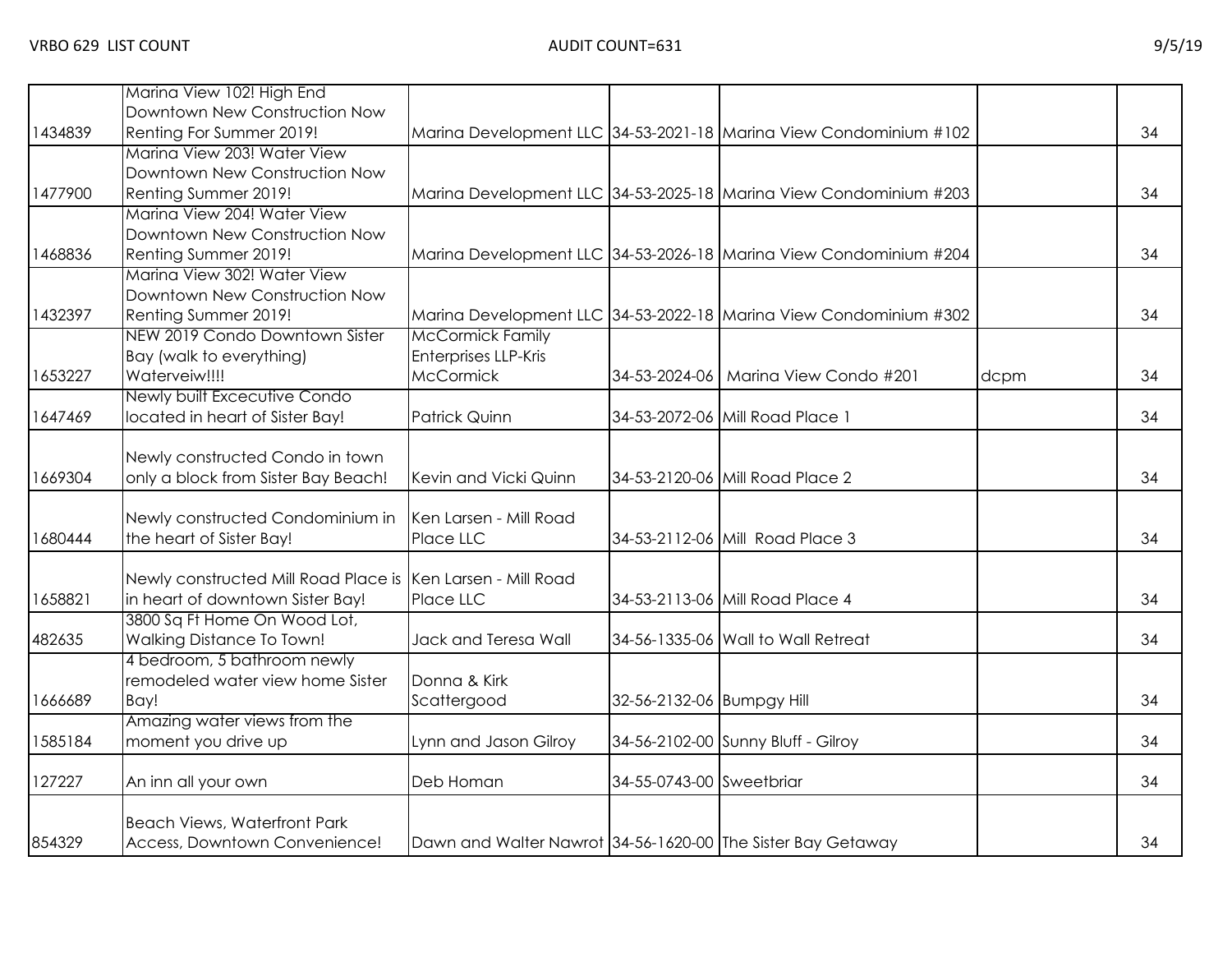| 188785    | Copper Moon Cottage                                                                       | Donald & Linda Denny                                            |                             | 34-55-0761-06 Copper Moon Cottage          |                 | 34 |
|-----------|-------------------------------------------------------------------------------------------|-----------------------------------------------------------------|-----------------------------|--------------------------------------------|-----------------|----|
| 299942    | Door County Church Restored to a<br><b>Beautiful Home</b>                                 | <b>Gary Polipnick</b>                                           |                             | 34-56-2050-00 Maple Manor                  |                 | 34 |
| 1282834   | Door County Farm House Sister Bay                                                         | <b>Dorin Colcer</b>                                             |                             | 34-56-1945-00 My Door County Home - Colcer |                 | 34 |
| 1179558   | Door County Sunsets in Sister Bay!                                                        | Corrine B. Vieth Survivors<br>Trust                             |                             | 34-56-1675-00 Woldts Waterfront Retreat    |                 | 34 |
| 4941549ha | Downtown Sister Bay Cottage (walk)<br>to everything), Sleeps 15, Open Year<br>Round.      | <b>Brandon Cotter</b>                                           |                             | 34-56-1885-00 Cotter Cottage               |                 | 34 |
| 788504    | Downtown-Walking Distance to<br>Everything                                                | Alma Vaicekauskas                                               |                             | 34-56-1597-00 Parkview Rental              |                 | 34 |
| 1098719   | Enjoy the holidays in the heart of<br>Sister Bay.                                         | David and Karen Bushre                                          |                             | 34-56-1771-00 Sunset Drive - Bushre        |                 | 34 |
| 1359639   | Enjoy this restored, old log home with<br>recently completed renovations                  | David R Peterson                                                |                             | 34-56-1805-06 Another Thyme                |                 | 34 |
| 4444671ha | Family Friendly Retreat in the Heart of<br><b>Sister Bay</b>                              | Pam Schmitz                                                     |                             | 34-56-1695-00 Sister Bay Chalet            |                 | 34 |
| 1201340   | IN THE HEART OF SISTER BAY!!!                                                             | Dan and Chris Murphy                                            |                             | 34-56-1289-00 Waterview Place              | permitted for 3 | 34 |
| 810432    | In Town Sister Bay, Completely<br>Renovated In 2015 With Excellent<br><b>Upgrades</b>     | Jeff & Alicia Wiswell -<br><b>Wiswell Property Group</b><br>LLC |                             | 34-56-1888-06 High Garden Wiswell          |                 | 34 |
| 1624727   | Mid-Century Home Close to the<br>Beach                                                    | Louis J Wuollett                                                |                             | 34-56-2106-00 Mid Century on Forest        |                 | 34 |
| 7625994ha | Minutes away from downtown Sis                                                            | Enza Piech                                                      |                             | 34-56-2064-00 Piech -10873 N Spring        |                 | 34 |
| 1239848   | New 2018 Condo - Water View -<br>Walk To Everything                                       | Dan & Chris Murphy                                              |                             | 34-56-1289-00 Waterview Place              | permitted for 3 | 34 |
| 1215728   | New Condo in the heart of Sister Bay<br>Waterview!!!                                      | Chris and Dan Murphy                                            |                             | 34-56-1289-00 Water View Place             | permitted for 3 | 34 |
| 849698    | New for 2016, Luxuriously Renovated,<br>Walk to the Beach & Downtown<br><b>Sister Bay</b> | <b>Wiswell Property Group</b><br><b>LLC</b>                     | 34-56-1602-06 Kings Landing |                                            |                 | 34 |
| 1635434   | New Gathering Spot in Heart of Door<br>County!                                            | Daniel & Laurel Simons                                          |                             | 34-56-2173-00 Treetops in Sister Bay       |                 | 34 |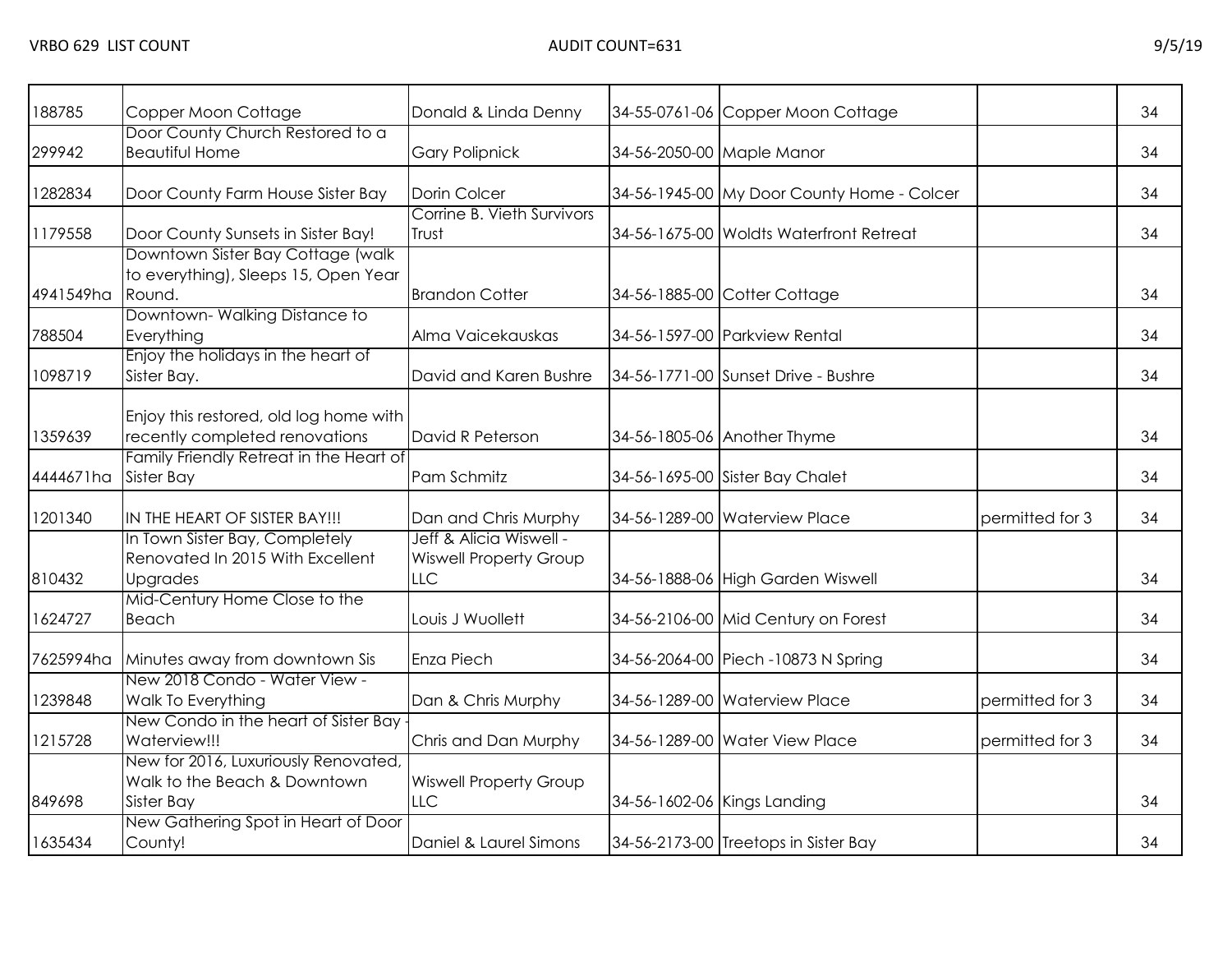|           | Port New, One Block from Downtown                                            |                                                            |                           |                                                 |                 |    |
|-----------|------------------------------------------------------------------------------|------------------------------------------------------------|---------------------------|-------------------------------------------------|-----------------|----|
| 286713    | and Public Beach                                                             | Andrew Boockmeier                                          | 34-56-0075-06 Port New    |                                                 |                 | 34 |
|           | Remodeled Cottage only steps                                                 |                                                            |                           |                                                 |                 |    |
| 1359612   | away from Sister Bay!                                                        | Jim Sailinsky                                              |                           | 34-56-1757-06 Salinsky's Domicile - Cottage     |                 | 34 |
|           | Sister Bay Condo, Walk to the Beach                                          |                                                            |                           |                                                 |                 |    |
| 1335838   | and Village                                                                  | Jean Rosio                                                 | 34-56-1941-00 Rosio Condo |                                                 |                 | 34 |
| 1158494   | Sister Bay Cozy Cottage                                                      | Karen Berndt                                               |                           | 34-56-1788-00 Sister Bay Cottage - Berndt       |                 | 34 |
|           | Sister Bay Modern Farmhouse on                                               |                                                            |                           |                                                 |                 |    |
| 1631282   | Northwoods                                                                   | Louis J Wuollett                                           |                           | 34-56-2080-00 Farmhouse on Northwoods           |                 | 34 |
| 1208896   | Sister Bay Parkview Beach Cottage<br>#1                                      | Kim Erzinger                                               |                           | 34-55-1385-00 Parkview Beach Cottage            | permitted for 2 | 34 |
| 1218114   | Sister Bay Parkview Beach Cottage<br>#2                                      | Kim Erzinger                                               |                           | 34-55-1385-00 Parkview Beach Cottage            | permitted for 2 | 34 |
| 1360790   | Trillium Retreat is conveniently<br>located in the Village of Sister Bay     | Dennis & Maribeth Dorn                                     |                           | 34-56-0495-06 Trillium Retreat                  |                 | 34 |
| 1022700   | Walk to town! Newly furnished 4<br>bedrooom home in Sister Bay               | Julie & Nathan Slovin                                      |                           | 34-56-1702-06 Hidden Gem on Trillium            |                 | 34 |
| 7465774ha | Walk to Town, Quiet, Wooded<br>Neighborhood                                  | Pam Schmitz                                                |                           | 34-56-2051-00 Hillside Hideaway                 |                 | 34 |
| 1357055   | Walking Distance to beach, shops<br>and Sister Bay!                          | Tom Ahlbeck - Daisy<br><b>Ahlbeck Trust</b>                |                           | 34-56-1892-06 Door in the Woods                 |                 | 34 |
| 1607444   | Welcome to your home away from<br>home in the heart of Sister Bay!           | <b>Dennis King</b>                                         |                           | 34-56-2101-00 Sister Bay House - DJK Properties |                 | 34 |
|           |                                                                              |                                                            |                           |                                                 |                 |    |
| 4768058ha | Overlooking 3rd Ave Downtown<br>Sturgeon Bay                                 | Overlooking 3rd Ave                                        |                           | 35-53-1816-00 Joe Baw and Rob Paul              |                 | 35 |
| 746476    | The Arbor Suite - Modern Comfort In<br>The Heart Of Downtown Sturgeon<br>Bay | The Arbor & Postcard -<br><b>RME Holdings</b>              |                           | 35-53-1452-00 Robert Esposito RME Holdings      | permitted for 2 | 35 |
| 1103228   | The Coach House Suite - Downtown<br>Sturgeon Bay                             | Villa, Coach and Corner<br>Suite                           | 35-53-1628-00 ADIP LLC    |                                                 |                 | 35 |
| 360120    | The Magnolia Suite-Romantic<br>Victorian Elegance                            | Diane Allen & Mike Perski 35-53-1096-00 The Magnolia Suite |                           |                                                 |                 | 35 |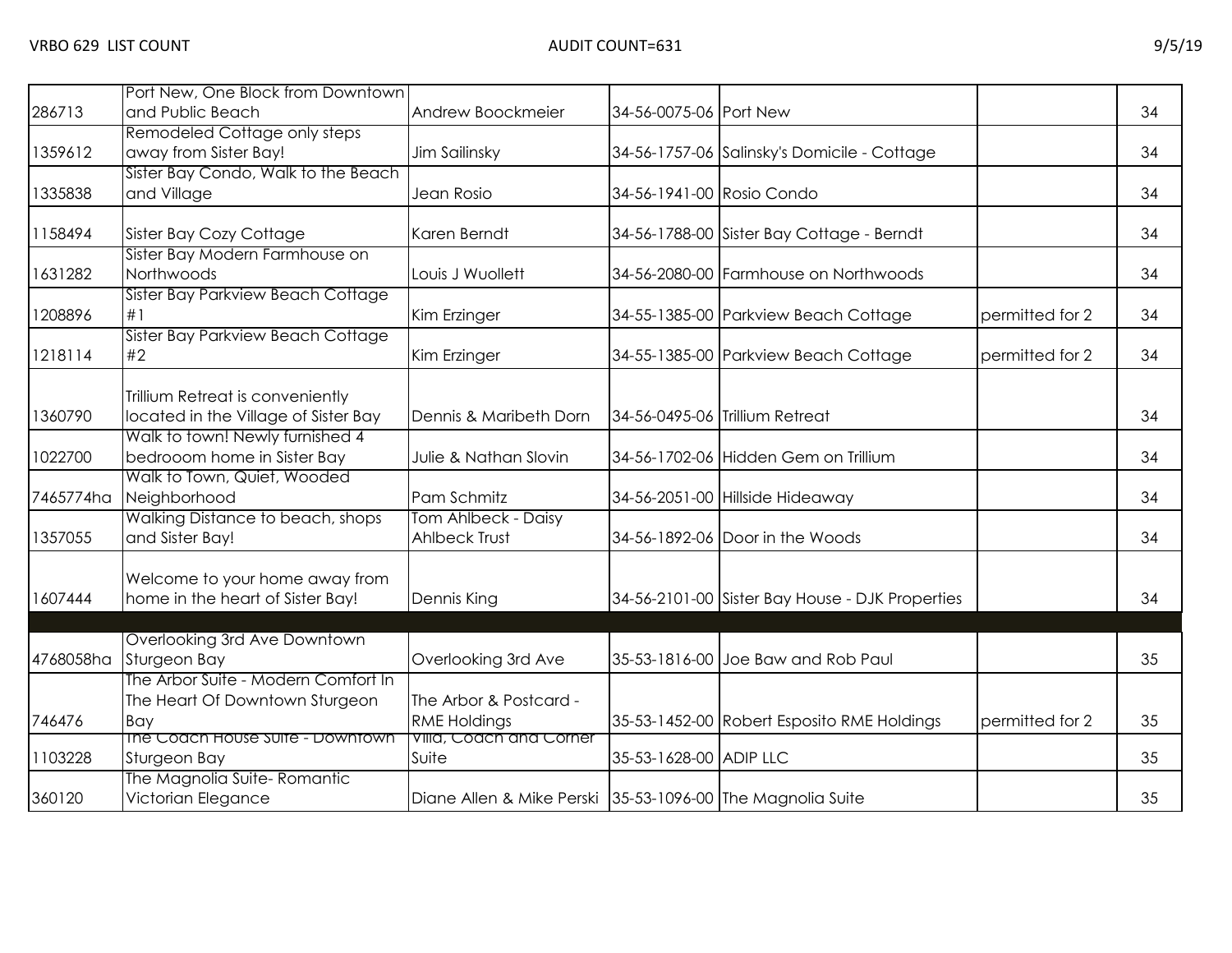| 483699    | The Postcard: Modern Comfort in the RME Holdings - Robert<br>Heart of Downtown Sturgeon Bay | Esposito                                              |                           | 35-53-1452-00 Arbor & Postcard - RME Holdings | permitted for 2 | 35 |
|-----------|---------------------------------------------------------------------------------------------|-------------------------------------------------------|---------------------------|-----------------------------------------------|-----------------|----|
|           | Villa Suite - Modern Comfort and                                                            |                                                       |                           |                                               |                 |    |
| 862731    | <b>Rustic Italian Charm</b>                                                                 | Villa and Corner Suite                                | 35-53-1628-00 ADIP LLC    |                                               | permitted for 3 | 35 |
|           | Historic Luxurious Suite, Modern                                                            |                                                       |                           |                                               |                 |    |
|           | Amenitites, Downtown, One block to                                                          |                                                       |                           |                                               | permitted for 6 |    |
| 794064    | waterfront                                                                                  | Tami Dal Santo                                        |                           | 35-54-1544-00 Diplomat B&B                    | lunits          | 35 |
|           | Historic Luxurious Suite, Modern                                                            |                                                       |                           |                                               |                 |    |
|           | Amenitites, Downtown, One block to                                                          | Tami Dal Santo                                        |                           |                                               | permitted for 6 |    |
| 814648    | waterfront<br>Charming Home Within Walking                                                  |                                                       |                           | 35-54-1544-00 Diplomat B&B                    | lunits          | 35 |
|           | Distance To Beach, Park And                                                                 | Perfectly Downtown and                                |                           |                                               |                 |    |
| 1073150   | Downtown Shops!                                                                             | Delaware Dream                                        |                           | 35-56-1746-00 Carter Holdings                 | permitted for 2 | 35 |
|           | Charming Private Home for Your                                                              |                                                       |                           |                                               |                 |    |
| 1503292   | <b>Relaxing Door County Vacation</b>                                                        | Ballard House - Restassure 35-56-2044-17 Geri Ballard |                           |                                               |                 | 35 |
|           |                                                                                             |                                                       |                           |                                               |                 |    |
|           | Door County Home Away From                                                                  | Door County Home Away                                 |                           |                                               |                 |    |
| 1391961   | Home                                                                                        | from Home - Weckler                                   |                           | 35-56-2001-00 Phil and Alison Weckler         |                 | 35 |
|           |                                                                                             |                                                       |                           |                                               |                 |    |
|           |                                                                                             | Door County Waterfront                                |                           |                                               |                 |    |
| 1017982   | Door County Waterfront Cottage                                                              | Cottage - Minten                                      | 35-56-1767-00 Eric Minten |                                               |                 | 35 |
|           |                                                                                             | Marina                                                |                           |                                               |                 |    |
|           | Door County Waterfront Cottage                                                              | Cottages/Centerpointe                                 |                           |                                               |                 |    |
| 7713779ha | with Indoor/Outdoor Pools                                                                   | Marina<br>Marina                                      |                           | 35-56-0911-00 Shipyard Partners               | permitted for 3 | 35 |
|           | Door County Waterfront Cottage                                                              | Cottages/Centerpointe                                 |                           |                                               |                 |    |
| 243639ha  | with Indoor/Outdoor Pools                                                                   | Marina                                                |                           | 35-56-0911-00 Shipyard Partners               | permitted for 3 | 35 |
|           |                                                                                             |                                                       |                           |                                               |                 |    |
| 892303    | Door County's Chalet on the Shore                                                           | Chalet on the Shore                                   |                           | 35-56-1663-00 Jennifer Jorns & Brian Frisque  |                 | 35 |
|           |                                                                                             | Lily Pad Cottage & Eagles                             |                           |                                               |                 |    |
| 1618234   | Eagle's Nest, Waterfront Apartment                                                          | <b>Nest</b>                                           |                           | 35-56-1808-00 Alisa Landman                   | permitted for 2 | 35 |
|           | House Sturgeon Bay                                                                          | Barlas Holdings - 610 Jeffersor 35-56-2076-00         |                           |                                               |                 |    |
| 1656214   |                                                                                             |                                                       |                           | <b>Barlas Holdings</b>                        |                 | 35 |
|           |                                                                                             |                                                       |                           |                                               |                 |    |
| 1618607   | Lily Pad, a Door County Waterfront<br>Cottage in Sturgeon Bay                               | Lily Pad Cottage & Eagles<br><b>Nest</b>              |                           | 35-56-1808-00 Alisa Landman                   | permitted for 2 | 35 |
|           |                                                                                             |                                                       |                           |                                               |                 |    |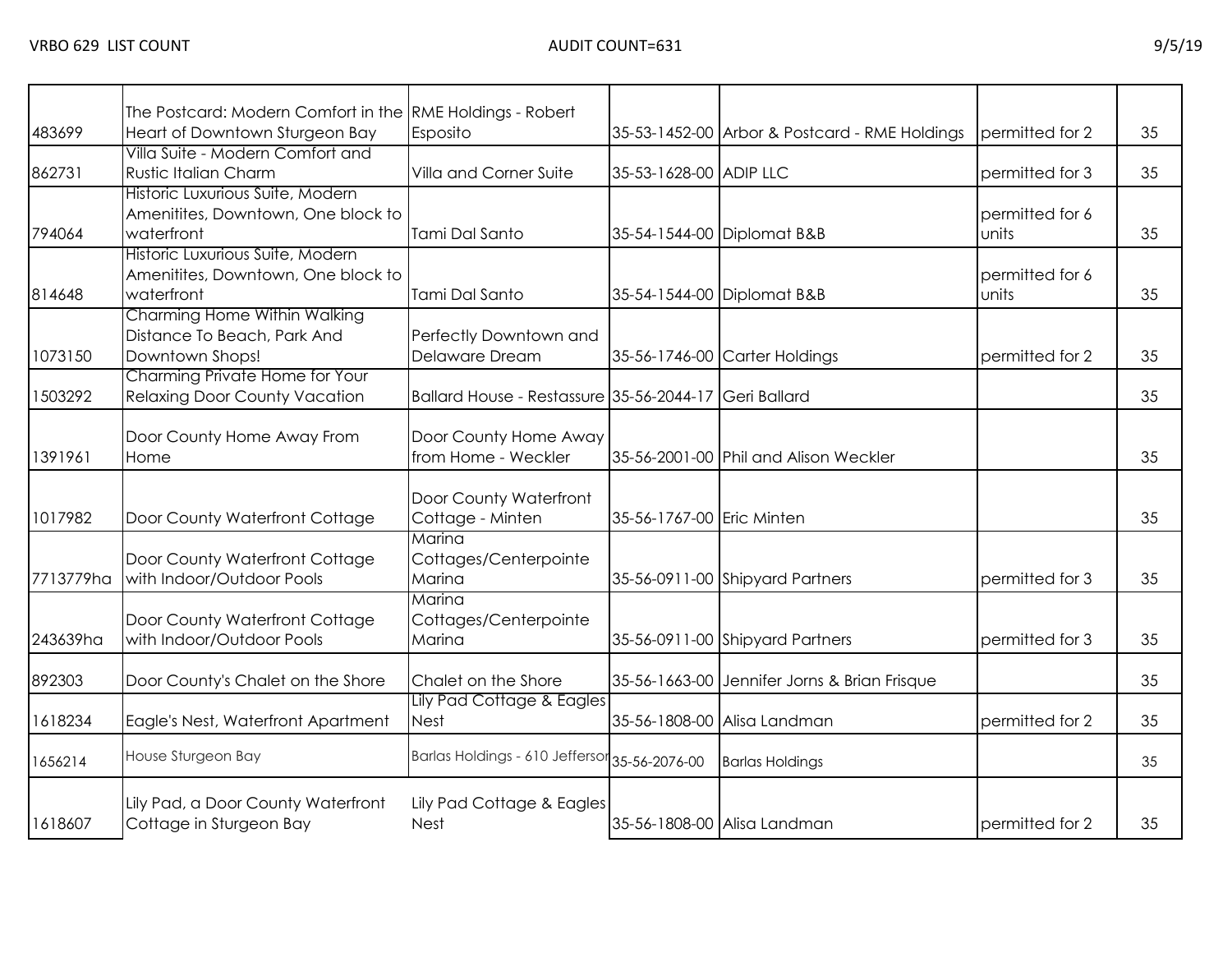|           | New Listing -Lagoon Bungalow                          |                                                        |                            |                                         |                 |    |
|-----------|-------------------------------------------------------|--------------------------------------------------------|----------------------------|-----------------------------------------|-----------------|----|
| 1318797   | Retreat in Sturgeon Bay, with direct<br>water access! | Lagoon Bungalow                                        | 35-56-1898-00 Anne Thenell |                                         |                 | 35 |
|           | New Listing!! Beautiful Waterfront                    |                                                        |                            |                                         |                 |    |
|           | Retreat On Sturgeon Bay with 114'                     |                                                        |                            |                                         |                 |    |
| 1359613   | private doc                                           | Tacoma Beach Getaway 35-56-0880-00 Anne Thenell        |                            |                                         |                 | 35 |
|           | NEW! 'Collectic Farmhouse Suite!' in                  | Hilpipre- 228 N 7th Ave -                              |                            |                                         |                 |    |
| 7154645ha | Sturgeon Bay!                                         | Collectic Farmhouse Suite 35-56-1939-00 Aaron Hilpipre |                            |                                         |                 | 35 |
|           | NEW! Downtown Sturgeon Bay Home Ben Keleny - ODK      |                                                        |                            | Sunset House - Keleny - ODK             |                 |    |
| 7571025ha | - Walk to Bridge!                                     | Properties LLC                                         | 35-56-2017-00 PROPERTIES   |                                         | permitted for 2 | 35 |
|           | NEW! Sturgeon Bay Home Near                           |                                                        |                            |                                         |                 |    |
| 7124043ha | Potawatomi State Park!                                | Port View Cottage                                      |                            | 35-56-1927-00 Christine Dehnert         |                 | 35 |
|           |                                                       | Sturgeon Bay Hidden                                    |                            |                                         |                 |    |
| 1576606   | Sturgeon Bay Hidden Gem                               | Gem                                                    | 35-56-2074-00 Paul Peot    |                                         |                 | 35 |
| 1349260   | Sturgeon Bay Waterfront Estate                        | R & H Bayshore Estate                                  |                            | 35-56-1957-00 Helen & Robin Urban       |                 | 35 |
|           | The Boathouse Waterfront Home                         |                                                        |                            |                                         |                 |    |
| 1314613   | Sturgeon Bay                                          | The Boathouse                                          |                            | 35-56-1629-06 Bill and Heather Anderson |                 | 35 |
|           | The Corner Suite: Modern Comfort in Robert and Teresa |                                                        |                            |                                         |                 |    |
| 862730    | the Heart of Downtown Sturgeon Bay Esposito           |                                                        |                            | 35-56-1628-00 Villa and Corner Suite    | permitted for 3 | 35 |
| 1643221   | Waterfront cottage 2bdrm                              | Bleck-316 N Joliet                                     | 35-56-1911-00 Mike Bleck   |                                         |                 | 35 |
|           | Waterfront Sturgeon Bay Home w/                       |                                                        |                            |                                         |                 |    |
| 4976711ha | Deck & Fire Pit                                       | Cheryl Link                                            |                            | 35-56-1875-00 On Bay Thyme              |                 | 35 |
|           |                                                       |                                                        |                            |                                         |                 |    |
|           | A Scenic Lakefront cottage. Door                      |                                                        |                            |                                         |                 |    |
| 418990    | County spring is comsing soon<br>flowers wildlife     |                                                        |                            | Jenkins 2359-2361 S Lake                | permitted for 3 | 36 |
|           | All Season Home- 200 Ft. of                           | David & Kay Jenkins                                    | 36-56-1243-00 Michigan Dr  |                                         |                 |    |
|           | Beachfront, Spectacular Views of Lily                 |                                                        |                            |                                         |                 |    |
| 437119    | Bay                                                   | Mike Moreno                                            |                            | 36-56-1323-00 Moreno All Season Home    |                 | 36 |
|           |                                                       |                                                        |                            |                                         |                 |    |
|           | Arrowhead Waterfront Log Cottage                      |                                                        |                            |                                         |                 |    |
| 838167    | On Sand Beach With Fireplace.                         | Arrowhead Cottage                                      |                            | 36-56-0844-00 Tom Groenfeldt            |                 | 36 |
|           | Authentic Waterfront Log Cottage                      |                                                        |                            |                                         |                 |    |
| 893687    | On Sand Beach                                         | Pioneer Cottage                                        |                            | 36-56-0866-00 David Groenfeldt          |                 | 36 |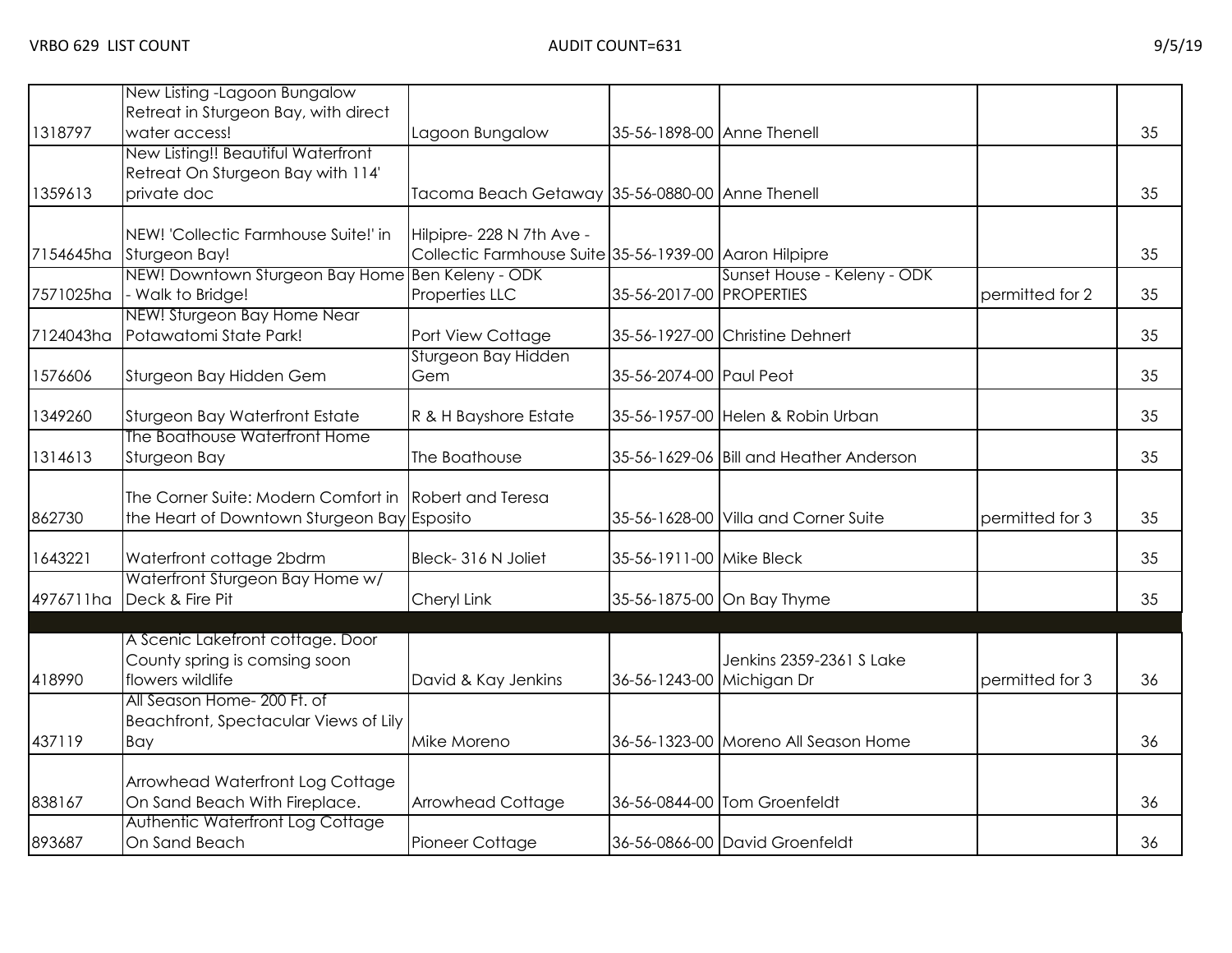| 515430    | Beach Cottage on Lake Michigan<br>near Sturgeon Bay                                           | Philip & Miriam Cote               |                           | 36-56-0882-00 Cotes Cottages                   |                 | 36 |
|-----------|-----------------------------------------------------------------------------------------------|------------------------------------|---------------------------|------------------------------------------------|-----------------|----|
| 429277    | Beautiful cozy cottage on Lake<br>Michigan. Steps to sandy beach.<br>Shake off winter!        | David & Kay Jenkins                | 36-56-1243-00 Michigan Dr | Jenkins 2359-2361 S Lake                       | permitted for 3 | 36 |
| 659505    | Beautiful waterfront home with<br>swimming pond - North Unit                                  | Joe Fittshur                       |                           | 36-56-1329-00 Porthaven Executive Homes        | permitted for 2 | 36 |
| 659503    | <b>Beautiful Waterfront Home with</b><br>swimming pond - south unit                           | Joe Fittshur                       |                           | 36-56-1329-00 Porthaven Executive Homes        | permitted for 2 | 36 |
| 1154854   | Get away from it all at this serene,<br>modern Door County estate.                            | The Clerestory on Lake<br>Michigan | 36-56-1789-00 Kretchmar   | Christopher Mohar and Kerry                    |                 | 36 |
| 505916    | Lake Michigan Home; Awesome<br><b>SAND Beach; Taking October</b><br>Reservations; filling up! | Mike Boyer                         |                           | 36-56-1358-00 Boyer Beach House                |                 | 36 |
| 897656    | Lakefront, waterview, sand beach,<br>RUSTIC, dog friendly, Sturgeon Bay<br>Door County        | <b>Firefly Cottages</b>            |                           | 36-56-0879-00 Irene Johnson                    | permitted for 3 | 36 |
| 701320    | Merry Breeze 4 Cottage~Romantic<br>Getaway With 212 Ft Of Sandy Lake<br>Michigan Beach        | Merry Breeze Unit 4                |                           | 36-55-1438-00 Peggy & Don Donaldson            |                 | 36 |
| 1375405   | New! Lake Michigan Beach Home<br>with 107' of Private Sand Beach                              | <b>Just Beechy</b>                 |                           | 36-56-1924-00 Kristin & Theodore Blackwood     |                 | 36 |
| 7189649ha | Peace of Beach Cottage, private<br>cottage on beautiful shores of Door<br>County              | Chris Jeanquart                    |                           | 36-56-1969-00 Jeanquart -3140 Lake Forest Park |                 | 36 |
| 1616605   | Relaxing cottage in the woods near<br>Lake Michigan                                           | Chickadee Cottage                  |                           | 36-56-2073-00 KL Development Group LLC         |                 | 36 |
| 1013091   | Sand Beach For Miles Awaits You,<br><b>Relax And Make Memories</b>                            | Harbour Lake House                 | 36-56-1701-00 Tammy Estes |                                                |                 | 36 |
| 870129    | Sand Beach on Lake Michigan-<br>Rustic-Tolan's Log Cabin                                      | <b>Tolans Cottage</b>              |                           | 36-56-0816-13 Sally Tolan (Sandy Tolan)        |                 | 36 |
| 433883    | Spring is Coming. Soon. Great Lake<br>Michigan Beach in Door County. 4<br>Bed/2 Bath.         | David & Kay Jenkins                | 36-56-1243-00 Michigan Dr | Jenkins 2359-2361 S Lake                       | permitted for 3 | 36 |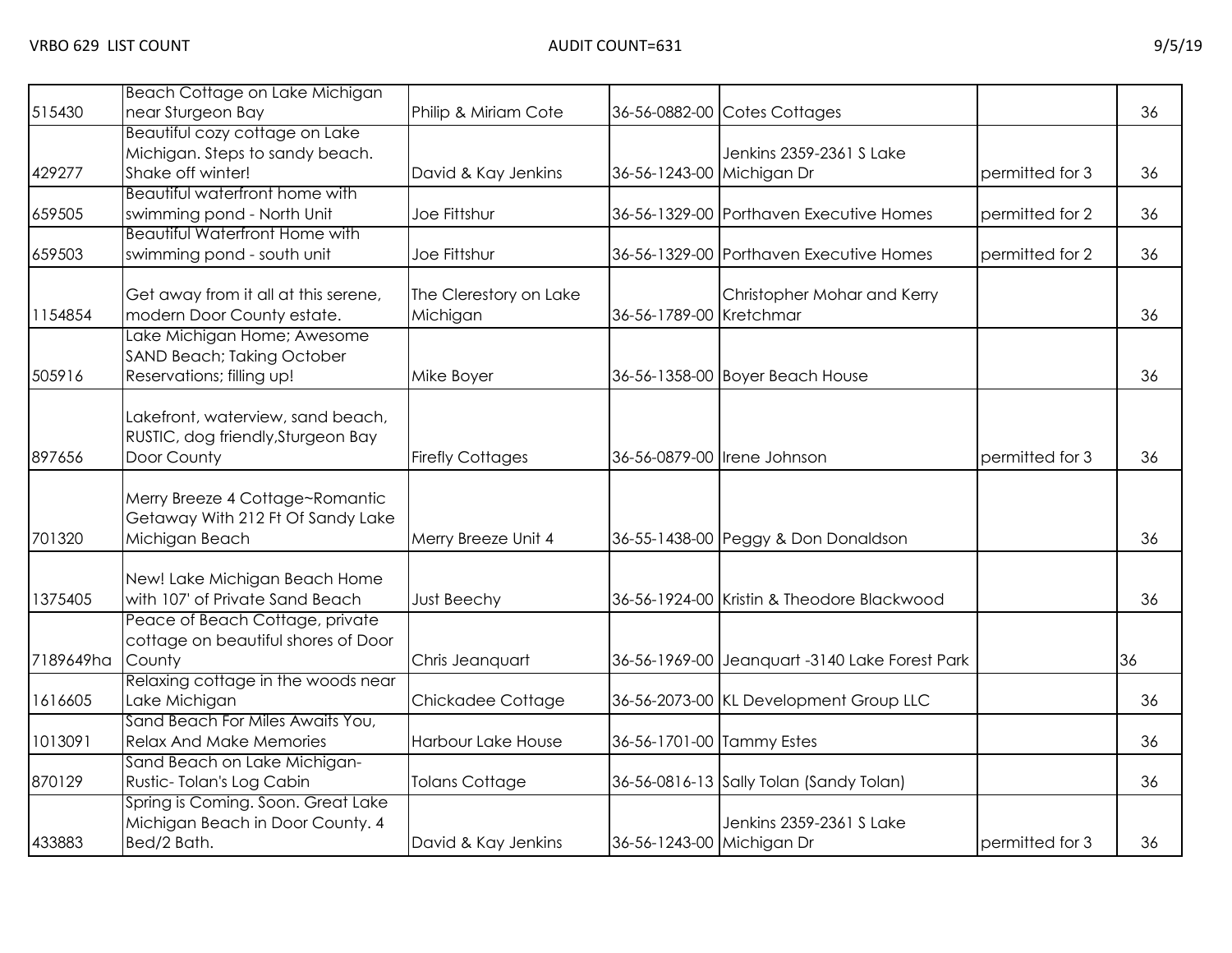| 451482    | Sunrises, Quiet Beach WalksRelax<br>with Family & Friends. Dogs<br>Welcome!                      | Abode on the Beach                                        | 36-56-0811-00 Wulf | Great Wulf Partners LLC/Capn                                     |                 | 36 |
|-----------|--------------------------------------------------------------------------------------------------|-----------------------------------------------------------|--------------------|------------------------------------------------------------------|-----------------|----|
| 1489258   | Walking distance to Lake Michigan -<br>Public Beaches   Family-Pet friendly                      | Clay Banks Woodsy<br>Retreat                              |                    | 36-56-1731-17 David Goettelman                                   |                 | 36 |
|           |                                                                                                  |                                                           |                    |                                                                  |                 |    |
| 224425    | Beautiful spacious home with 260<br>feet of lakefront                                            | <b>Steve Pratapas</b>                                     |                    | 39-56-1015-00 White Star Lodge                                   |                 | 39 |
| 810620    | <b>BOOKING NOW! WATERFRONT-</b><br>ISLAND-LG.SCREEN PORCH-SUNRISE-<br>SUNSET-CAMPFIRES           | Gordon's Isle View<br>Cottages                            |                    | Jane & Brett Barr/ Jerry &<br>39-56-1648-00 Jacquelyn Gordon     |                 | 39 |
| 570935    | <b>BOOKING NOW-WATERFRONT-</b><br>ISLAND- FIRE PIT-SUNRISE SUNSET-9<br><b>MI.TO STURGEON BAY</b> | Gordon's Isle View<br>Cottages                            |                    | Jane & Brett Barr/ Jerry &<br>39-56-1648-00 Jacquelyn Gordon     | permitted for 2 | 39 |
| 1412219   | <b>Breathtaking peaceful Door County</b><br><b>Vacation Rental</b>                               | Dan and Sue Lind                                          |                    | 39-56-1986-00 Sunset Serenity LLC                                |                 | 39 |
| 1447164   | Cozy Conage On the water: Relax,<br>Fish, Kayak                                                  | Cottage Creek Ahlswede 39-56-2005-00 Rob & Emily Ahlswede |                    |                                                                  |                 | 39 |
| 1492937   | Cozy newly built home 35 feet off the<br>Bay with stunning sunsets                               | Fox Lane Beach House                                      |                    | 39-56-2039-00 Duane and Linda Nolte                              |                 | 39 |
| 1728274   | Door County Bayfront Living at it's<br>best!                                                     | <b>Scott Geise</b>                                        |                    | 39-56-2189-00 Bay House - Geise                                  |                 | 39 |
| 559164    | Door County Shorefront 2 Bedroom<br>Home On 1.2 Acres w/100 Ft Of<br>Shoreline                   | Cabin Sun Over Beach                                      |                    | 39-56-1398-00 Pat O' Donnell                                     |                 | 39 |
| 962273    | Family Friendly Cabin On The Bay!                                                                | Cabin on the Bay -<br>Goffard                             |                    | 39-56-1709-00 Gregory Goffard                                    |                 | 39 |
| 586665    | Sunset Cliff Cottage - Peaceful &<br>Serene perched on a 35' Cliff<br>breathtaking views         | Jon Hanson / Snug<br>Harbor                               |                    | 39-56-0860-00 Sunset Cliff Cottage                               |                 | 39 |
|           |                                                                                                  |                                                           |                    |                                                                  |                 |    |
| 1269309   | Door county rental on Sand Beach or Madl                                                         |                                                           |                    | 42-56-1862-00 George Madle                                       |                 | 42 |
| 4264111ha | Cottage. 20 minutes to Green Bay                                                                 | Waterfront Cottage - Bur                                  |                    | 42-56-1666-00 Waterfront Cottage - Bur                           |                 | 42 |
| 1688188   | NEW!!! STUNNING BAY-FRONT NEW<br>CONSTRUCTION IN SOUTHERN DOOR! 315 Breezy Acres                 |                                                           |                    | KAMI LLC-315 Breezy Acres LLC -<br>42-56-2115-07 Michael Martell |                 | 42 |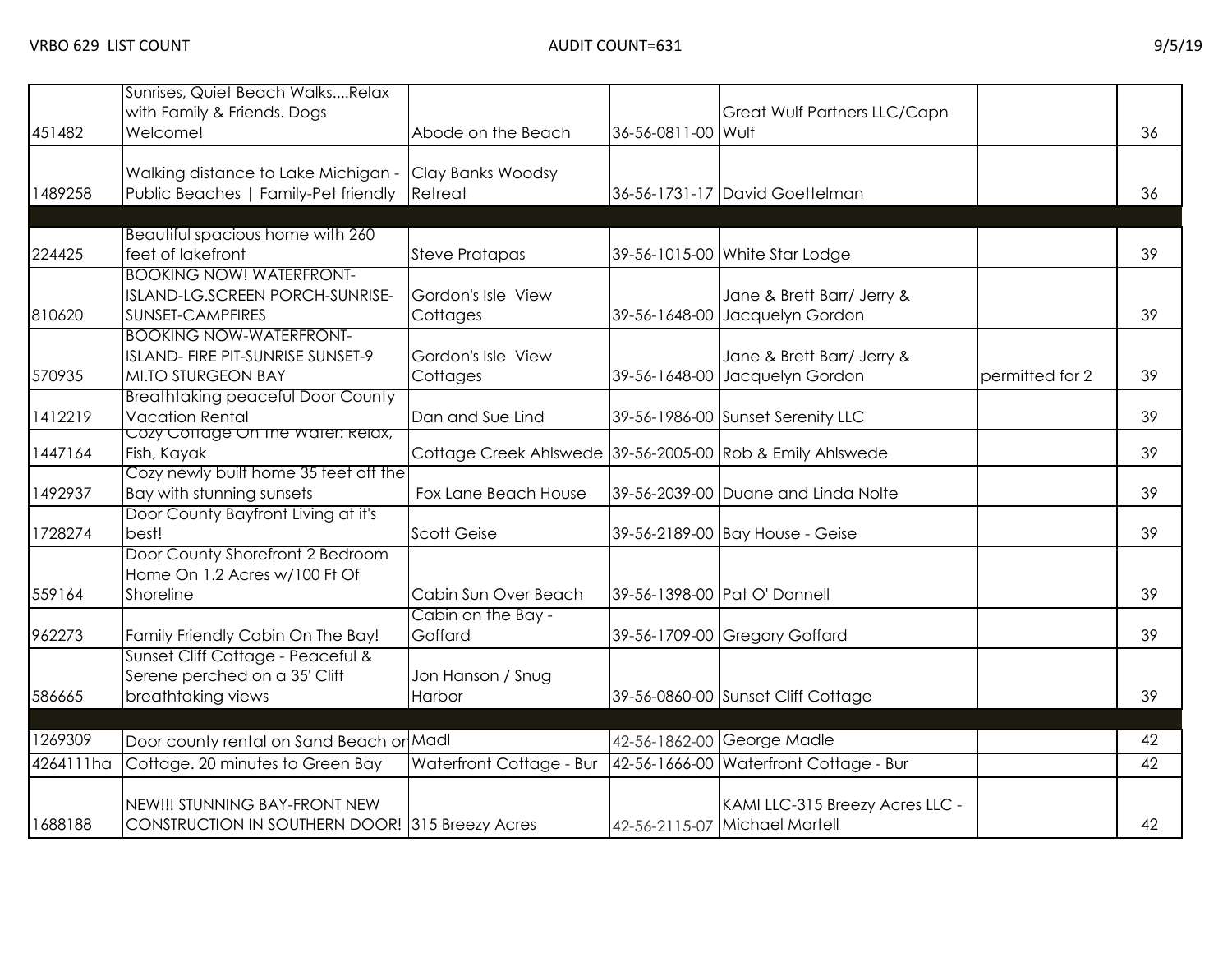|         | Waterfront Cottage in Southern Door                 |                          |                           |                                             |                 |    |
|---------|-----------------------------------------------------|--------------------------|---------------------------|---------------------------------------------|-----------------|----|
|         | County, near Green Bay and                          | Waterfront Cottage       |                           |                                             |                 |    |
| 1117085 | Sturgeon Bay                                        | Soukup                   | 42-56-1774-00 Lisa Soukup |                                             |                 | 42 |
|         |                                                     |                          |                           |                                             |                 |    |
|         |                                                     |                          |                           |                                             |                 |    |
| 702550  | 2 Bedroom 1 bath on Lake Michigan                   | <b>Bill Smardo</b>       | 46-55-0603-00 Smardo      |                                             |                 | 46 |
|         | 2 Bedroom(sleeps 6) Cottage on                      | Dan Jorgenson & Naomi    |                           | Detriot Harbor Homestead -                  |                 |    |
| 1548669 | Lake Michigan includes 2 Kayaks!                    | <b>Burke</b>             | 46-56-1937-00 Skinny Dip  |                                             |                 | 46 |
|         | 60 Acre Farmhouse, Grat property to                 |                          |                           |                                             |                 |    |
| 557405  | enterain friends family and children                | Dan Jorgenson            |                           | 46-56-1332-00 Buckwild Farm                 |                 | 46 |
|         | Amazing Sunsets*80ft shore* 25                      |                          |                           |                                             |                 |    |
| 285175  | acres*great cottage                                 | Amy Jorgenson            |                           | 46-56-0581-00 Funks Cottage                 |                 | 46 |
|         | Beautiful lake front 4 bedrom home                  |                          |                           |                                             |                 |    |
| 292728  | with incredible sunsets                             | <b>RC Rudolph</b>        |                           | 46-55-0566-00 Cascio Cottages               |                 | 46 |
| 1391479 | <b>Breezy Beach Cottage</b>                         | <b>Richard Tobey</b>     |                           | 46-56-1940-00 Breezy Beach                  |                 | 46 |
|         |                                                     |                          |                           |                                             |                 |    |
|         | Century farmhouse with 4 bedrooms                   | Debra Sheridan (Thielke) |                           |                                             |                 |    |
| 806333  | and large outside deck.                             | and Dawn Chier           |                           | 46-56-1867-00 Old Orchard Century Farmhouse |                 | 46 |
|         | Cute Cabin Located Close to Beach                   |                          |                           |                                             |                 |    |
|         | On Washington Island, Lake                          |                          |                           |                                             |                 |    |
| 1054806 | Michigan                                            | Dawn Chier               |                           | 46-55-0731-00 Coffee Creek Cabins           | permitted for 2 | 46 |
|         | Great sunrises 200 ft of Lake                       |                          |                           |                                             |                 |    |
|         | Michigan Shorefront 1.5 acres, 2                    |                          |                           |                                             |                 |    |
| 780911  | bedroom 1 bath                                      | Greg & Kristine Koetter  | 46-56-1588-00 Koetter     |                                             |                 | 46 |
| 594977  | Home Owner Custom Built Log Cabin Dan & Lory Porter |                          |                           | 46-56-1668-00 Log Cabin House - Porter      |                 | 46 |
|         | Initiative's Retreat - Ultimate                     |                          |                           |                                             |                 |    |
| 1243560 | Lakefront Destination!                              | Initiatives Retreat LLC  |                           | 46-56-1846-00 Initiatives Retreat           |                 | 46 |
|         | Sectacular Sunsets from Becutiful                   |                          |                           |                                             |                 |    |
| 362233  | Lake Shore Home                                     | Trudy Schelitzche        |                           | 46-55-0564-00 Deer Run Shorefront Home      |                 | 46 |
|         | Spacious Washington Island Home                     |                          |                           | Washington Island Historical                |                 |    |
| 1308276 | 4bed 2bath                                          | Carol Lemon              |                           | 46-56-1917-00 Home - Lemon                  |                 | 46 |
|         | Washington Island Westside                          |                          |                           |                                             |                 |    |
| 806850  | Shorefront Home                                     | William & Mary Filer     |                           | 46-56-1428-00 Above and Beyond Cottage      |                 | 46 |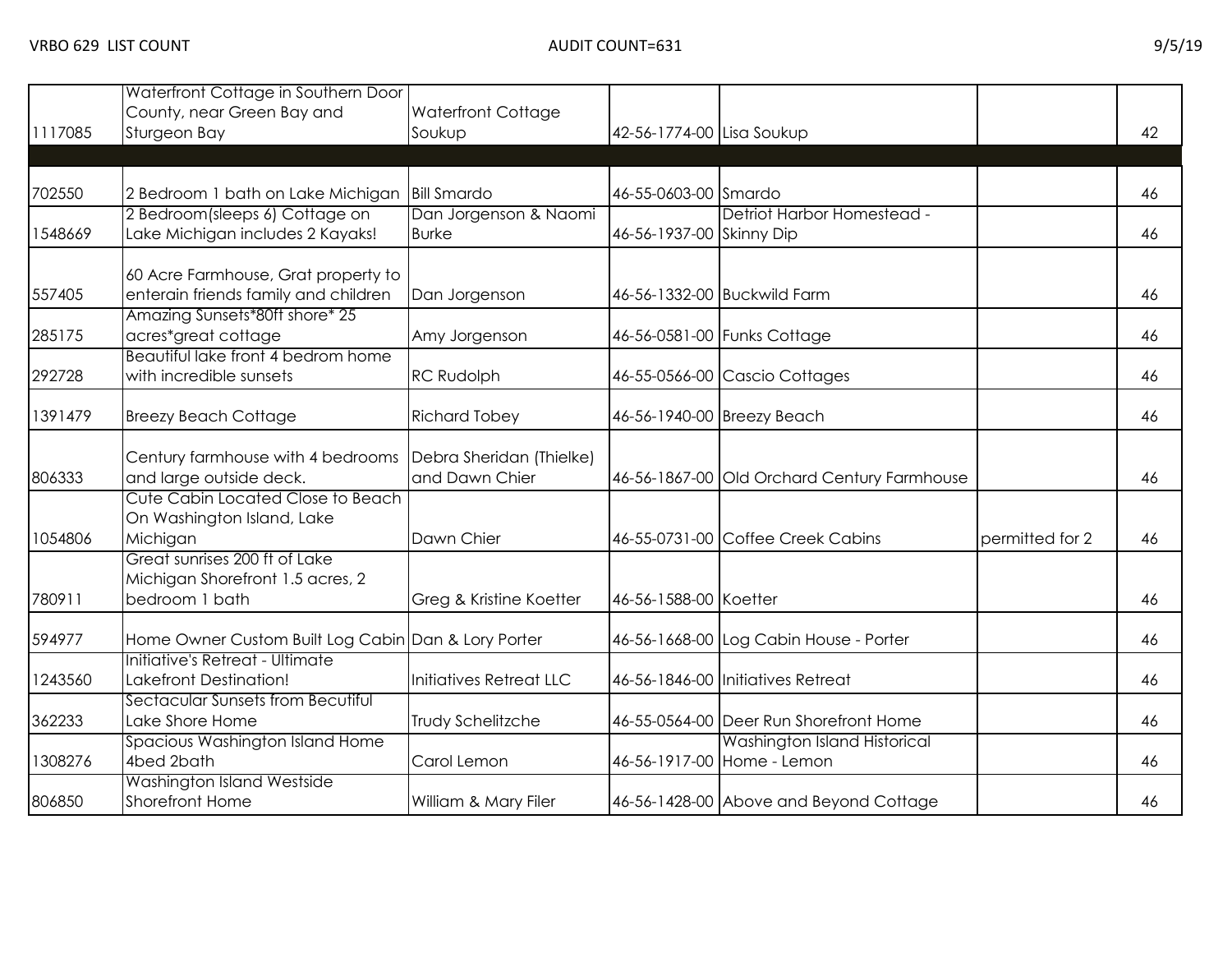|         | Waterfront cottage on Detroit<br>Harbor. Beautiful beach and |                   |                                    |     |
|---------|--------------------------------------------------------------|-------------------|------------------------------------|-----|
| 1392021 | dockage.                                                     | Leon A Shellswick | 46-55-0587-00 Spring Beach Cottage | 46  |
|         | Wickman Waterfront Cottage                                   |                   | Lakefront Cottage - Wickman        |     |
| 1282279 | overlooking Hog Island                                       | Lynn Carpenter    | 46-56-1968-00 Waterfront Carpenter | -46 |

|         | Amore' De Bay Romantic Suite for 2     |                    |
|---------|----------------------------------------|--------------------|
|         | includes Free Continental Breakfast    |                    |
| 728187  | & WiFi.                                | Not in Door County |
|         | Homey Lakefront Condo In Serene        |                    |
|         | Algoma, WI, A Stone's Throw From       |                    |
| 480722  | <b>Door County</b>                     | Not in Door County |
|         | <b>Your Home Base for Discovering</b>  |                    |
| 1375338 | <b>Green Bay &amp; Door County!</b>    | Not in Door County |
|         | Modern Condo just steps from Lake      |                    |
| 1364728 | Michigan.                              | Not in Door County |
|         | One of the best lakefront condos       |                    |
| 723000  | Algoma has to offer!                   | Not in Door County |
|         | 2 Bdrm Waterfront condo in beautiful   |                    |
|         | Algoma, minutes to Door County         |                    |
| 1318887 | and Lambeau                            | Not in Door County |
|         | Beautiful Apartments in a turn-of-the- |                    |
| 428159  | century historic building              | Not in Door County |
|         | Rivers Edge Condominiums,              |                    |
|         | Waterfront condos located in           |                    |
| 843879  | Algoma WI. Lake Michigan               | Not in Door County |
|         | Beautiful Gem of a Home in Algoma      |                    |
| 4590279 | Wisconsin                              | Not in Door County |
|         | <b>Home Base for Discovering Green</b> |                    |
| 25466   | <b>Bay &amp; Door County!</b>          | Not in Door County |
|         |                                        |                    |
|         | Waterfront, Beautiful Sunrises, WIFI,  |                    |
| 344207  | Direct TV, Sleeps a Family of Six.     | Not in Door County |
|         | Secluded Beach Cottage - 100ft of      |                    |
| 394047  | Private, Sandy Beachfront              | Not in Door County |
|         | Cozy Condo with Gorgeous Views on      |                    |
| 1414157 | Lake Michigan                          | Not in Door County |